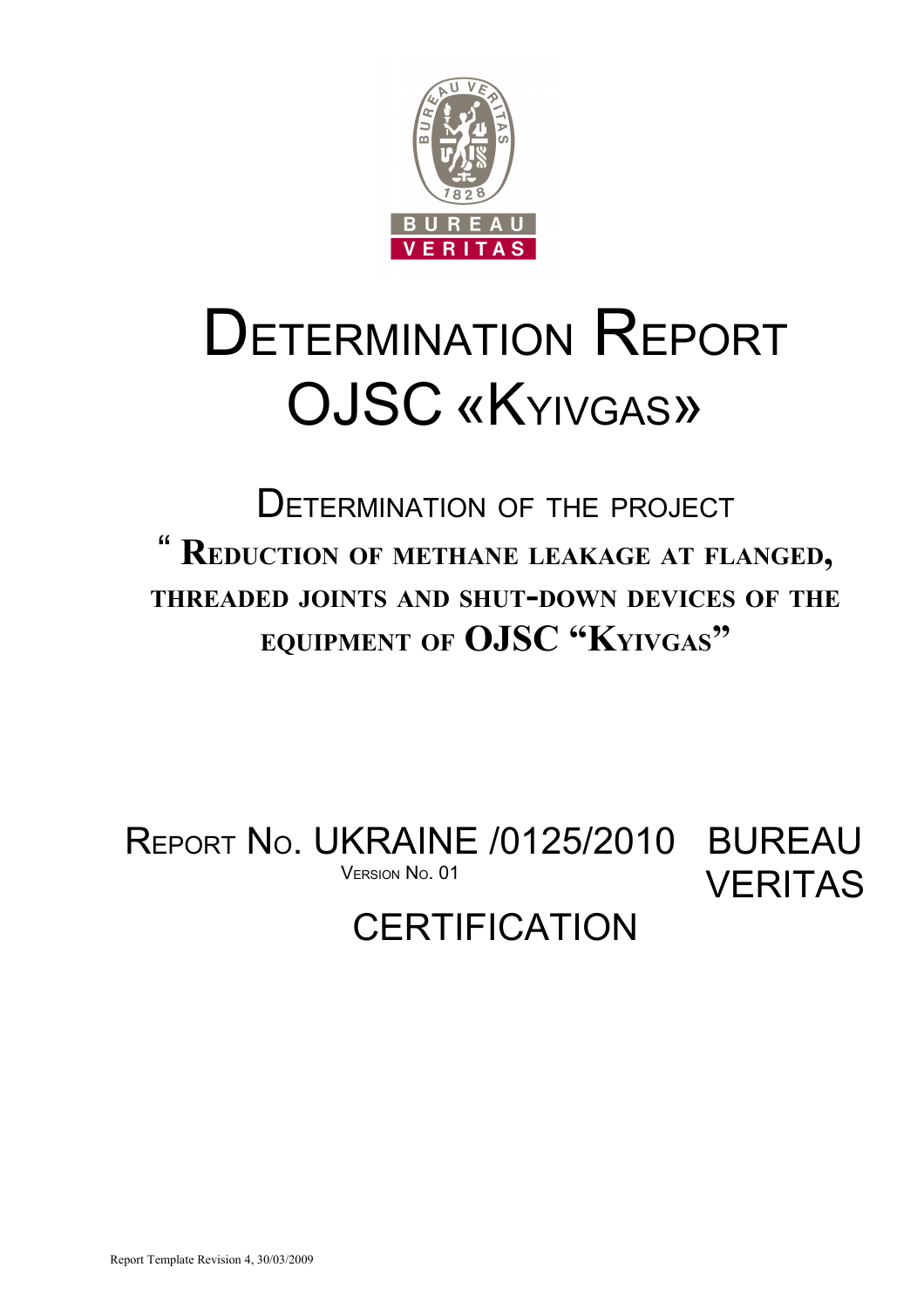

| Project title:                                                                                                                                                                                                                                                                                                                                                                                                                                                                                                                                                                                                                                  |                                     |                                     |  |
|-------------------------------------------------------------------------------------------------------------------------------------------------------------------------------------------------------------------------------------------------------------------------------------------------------------------------------------------------------------------------------------------------------------------------------------------------------------------------------------------------------------------------------------------------------------------------------------------------------------------------------------------------|-------------------------------------|-------------------------------------|--|
| Report No.:<br>UKRAINE/0125/2010                                                                                                                                                                                                                                                                                                                                                                                                                                                                                                                                                                                                                | Subject Group:<br>JI                | <b>Indexing terms</b>               |  |
|                                                                                                                                                                                                                                                                                                                                                                                                                                                                                                                                                                                                                                                 |                                     |                                     |  |
| Flavio Gomes, the Bureau Veritas Certification Holding SAS Global Product Manager for Climate Change,<br>approved final version of the Verification Report. It is signed by Ivan Sokolov, authorized Bureau Veritas<br>Certification Holding SAS Local product manager for Climate Change in Ukraine.                                                                                                                                                                                                                                                                                                                                           |                                     |                                     |  |
| design document.<br>In summary, it is Bureau Veritas Certification's opinion that the project correctly applies the baseline and<br>monitoring methodology AM0023 "Reduction of natural gas leakage at compressor or measurement gas line<br>stations" version 03 and meets the relevant UNFCCC requirements for the JI and the relevant host party<br>criteria.                                                                                                                                                                                                                                                                                |                                     |                                     |  |
| The first output of the determination process is a list of Clarification and Corrective Actions Requests (CL and<br>CAR), presented in Appendix A. Taking into account this output, the project proponent revised its project                                                                                                                                                                                                                                                                                                                                                                                                                   |                                     |                                     |  |
| The determination scope is defined as an independent and objective review of the project design document,<br>the project's baseline study, monitoring plan and other relevant documents, and consisted of the following<br>three phases: i) desk review of the project design and the baseline and monitoring plan; ii) follow-up interviews<br>with project stakeholders; iii) resolution of outstanding issues and the issuance of the final determination report<br>and opinion. The overall determination, from Contract Review to Determination Report & Opinion, was<br>conducted using Bureau Veritas Certification internal procedures. |                                     |                                     |  |
| Summary:<br>Bureau Veritas Certification has performed the determination of the "Reduction of Methane Emissions at<br>Flanged, Threaded Joints and Shut-down Devices of OJSC "Kyivgas" Equipment" project of OJSC "Kyivgas"<br>located in the city of Kyiv, Ukraine on the basis of UNFCCC criteria for the JI, as well as criteria given to<br>provide for consistent project operations, monitoring and reporting. UNFCCC criteria refer to Article 12 of the<br>Kyoto Protocol, the JI rules and modalities and the subsequent decisions by the JI Executive Board, as well as<br>the host party criteria.                                   |                                     |                                     |  |
| Client:<br>VEMA S.A.                                                                                                                                                                                                                                                                                                                                                                                                                                                                                                                                                                                                                            | Client ref.:<br><b>Fabio Knodel</b> |                                     |  |
|                                                                                                                                                                                                                                                                                                                                                                                                                                                                                                                                                                                                                                                 | <b>Holding SAS</b>                  |                                     |  |
| Date of first issue:<br>08/07/2010                                                                                                                                                                                                                                                                                                                                                                                                                                                                                                                                                                                                              | Organizational unit:                | <b>Bureau Veritas Certification</b> |  |

| Flanged,<br>Climate Change, Kyoto Protocol, JI,<br>Threaded Joints and Shut-down Devices of OJSC<br><b>Emission Reduction, Determination</b> |
|----------------------------------------------------------------------------------------------------------------------------------------------|
| No distribution without permission from the<br>IXI<br>Client or responsible organizational unit                                              |
| Limited distribution                                                                                                                         |
| Unrestricted distribution                                                                                                                    |
|                                                                                                                                              |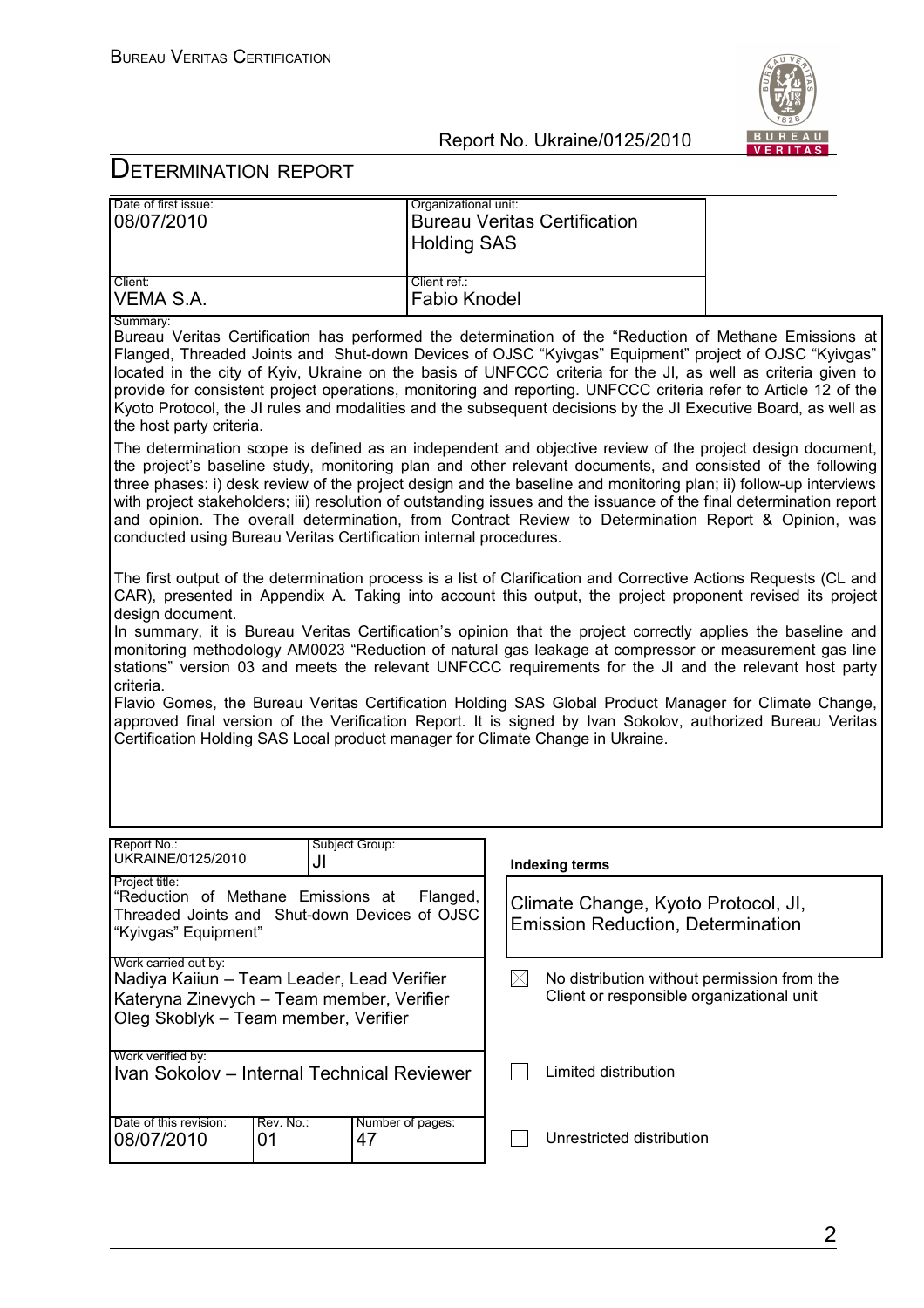

| <b>Abbreviations</b> |                                                         |  |  |
|----------------------|---------------------------------------------------------|--|--|
| <b>CAR</b>           | <b>Corrective Action Request</b>                        |  |  |
| <b>CGDP</b>          | <b>Cabinet Gas Distribution Post</b>                    |  |  |
| CL                   | <b>Clarification Request</b>                            |  |  |
| CO                   | Carbon Monoxide                                         |  |  |
| CO <sub>2</sub>      | <b>Carbon Dioxide</b>                                   |  |  |
| CH <sub>4</sub>      | Methane                                                 |  |  |
| EIA                  | <b>Environmental Impact Assessment</b>                  |  |  |
| ERU                  | <b>Emission Reduction Unit</b>                          |  |  |
| <b>FCCC</b>          | <b>Framework Convention On Climate Changes</b>          |  |  |
| <b>GDP</b>           | <b>Gas Distribution Post</b>                            |  |  |
| GHG                  | Green House Gas(es)                                     |  |  |
| JI                   | Joint Implementation                                    |  |  |
| <b>JIP</b>           | Joint Implementation Projects                           |  |  |
| <b>JISC</b>          | Joint Implementation Supervisory Committee              |  |  |
| <b>OJSC</b>          | Open Joint-Stock Company                                |  |  |
| I                    | Interview                                               |  |  |
| IE                   | <b>Independent Entity</b>                               |  |  |
| <b>IETA</b>          | <b>International Emissions Trading Association</b>      |  |  |
| MoV                  | <b>Means of Verification</b>                            |  |  |
| <b>NG</b>            | <b>Natural Gas</b>                                      |  |  |
| <b>PDD</b>           | <b>Project Design Document</b>                          |  |  |
| <b>PETM</b>          | <b>Purposeful Examination and Technical Maintenance</b> |  |  |
| <b>PP</b>            | <b>Project Participant</b>                              |  |  |
| <b>SP</b>            | Sub Project                                             |  |  |
| <b>UNFCCC</b>        | United Nations Framework Convention for Climate Change  |  |  |
| <b>UES</b>           | <b>United Energy System</b>                             |  |  |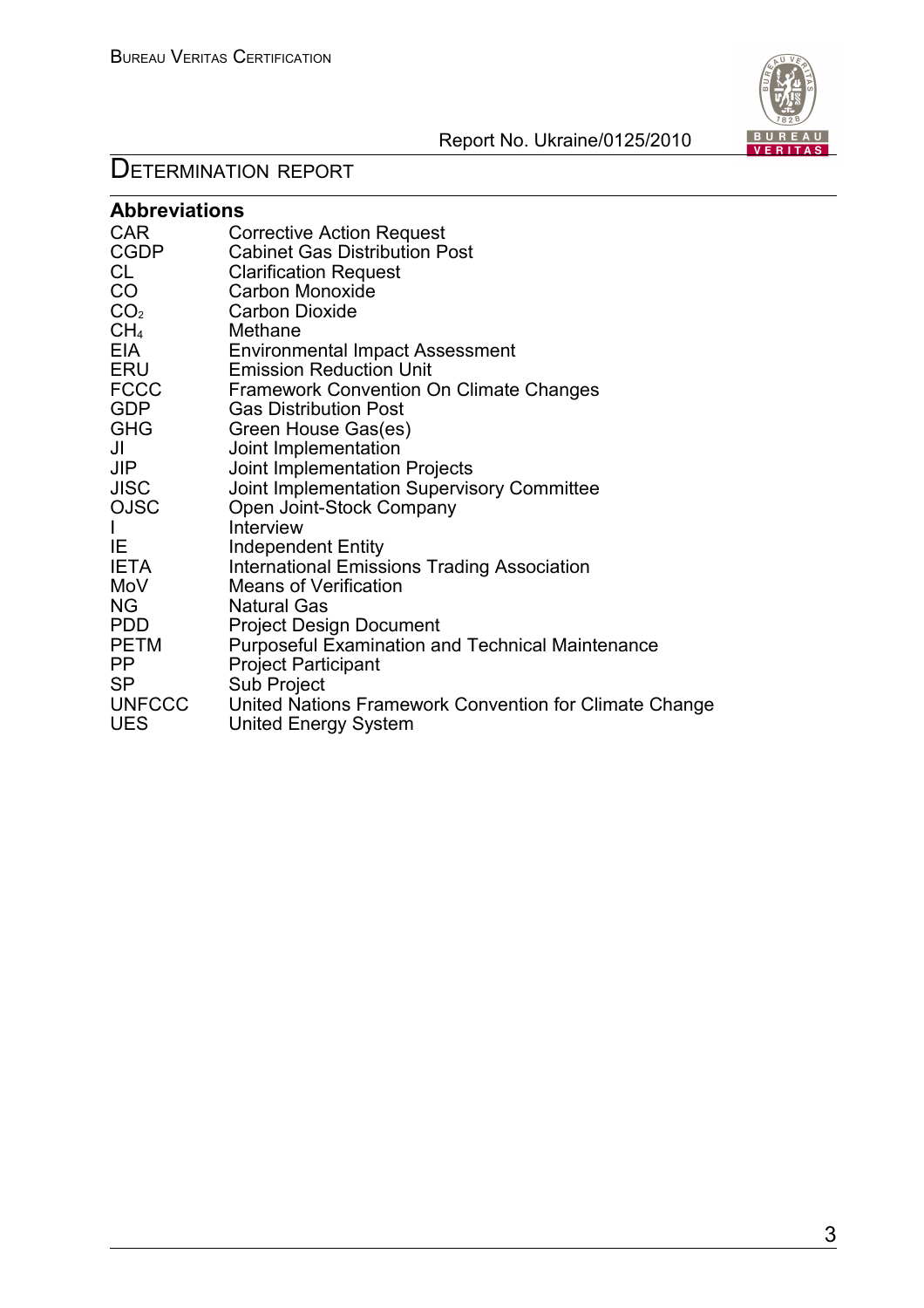

| <b>Table of Contents</b>                                                                                                                                             | Page |
|----------------------------------------------------------------------------------------------------------------------------------------------------------------------|------|
| 1.1 Objective                                                                                                                                                        | 11   |
| 1.2 Scope                                                                                                                                                            | 11   |
| <b>1.3 GHG Project Description</b>                                                                                                                                   | 11   |
| 2.1 Review of Documents                                                                                                                                              | 16   |
| 2.2 Interviews                                                                                                                                                       | 17   |
| 2.3 Resolution of Clarification and Corrective Action Requests                                                                                                       | 17   |
|                                                                                                                                                                      |      |
| 3.1 Project Design                                                                                                                                                   | 18   |
| 3.2 Baseline and Additionality                                                                                                                                       | 18   |
| <b>3.4 Calculation of GHG Emissions</b>                                                                                                                              | 20   |
| 3.5 Environmental impacts                                                                                                                                            | 22   |
|                                                                                                                                                                      |      |
|                                                                                                                                                                      |      |
|                                                                                                                                                                      |      |
| TABLE 1 MANDATORY REQUIREMENTS FOR JOINT IMPLEMENTATION                                                                                                              |      |
| THE PROJECT SHALL HAVE THE APPROVAL OF THE PARTIES<br>1 <sub>1</sub>                                                                                                 |      |
| EMISSION REDUCTIONS, OR AN ENHANCEMENT OF REMOVAL BY<br>2.<br>SINKS, SHALL BE ADDITIONAL TO ANY THAT WOULD                                                           |      |
| THE SPONSOR PARTY SHALL NOT ACQUIRE EMISSION REDUCTION<br>3.<br>UNITS IF IT IS NOT IN COMPLIANCE WITH ITS OBLIGATIONS                                                |      |
| THE ACQUISITION OF EMISSION REDUCTION UNITS SHALL BE<br>4.<br>SUPPLEMENTAL TO DOMESTIC ACTIONS FOR THE PURPOSE OF                                                    |      |
| PARTIES PARTICIPATING IN JI SHALL DESIGNATE NATIONAL<br>5.<br>FOCAL POINTS FOR APPROVING JI PROJECTS AND HAVE IN<br>PLACE NATIONAL GUIDELINES AND PROCEDURES FOR THE |      |
| THE HOST PARTY SHALL BE A PARTY TO THE KYOTO PROTOCOL<br>6.                                                                                                          |      |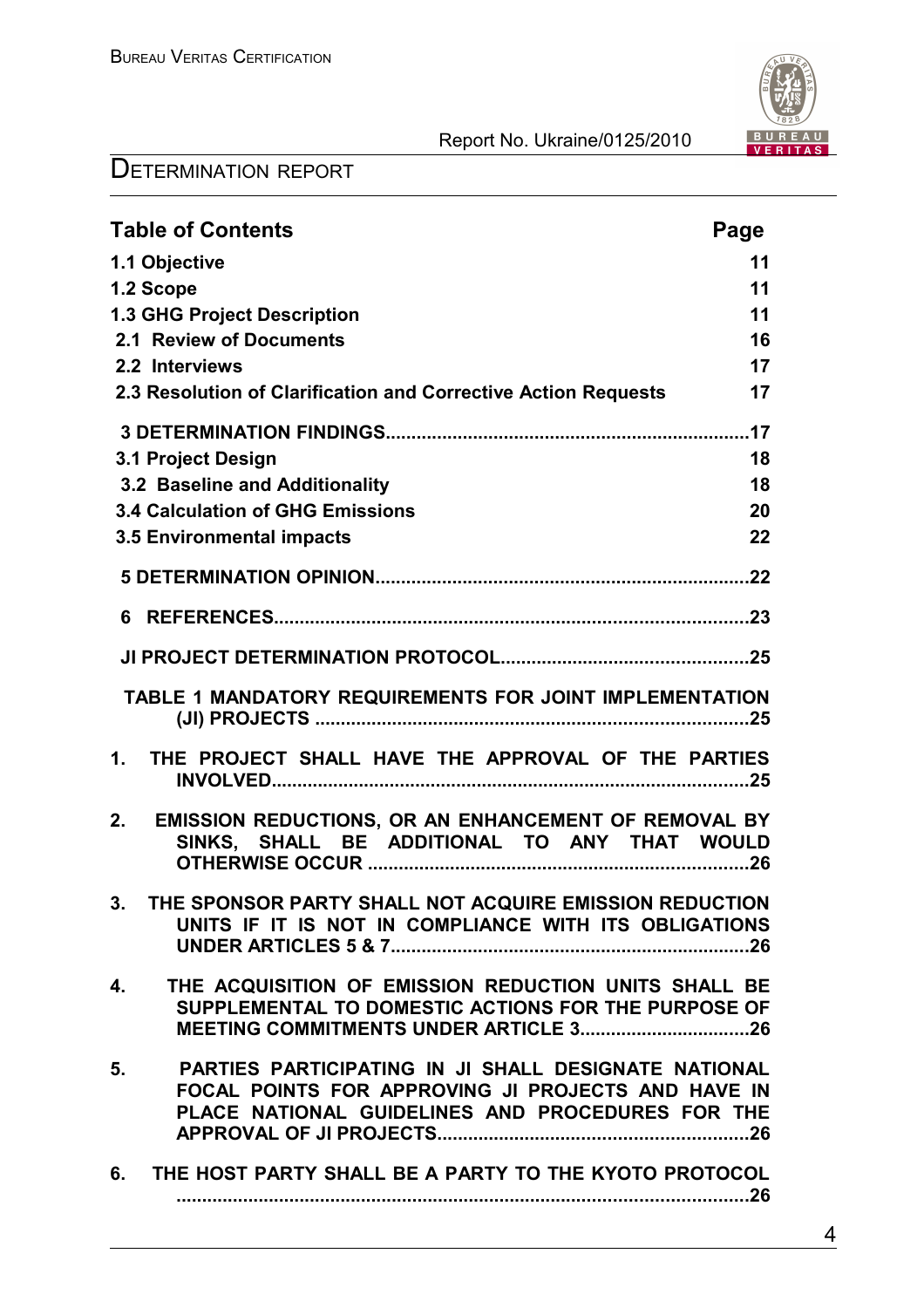



- **7. THE HOST PARTY'S ASSIGNED AMOUNT SHALL HAVE BEEN CALCULATED AND RECORDED IN ACCORDANCE WITH THE MODALITIES FOR THE ACCOUNTING OF ASSIGNED AMOUNTS.26**
- **8. THE HOST PARTY SHALL HAVE IN PLACE A NATIONAL REGISTRY IN ACCORDANCE WITH ARTICLE 7, PARAGRAPH 4...........................27**
- **9. PROJECT PARTICIPANTS SHALL SUBMIT TO THE INDEPENDENT ENTITY A PROJECT DESIGN DOCUMENT THAT CONTAINS ALL INFORMATION NEEDED FOR THE DETERMINATION.....................27**
- **10. THE PROJECT DESIGN DOCUMENT SHALL BE MADE PUBLICLY AVAILABLE AND PARTIES, STAKEHOLDERS AND UNFCCC ACCREDITED OBSERVERS SHALL BE INVITED TO, WITHIN 30 DAYS, PROVIDE COMMENTS.............................................................27**
- **11. DOCUMENTATION ON THE ANALYSIS OF THE ENVIRONMENTAL IMPACTS OF THE PROJECT ACTIVITY, INCLUDING TRANSBOUNDARY IMPACTS, IN ACCORDANCE WITH PROCEDURES AS DETERMINED BY THE HOST PARTY SHALL BE SUBMITTED, AND, IF THOSE IMPACTS ARE CONSIDERED SIGNIFICANT BY THE PROJECT PARTICIPANTS OR THE HOST PARTY, AN ENVIRONMENTAL IMPACT ASSESSMENT IN ACCORDANCE WITH PROCEDURES AS REQUIRED BY THE HOST PARTY SHALL BE CARRIED OUT......................................................27**
- **12. THE BASELINE FOR A JI PROJECT SHALL BE THE SCENARIO THAT REASONABLY REPRESENTS THE GHG EMISSIONS OR REMOVAL BY SOURCES THAT WOULD OCCUR IN ABSENCE OF THE PROPOSED PROJECT.........................................................................28**
- **13. A BASELINE SHALL BE ESTABLISHED ON A PROJECT-SPECIFIC BASIS, IN A TRANSPARENT MANNER AND TAKING INTO ACCOUNT RELEVANT NATIONAL AND/OR SECTORAL POLICIES AND CIRCUMSTANCES.......................................................................28**
- **14. THE BASELINE METHODOLOGY SHALL EXCLUDE TO EARN ERUS FOR DECREASES IN ACTIVITY LEVELS OUTSIDE THE PROJECT ACTIVITY OR DUE TO FORCE MAJEURE.........................................28**
- **15. THE PROJECT SHALL HAVE AN APPROPRIATE MONITORING PLAN ...............................................................................................................28**
- **16. A PROJECT PARTICIPANT MAY BE: (A) A PARTY INVOLVED IN THE JI PROJECT; OR (B) A LEGAL ENTITY AUTHORIZED BY A PARTY INVOLVED TO PARTICIPATE IN THE JI PROJECT..........................29**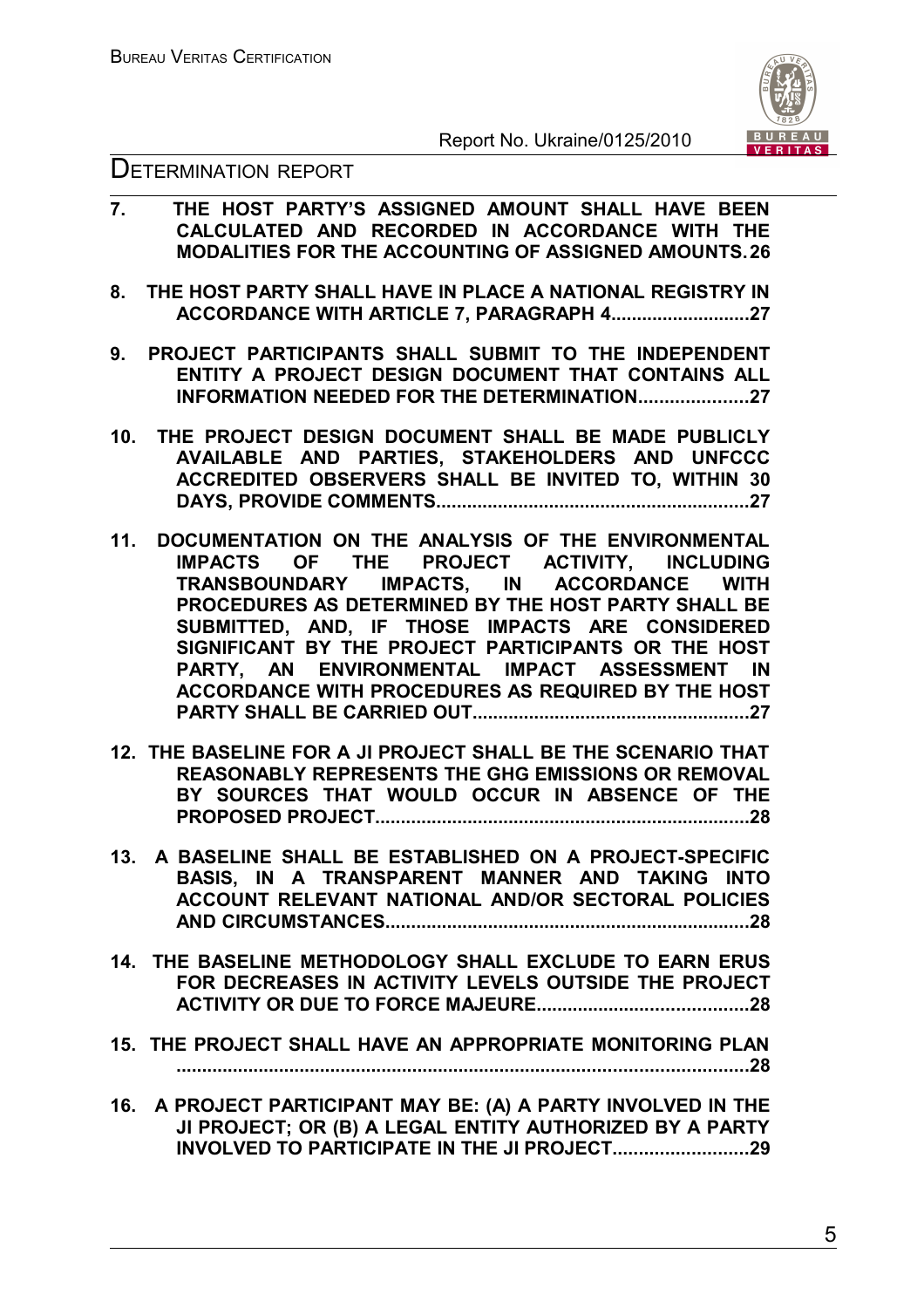

| <b>DETERMINATION REPORT</b>                                                                        |
|----------------------------------------------------------------------------------------------------|
| JISC "MODALITIES OF COMMUNICATION OF PROJECT PARTICIPANTS                                          |
|                                                                                                    |
| CONCLUSION IS PENDING UNTIL LETTERS OF APPROVAL<br>AUTHORIZING THE PROJECT PARTICIPANTS BY PARTIES |
|                                                                                                    |
|                                                                                                    |
|                                                                                                    |
| A.1.1. IS THE TITLE OF THE PROJECT ACTIVITY PRESENTED?31                                           |
| A.1.2. IS THE CURRENT VERSION NUMBER OF THE DOCUMENT                                               |
| A.1.3. IS THE DATE WHEN THE DOCUMENT WAS COMPLETED                                                 |
|                                                                                                    |
| A.2.1. IS THE PURPOSE OF THE PROJECT ACTIVITY INCLUDED?31                                          |
| A.2.2. IS IT EXPLAINED HOW THE PROPOSED PROJECT ACTIVITY<br>REDUCES GREENHOUSE GAS EMISSIONS?31    |
|                                                                                                    |
| A.3.1. ARE PROJECT PARTICIPANTS AND PARTY(IES) INVOLVED IN THE                                     |
| A.3.2. ARE PROJECT PARTICIPANTS AUTHORIZED BY A PARTY                                              |
| A.3.3. THE DATA OF THE PROJECT PARTICIPANTS ARE PRESENTED IN                                       |
| A.3.4. IS CONTACT INFORMATION PROVIDED IN ANNEX 1 OF THE PDD?                                      |
| A.3.5. IS IT INDICATED, IF IT IS THE CASE, IF THE PARTY INVOLVED IS A                              |
|                                                                                                    |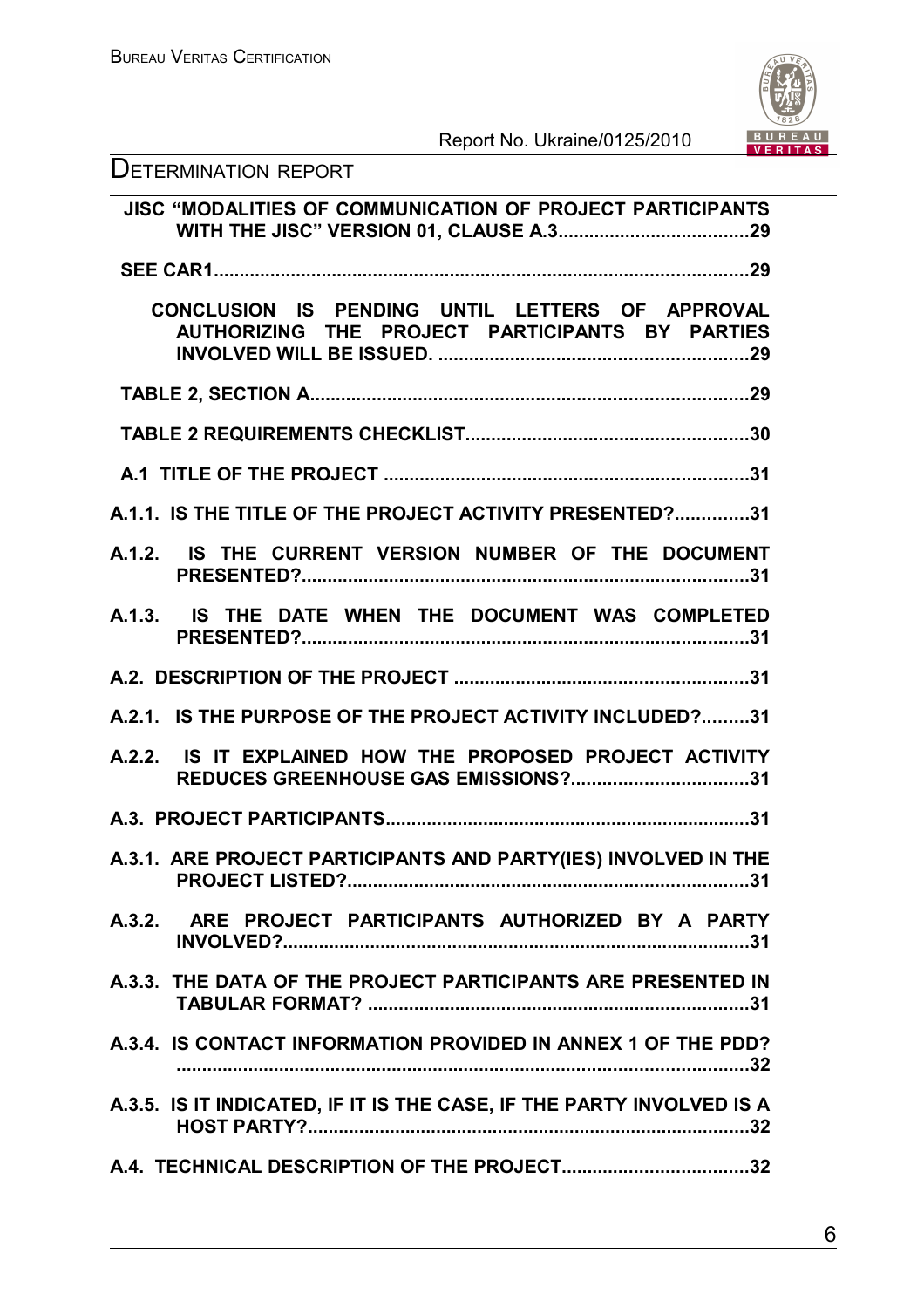

#### DETERMINATION REPORT

**A.4.1. LOCATION OF THE PROJECT ACTIVITY...........................................32**

- **A.4.2. TECHNOLOGY(IES) TO BE EMPLOYED, OR MEASURES, OPERATIONS OR ACTIONS TO BE IMPLEMENTED BY THE PROJECT..............................................................................................32**
- **A.4.2.1. DOES THE PROJECT DESIGN ENGINEERING REFLECT CURRENT GOOD PRACTICES?.........................................................33**
- **A.4.2.2. DOES THE PROJECT USE STATE OF THE ART TECHNOLOGY OR WOULD THE TECHNOLOGY RESULT IN A SIGNIFICANTLY BETTER PERFORMANCE THAN ANY COMMONLY USED TECHNOLOGIES IN THE HOST COUNTRY?.....................................33**
- **A.4.2.3. IS THE PROJECT TECHNOLOGY LIKELY TO BE SUBSTITUTED BY OTHER OR MORE EFFICIENT TECHNOLOGIES WITHIN THE PROJECT PERIOD?.............................................................................33**
- **A.4.2.4. DOES THE PROJECT REQUIRE EXTENSIVE INITIAL TRAINING AND MAINTENANCE EFFORTS IN ORDER TO WORK AS PRESUMED DURING THE PROJECT PERIOD?................................33**
- **A.4.2.5. DOES THE PROJECT MAKE PROVISIONS FOR MEETING TRAINING AND MAINTENANCE NEEDS?.........................................33**
- **A.4.3. BRIEF EXPLANATION OF HOW THE ANTHROPOGENIC EMISSIONS OF GREENHOUSE GASES BY SOURCES ARE TO BE REDUCED BY THE PROPOSED JI PROJECT, INCLUDING WHY THE EMISSION REDUCTIONS WOULD NOT OCCUR IN THE ABSENCE OF THE PROPOSED PROJECT, TAKING INTO ACCOUNT NATIONAL AND/OR SECTORAL POLICIES AND CIRCUMSTANCES. .............................................................................33**
- **A.4.3.1. IS IT STATED HOW ANTHROPOGENIC GHG EMISSION REDUCTIONS ARE TO BE ACHIEVED? (THIS SECTION SHOULD NOT EXCEED ONE PAGE)..................................................................34**
- **A.4.3.2. IS IT PROVIDED THE ESTIMATION OF EMISSION REDUCTIONS OVER THE CREDITING PERIOD?.......................................................34**
- **A.4.3.3. IS IT PROVIDED THE ESTIMATED ANNUAL REDUCTION FOR THE CHOSEN CREDIT PERIOD IN TCO2E?..............................................34**
- **A.4.3.4. ARE THE DATA FROM QUESTIONS A.4.3.2 TO A.4.3.4 ABOVE PRESENTED IN TABULAR FORMAT?...............................................34**
- **A.5. PROJECT APPROVAL BY THE PARTIES INVOLVED...........................34**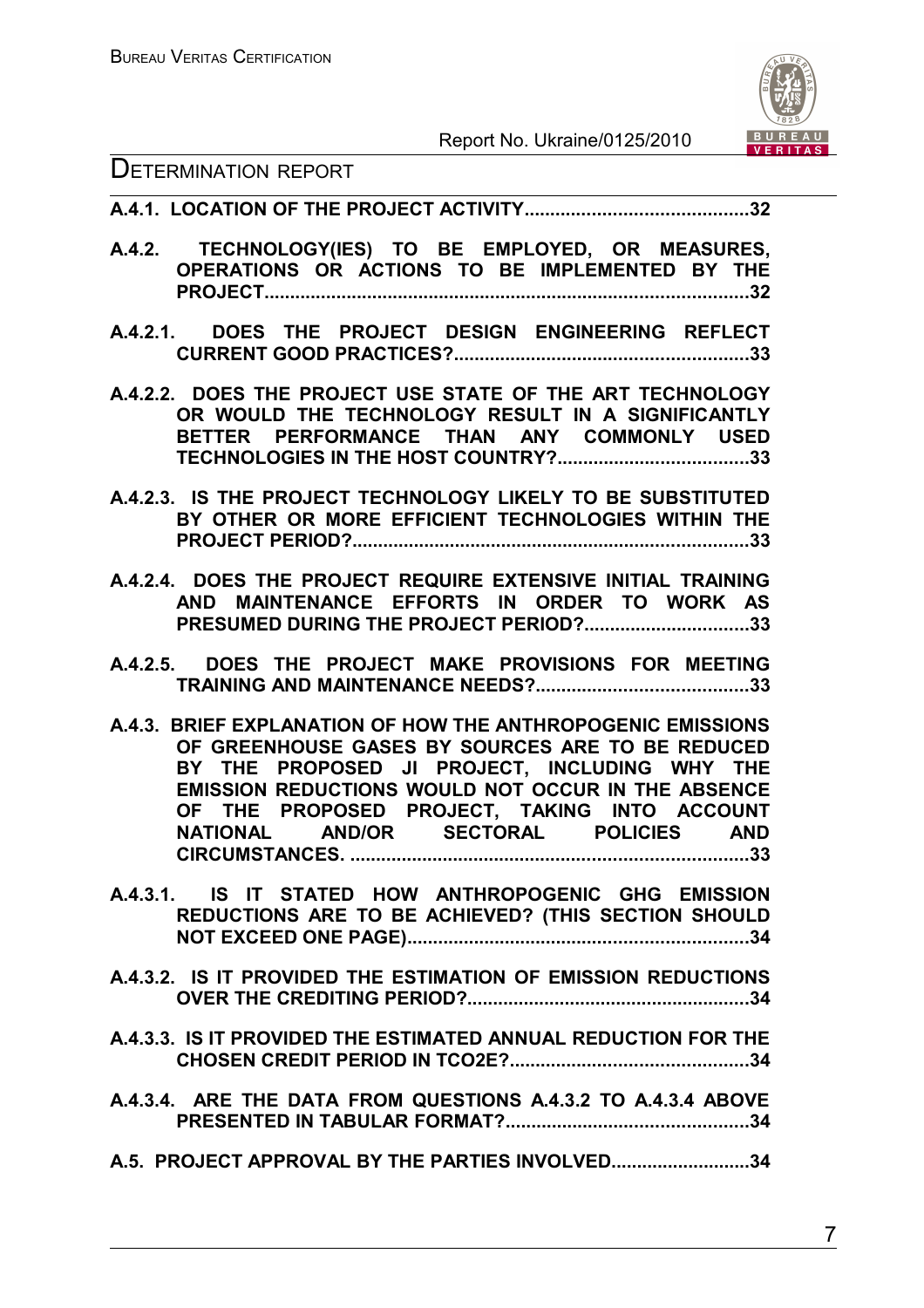

| <b>DETERMINATION REPORT</b> |  |
|-----------------------------|--|
|-----------------------------|--|

| A.5.1. ARE WRITTEN PROJECT APPROVALS BY THE PARTIES                                                                                                            |
|----------------------------------------------------------------------------------------------------------------------------------------------------------------|
|                                                                                                                                                                |
| <b>B.1. DESCRIPTION AND JUSTIFICATION OF THE BASELINE CHOSEN34</b>                                                                                             |
|                                                                                                                                                                |
| <b>B.1.2. IS IT JUSTIFIED THE CHOICE OF THE APPLICABLE BASELINE</b>                                                                                            |
| IS IT DESCRIBED HOW THE METHODOLOGY IS APPLIED IN THE<br>B.1.3.                                                                                                |
| ARE THE BASIC ASSUMPTIONS OF THE BASELINE<br>B.1.4.<br>METHODOLOGY IN THE CONTEXT OF THE PROJECT ACTIVITY                                                      |
| <b>B.1.5. IS ALL LITERATURE AND SOURCES CLEARLY REFERENCED?35</b>                                                                                              |
| DESCRIPTION OF HOW THE ANTHROPOGENIC EMISSIONS OF<br>B.2.<br>GREENHOUSE GASES BY SOURCES ARE REDUCED BELOW<br>THOSE THAT WOULD HAVE OCCURRED IN THE ABSENCE OF |
| B.2.1. IS THE PROPOSED PROJECT ACTIVITY ADDITIONAL? 36                                                                                                         |
|                                                                                                                                                                |
|                                                                                                                                                                |
| B.2.4. IS AN ANALYSIS SHOWING WHY THE EMISSIONS IN THE<br>BASELINE SCENARIO WOULD LIKELY EXCEED THE EMISSIONS                                                  |
| B.3. DESCRIPTION OF HOW THE DEFINITION OF THE PROJECT<br>BOUNDARY IS APPLIED TO THE PROJECT ACTIVITY36                                                         |
| B.3.1. ARE THE PROJECT'S SPATIAL (GEOGRAPHICAL) BOUNDARIES                                                                                                     |
| B.4. FURTHER BASELINE INFORMATION, INCLUDING THE DATE OF<br>BASELINE SETTING AND THE NAME(S) OF THE<br>PERSON(S)/ENTITY(IES) SETTING THE BASELINE:37           |
| B.4.1. IS THE DATE OF THE BASELINE SETTING PRESENTED (IN                                                                                                       |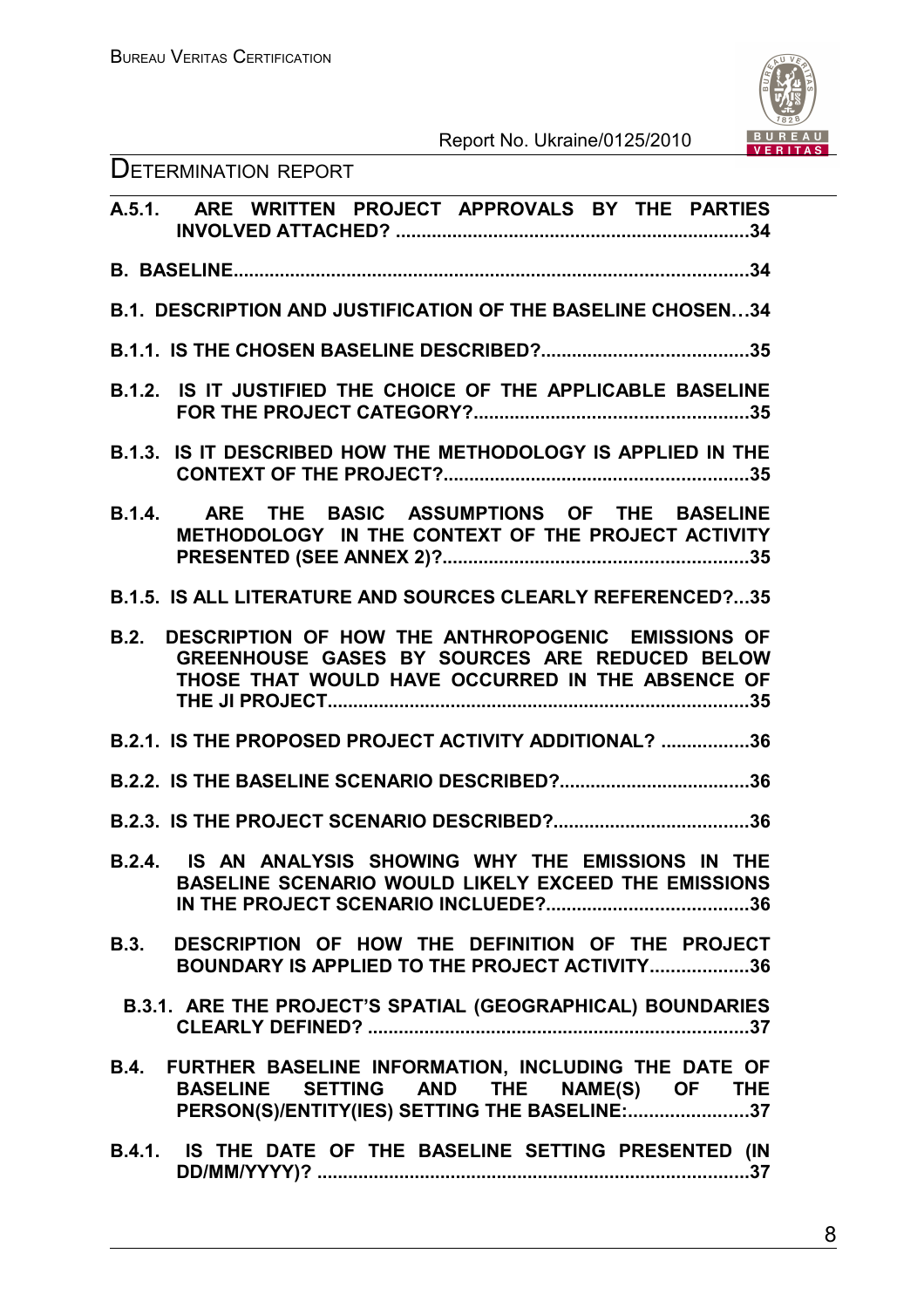

| <b>DETERMINATION REPORT</b>                                                                                                                                                                     |
|-------------------------------------------------------------------------------------------------------------------------------------------------------------------------------------------------|
| B.4.2. IS THE CONTACT INFORMATION PROVIDED? 37                                                                                                                                                  |
| <b>B.4.3. IS THE PERSON/ENTITY ALSO A PROJECT PARTICIPANT LISTED</b>                                                                                                                            |
|                                                                                                                                                                                                 |
| C.1.1. IS THE PROJECT'S STARTING DATE CLEARLY DEFINED? 37                                                                                                                                       |
| C.2. EXPECTED OPERATIONAL LIFETIME OF THE PROJECT37                                                                                                                                             |
| <b>C.2.1. IS THE PROJECT'S OPERATIONAL LIFETIME CLEARLY DEFINED</b>                                                                                                                             |
|                                                                                                                                                                                                 |
| <b>C.3.1. IS THE LENGTH OF THE CREDITING PERIOD SPECIFIED IN YEARS</b>                                                                                                                          |
| D.1. DESCRIPTION OF MONITORING PLAN CHOSEN39                                                                                                                                                    |
| QUALITATIVE CONTROL (QC) AND QUALITY ASSURANCE (QA)<br>D.2.<br><b>PROCEDURES UNDERTAKEN FOR DATA MONITORED41</b>                                                                                |
| ARE THERE QUALITY CONTROL AND QUALITY ASSURANCE<br>D.2.1.<br>PROCEDURES TO BE USED IN THE MONITORING OF THE                                                                                     |
| PLEASE DESCRIBE OF THE OPERATIONAL AND MANAGEMENT<br>D.3.<br>STRUCTURE THAT THE PROJECT OPERATOR WILL APPLY IN                                                                                  |
| D.3.1. IS IT DESCRIBED BRIEFLY THE OPERATIONAL AND<br>MANAGEMENT STRUCTURE THAT THE PROJECT<br>PARTICIPANTS(S) WILL IMPLEMENT IN ORDER TO MONITOR<br>EMISSION REDUCTION AND ANY LEAKAGE EFFECTS |
| D.4. NAME OF PERSON(S)/ENTITY(IES) ESTABLISHING THE                                                                                                                                             |
| D.4.1. IS THE CONTACT INFORMATION PROVIDED? 42                                                                                                                                                  |
| D.4.2. IS THE PERSON/ENTITY ALSO A PROJECT PARTICIPANT LISTED                                                                                                                                   |
|                                                                                                                                                                                                 |
|                                                                                                                                                                                                 |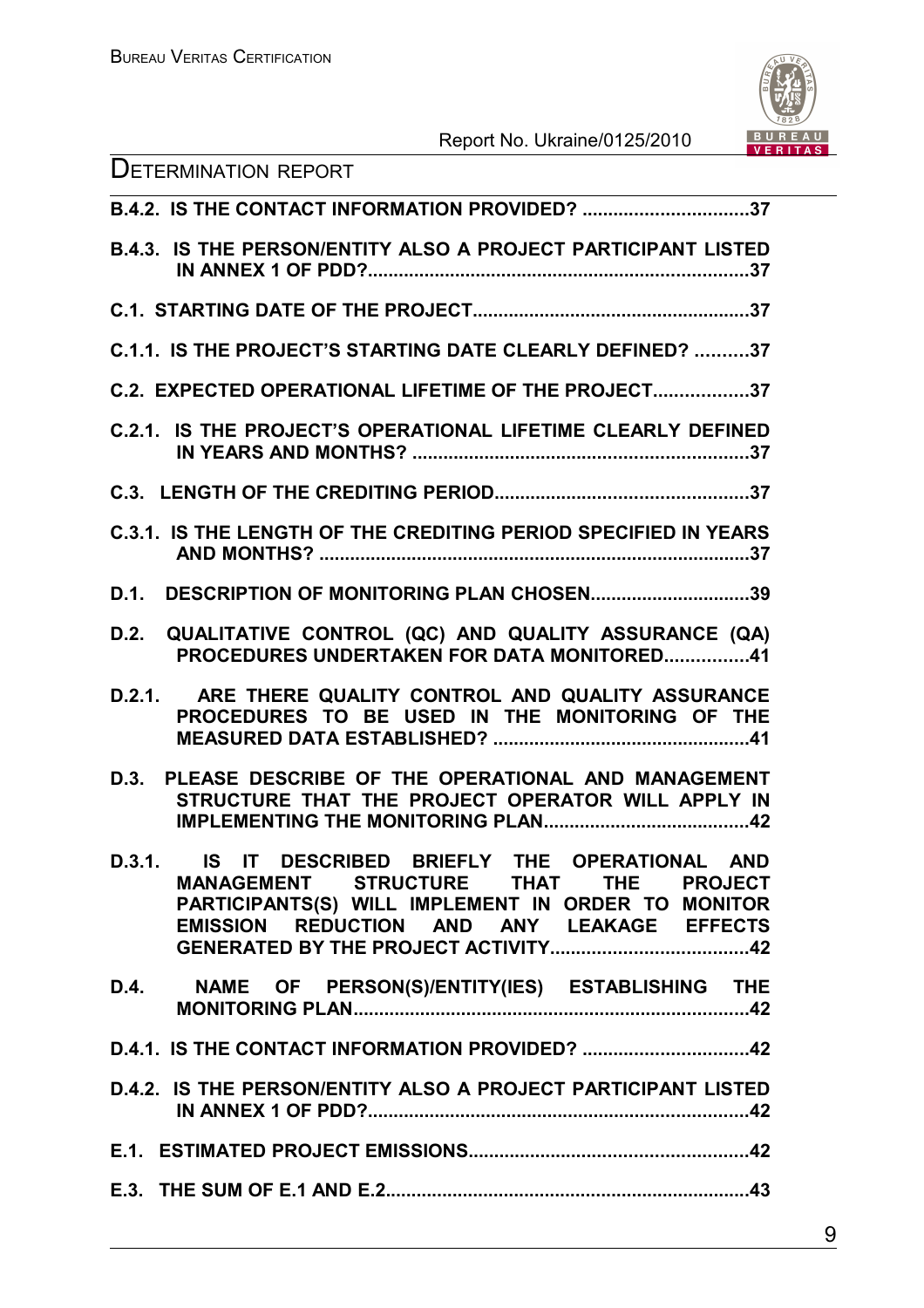

| <b>DETERMINATION REPORT</b> |
|-----------------------------|
|-----------------------------|

|        | E.3.1. DOES THE SUM OF E.1 AND E.2 REPRESENT THE PROJECT                                                                                           |
|--------|----------------------------------------------------------------------------------------------------------------------------------------------------|
|        |                                                                                                                                                    |
| E.5.   | DIFFERENCE BETWEEN E.4. AND E.3. REPRESENTING THE                                                                                                  |
|        | E.5.1. DOES THE DIFFERENCE BETWEEN E.4. AND E.3. REPRESENT<br>THE EMISSION REDUCTIONS DUE TO THE PROJECT DURING A                                  |
|        | E.6. TABLE PROVIDING VALUES OBTAINED WHEN APPLYING                                                                                                 |
|        | E.6.1. IS THERE A TABLE PROVIDING VALUES OF TOTAL CO2                                                                                              |
|        |                                                                                                                                                    |
| F.1.   | DOCUMENTATION ON THE ANALYSIS OF THE ENVIRONMENTAL<br>IMPACTS OF THE PROJECT, INCLUDING TRANSBOUNDARY<br>IMPACTS, IN ACCORDANCE WITH PROCEDURES AS |
|        |                                                                                                                                                    |
| G.1.   | INFORMATION ON STAKEHOLDERS' COMMENTS ON THE                                                                                                       |
| G.1.1. | IS THERE A LIST OF STAKEHOLDERS FROM WHOM COMMENTS                                                                                                 |
|        |                                                                                                                                                    |
|        | G.1.3. HAS DUE ACCOUNT BEEN TAKEN OF ANY STAKEHOLDER                                                                                               |
|        | TABLE 3 BASELINE AND MONITORING METHODOLOGIES: OWN                                                                                                 |
|        |                                                                                                                                                    |
|        | TABLE 5 RESOLUTION OF CORRECTIVE ACTION AND CLARIFICATION                                                                                          |

Appendix A: Determination Protocol Appendix B: Verifiers CV's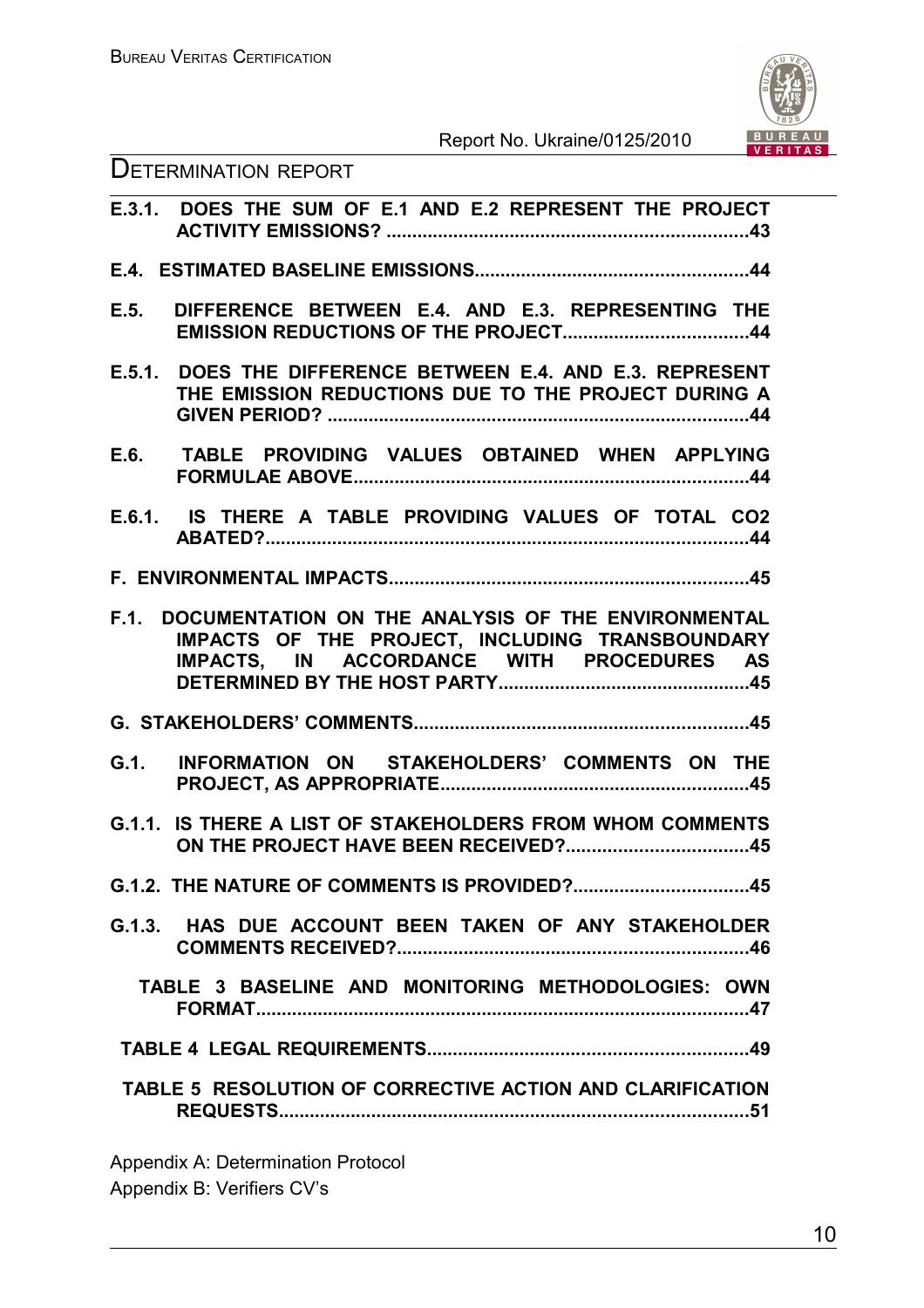

DETERMINATION REPORT

# **1 INTRODUCTION**

VEMA S.A. has commissioned Bureau Veritas Certification to determinate the JI project "Reduction of Methane Emissions at Flanged, Threaded Joints and Shut-down Devices of OJSC "Kyivgas" Equipment".

This report summarizes the findings of the determination of the project, performed on the basis of UNFCCC criteria, as well as criteria given to provide for consistent project operations, monitoring and reporting, under track 1.

# **1.1 Objective**

The determination serves as project design verification and is a requirement of all projects. The determination is an independent third party assessment of the project design. In particular, the project's baseline, the monitoring plan, and the project's compliance with relevant UNFCCC and host country criteria are determined in order to confirm that the project design, as documented, is sound and reasonable, and meet the stated requirements and identified criteria. Determination is a requirement for all JI projects and is seen as necessary to provide assurance to stakeholders of the quality of the project and its intended generation of emission reduction units (ERUs).

UNFCCC criteria refer to Article 6 of the Kyoto Protocol, the JI rules and modalities and the subsequent decisions by the JI Supervisory Committee, as well as the host country criteria.

# **1.2 Scope**

The determination scope is defined as an independent and objective review of the project design document, the project's baseline study and monitoring plan and other relevant documents. The information in these documents is reviewed against Kyoto Protocol requirements, UNFCCC rules and associated interpretations.

The determination is not meant to provide any consulting towards the Client. However, stated requests for clarifications and/or corrective actions may provide input for improvement of the project design.

# **1.3 GHG Project Description**

OJSC "Kyivgas" is the company providing natural gas transportation and supply to industrial and domestic consumers as well as to population in the city of Kyiv.

The structure of current gas transport rates regulated by the government does not include depreciation and investment needs of gas distribution enterprises, which does not ensure receipt of funds for performance of necessary repair works and modernization of gas networks, purchase of appropriate engineering equipment and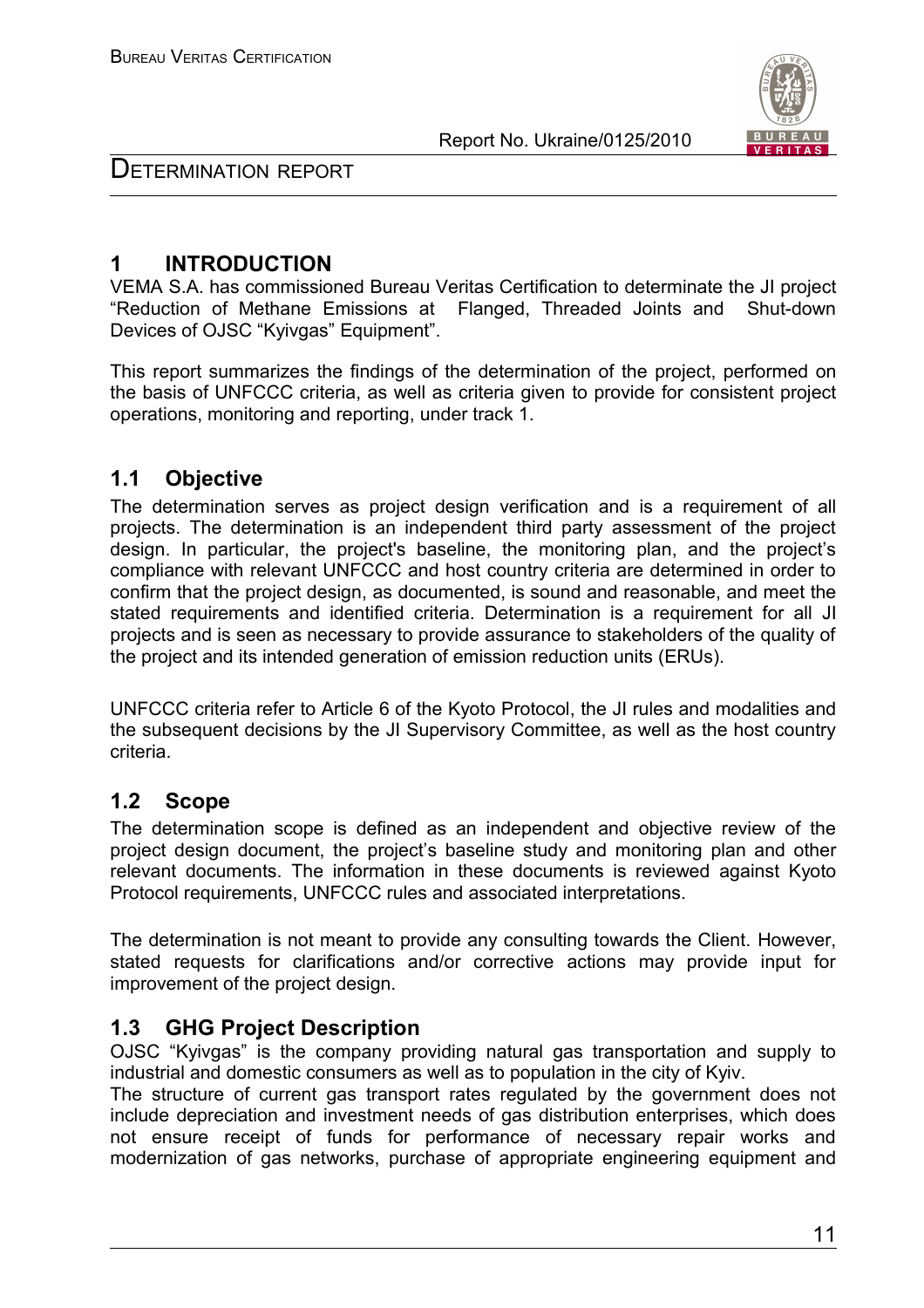

# DETERMINATION REPORT

components, and also results in increase of natural gas leakage at the objects of OJSC "Kyivgas".

Application of JI project mechanisms provided by Kyoto Protocol was planned before the beginning of implementation of this project.

Project activities include reduction of methane leakage which is the result of faulty sealing of ground and underground fittings implemented at the switch mechanisms (bolts, cocks, valves), flange and threaded joints of gas pipelines of OJSC "Kyivgas" in the amount of 60 613pieces.

Types and quantity of fittings are given in the Table 1:

| No.      | Type of devices (type of joint)                                                    | Quantity<br>οf<br>devices,<br>pcs. |
|----------|------------------------------------------------------------------------------------|------------------------------------|
|          | Shut-down devices in gas wells- block valves (flanged joint)                       | 6447                               |
| 2.       | Ground shut-down devices - block valves (flanged joint)                            | 10451                              |
| 3.       | Electrical insulating flanges (flanged joint)                                      | 22120                              |
| 4.       | Underground shut-down devices of well-less plant - block valves<br>(flanged joint) | 3739                               |
| 5.       | Ground shut-down devices - cocks (threaded joint)                                  | 17856                              |
| In total |                                                                                    | 60613                              |

### *Table 1. Quantity of fittings by type involved in the Project*

Within the scope of the project for repair of equipment, for the purpose of methane leakage elimination, modern compacting materials will be used, replacing service and repair practice based on rubberized asbestos fabric and rubber gaskets, and compacting padding made of cotton fibre with fat soakage and asbestos graphite filler. This practice does not give long-term effect, which leads to additional methane leakage. In addition to reduction of methane leakage, the project activity will lead to reduction of technical leaks of natural gas (and thus, to reduction of financial costs), and will contribute to improvement of environmental situation, to reduction of the risk of accidents, especially for in-house gas pressure regulators and overland gas pipelines. The project activity includes:

• Implementation of purposeful examination and technical maintenance (PETM) of all switch mechanisms (bolts, cocks, valves), flange and threaded joints – modern and the most economically effective practice, which allows not only detection of leaking areas, but also determination of leakage volume (i.e., potential volume of gas leakage reduction). This key information is required for substantiation of efficiency of repair works and priority choice of its objects, which is important under short financing for elimination of all leakages. This activity will include purchase and calibration of modern measuring equipment, appropriate training of employees, development of monitoring map for each switch mechanism, flange and threaded joint of gas distribution network, with the list of all equipment components to be regularly examined, creation of leakage data collection and storage system, and implementation of internal audit and quality system for elimination and accounting of methane leakage.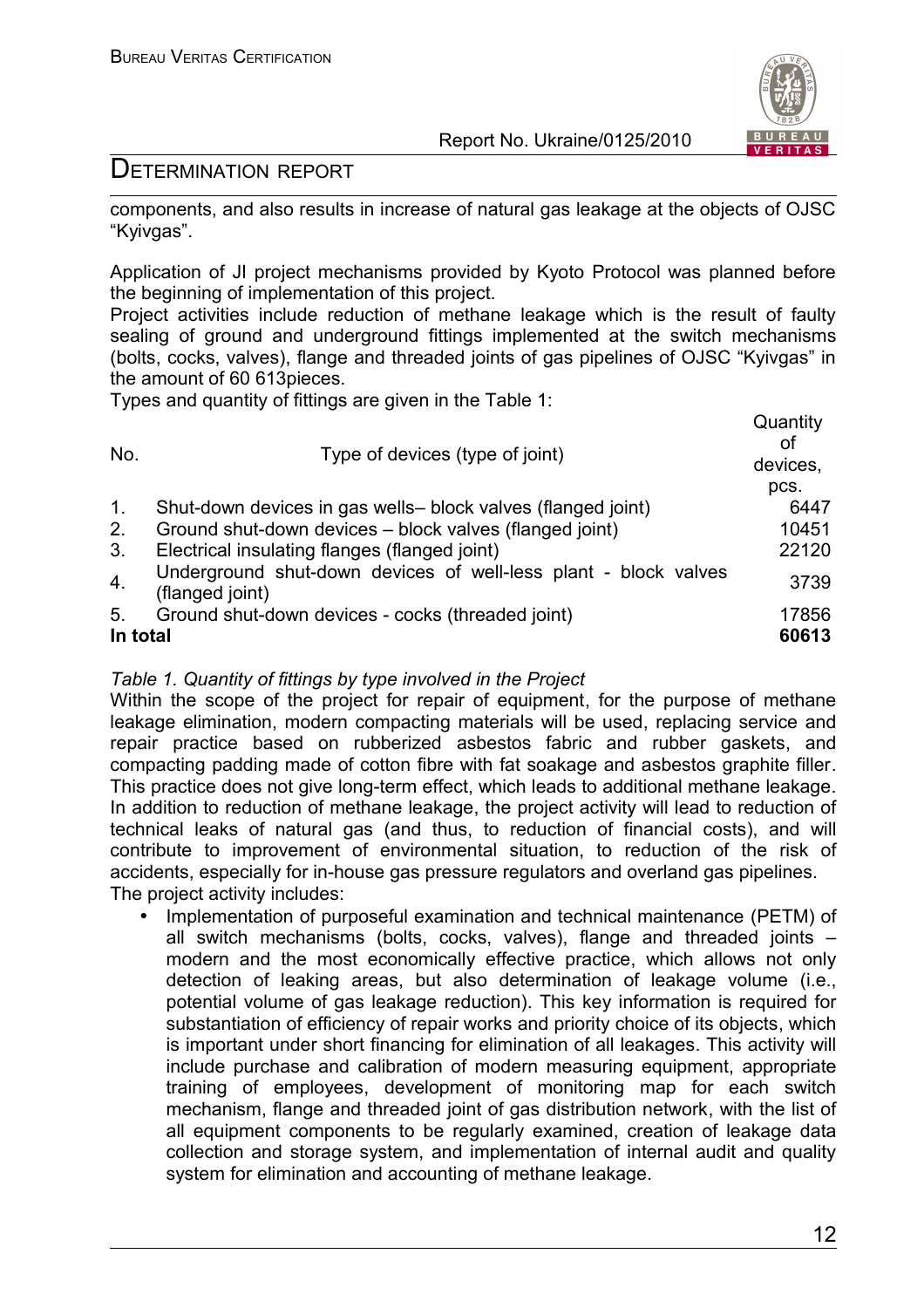

# DETERMINATION REPORT

- Detection and measurement of leakage: Monitoring system of leaks at all switch mechanisms (bolts, cocks, valves), flange and threaded joints, including eliminated leaks (repaired components of equipment). Monitoring will be done on a regular basis (once in four days or once per week – depending on the type of equipment) by specially trained staff. Each component will be checked according to the monitoring map, and detected leakage will be duly marked with individual number; gas leakage volumes will be measured and registered in the database.
- Elimination of all detected leakages: repairs of leaking equipment under this project will vary from replacement of gaskets and wedge valves, use of new compactors or sealing materials, to capital repairs and replacement of the equipment. Repaired equipment components will be regularly checked as a part of a standard monitoring program (see above) to make sure they have not become the source of leakage again.

# **1.4 Determination Group**

The determination team consists of the following personnel:

| Nadiya Kaiiun<br><b>Bureau Veritas Certification</b>       | Team leader, Climate Change Lead Verifier |
|------------------------------------------------------------|-------------------------------------------|
| Kateryna Zinevych -<br><b>Bureau Veritas Certification</b> | Team member, Climate Change Verifier      |
| Oleg Skoblyk -<br><b>Bureau Veritas Certification</b>      | Team member, Climate Change Verifier      |
| Report was reviewed by:                                    |                                           |
|                                                            |                                           |

Ivan Sokolov Bureau Veritas Certification Internal Technical Reviewer

# **2. METHODOLOGY**

The overall determination, from Contract Review to Determination Report & Opinion, was conducted using Bureau Veritas Certification internal procedures.

In order to ensure transparency, a determination protocol was customized for the project, according to the Determination and Verification Manual (IETA/PCF). The protocol shows, in a transparent manner, criteria (requirements), means of verification and the results from validating the identified criteria. The determination protocol serves the following purposes:

It organizes, details and clarifies the requirements JI project is expected to meet; It ensures a transparent determination process where the determinator will document how a particular requirement has been validated and the result of the determination.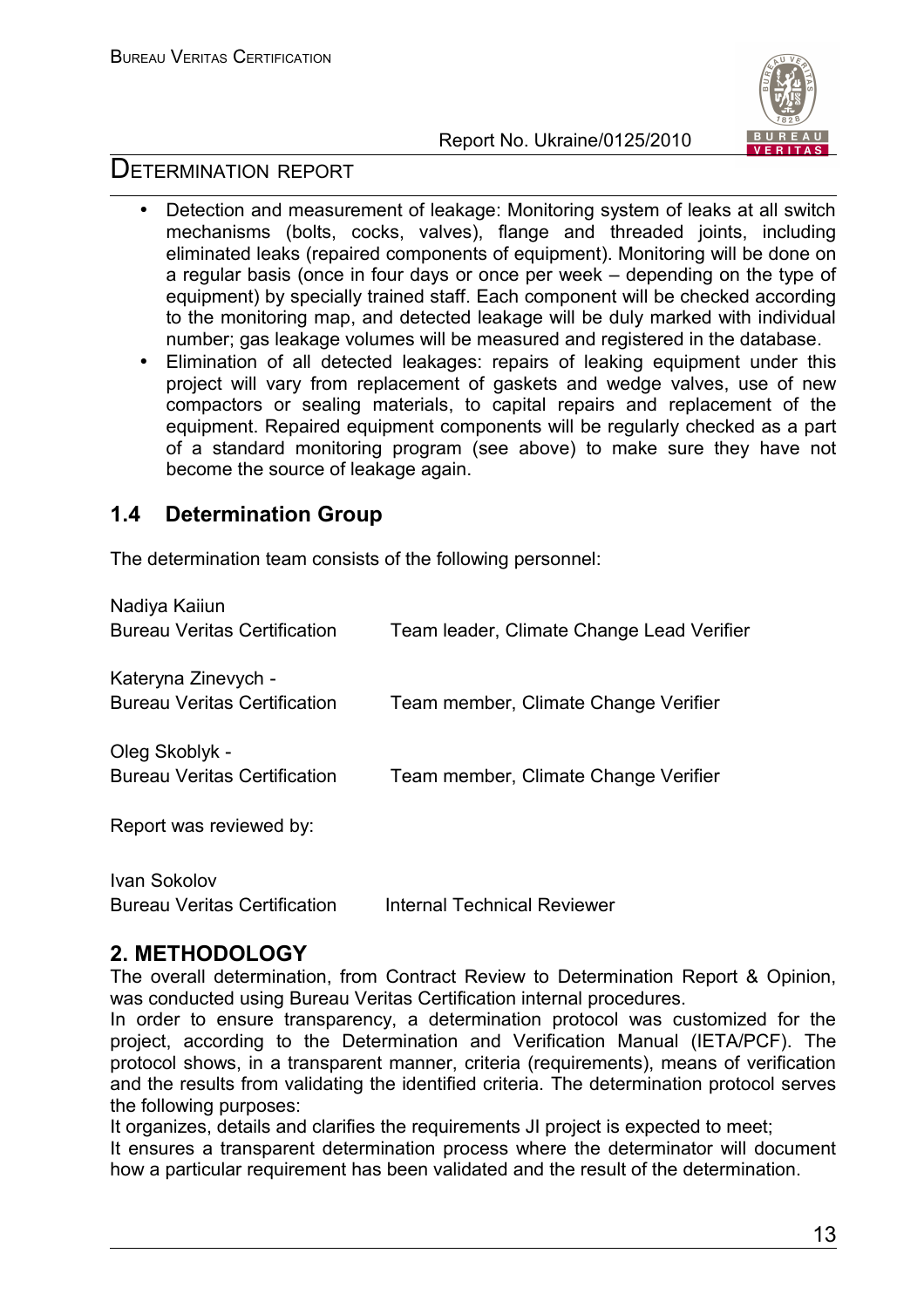

# DETERMINATION REPORT

The determination protocol consists of five tables. The different columns in these tables are described in Figure 1.

The completed determination protocol is enclosed in Appendix A to this report.

| <b>Determination Protocol Table 1: Mandatory Requirements</b> |                                                                                                 |                                                                                                                                                                                                                                                                                                                                                      |                                                                                                                                                                                                                   |  |  |  |  |  |
|---------------------------------------------------------------|-------------------------------------------------------------------------------------------------|------------------------------------------------------------------------------------------------------------------------------------------------------------------------------------------------------------------------------------------------------------------------------------------------------------------------------------------------------|-------------------------------------------------------------------------------------------------------------------------------------------------------------------------------------------------------------------|--|--|--|--|--|
| <b>Requirement</b>                                            | <b>Reference</b>                                                                                | <b>Conclusion</b>                                                                                                                                                                                                                                                                                                                                    | <b>Cross reference</b>                                                                                                                                                                                            |  |  |  |  |  |
| The requirements the<br>project must meet.                    | Gives reference to<br>the legislation or<br>agreement where<br>the requirement is $ $<br>found. | This is either acceptable<br>evidence<br>based on<br>provided<br>(OK),<br>a<br>Corrective<br><b>Action</b><br>$(CAR)$ or a<br>Request<br><b>Clarification Request (CL)</b><br>of risk or non-compliance<br>with stated requirements.<br>The CAR's and CL's are<br>numbered and presented to<br>client<br>the.<br>in.<br>the<br>Determination Report. | Used to<br>refer<br>the<br>to<br>relevant<br>protocol<br>questions in Tables 2, 3<br>and 4 to show how the<br>specific requirement is<br>determined. This is to<br>ensure a transparent<br>determination process. |  |  |  |  |  |

**Determination Protocol Table 2: Requirements checklist**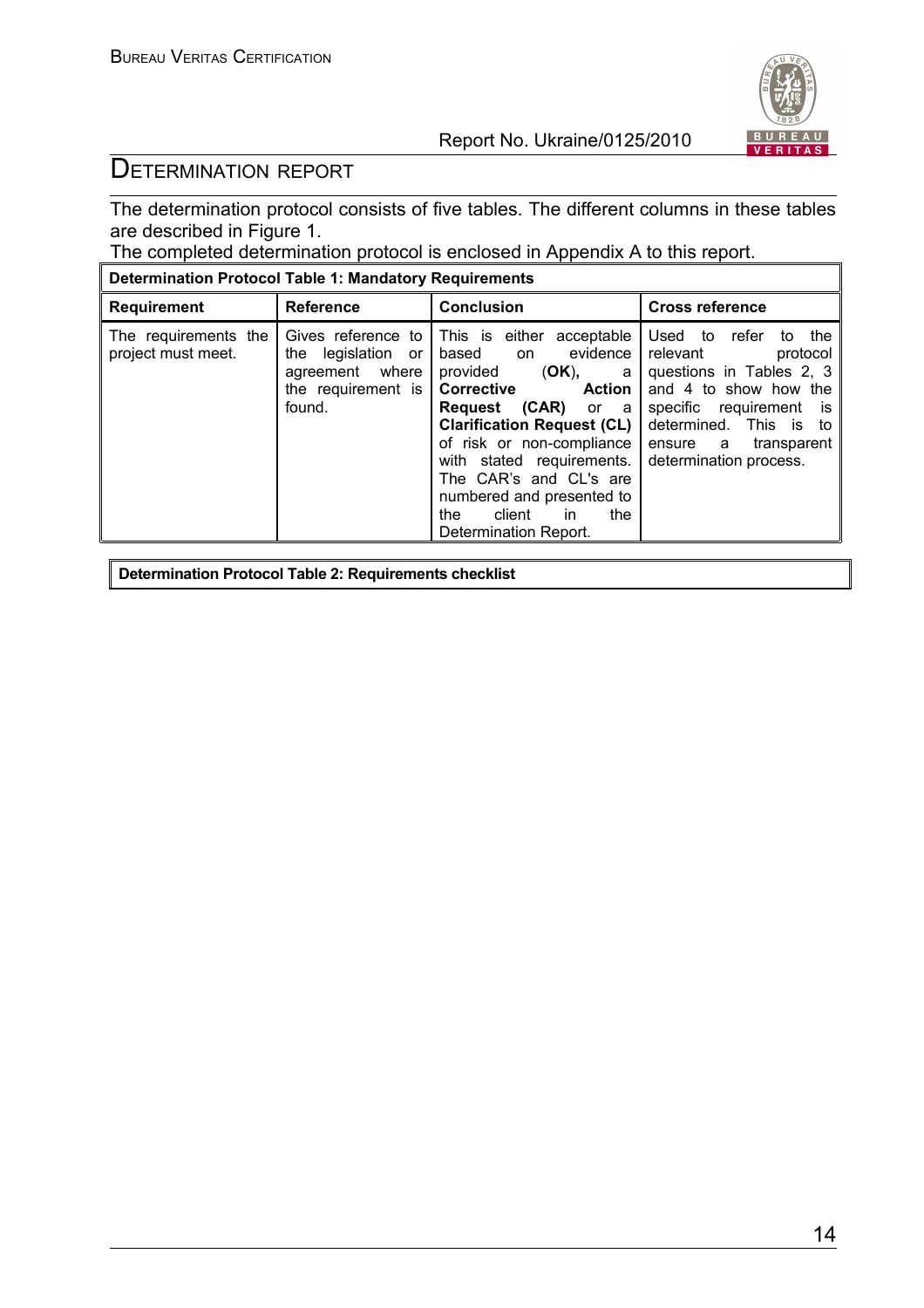

# **DETERMINATION REPORT**

| <b>Checklist Question</b>                                                                                                                                                                                                                                                                                     | <b>Reference</b>                                                                                                                       | οf<br><b>Means</b><br>verification<br>(MoV)                                                                                                                                                                                            | <b>Comment</b>                                                                                                                                                                                                                 | <b>Final</b><br><b>Draft</b><br>and/or<br><b>Conclusion</b>                                                                                                                                                                                                                                                                                                                   |  |  |  |
|---------------------------------------------------------------------------------------------------------------------------------------------------------------------------------------------------------------------------------------------------------------------------------------------------------------|----------------------------------------------------------------------------------------------------------------------------------------|----------------------------------------------------------------------------------------------------------------------------------------------------------------------------------------------------------------------------------------|--------------------------------------------------------------------------------------------------------------------------------------------------------------------------------------------------------------------------------|-------------------------------------------------------------------------------------------------------------------------------------------------------------------------------------------------------------------------------------------------------------------------------------------------------------------------------------------------------------------------------|--|--|--|
| The<br>various<br>requirements in Table<br>linked<br>are<br>to<br>checklist questions the<br>project should meet.<br>The<br>checklist<br>is<br>organized in several<br>sections. Each section<br>further sub-<br>then<br>İS.<br>divided.<br>The<br>lowest<br>constitutes<br>level<br>a<br>checklist question. | Gives<br>reference<br>t٥<br>documents<br>where<br>the<br>answer<br>to<br>the<br>checklist<br>question<br>or<br>section<br>is<br>found. | <b>Explains</b><br>how<br>conformance with<br>checklist<br>the<br>question<br>is<br>investigated.<br>Examples<br>οf<br>οf<br>means<br>verification<br>are<br>document review<br>(DR) or interview<br>(I). N/A means not<br>applicable. | The<br>section<br>is<br>used<br>to<br>elaborate<br>and<br>the<br>discuss<br>checklist<br>question and/or<br>the<br>conformance to<br>the question. It<br>further used<br>is<br>explain<br>the<br>to<br>conclusions<br>reached. | This is either acceptable<br>evidence<br>based<br>on<br>(OK),<br>provided<br>or<br>- a<br><b>Corrective</b><br><b>Action</b><br>Request (CAR) due to<br>non-compliance with the<br>checklist question. (See<br><b>Clarification</b><br>below).<br>Request (CL) is used<br>when the determination<br>has identified<br>team<br>- a<br>for<br>further<br>need<br>clarification. |  |  |  |
|                                                                                                                                                                                                                                                                                                               | Determination Protocol Table 3: Baseline and Monitoring Methodologies                                                                  |                                                                                                                                                                                                                                        |                                                                                                                                                                                                                                |                                                                                                                                                                                                                                                                                                                                                                               |  |  |  |
| <b>Checklist Question</b>                                                                                                                                                                                                                                                                                     | <b>Reference</b>                                                                                                                       | of<br><b>Means</b><br>verification<br>(MoV)                                                                                                                                                                                            | <b>Comment</b>                                                                                                                                                                                                                 | <b>Draft</b><br>and/or<br><b>Final</b><br><b>Conclusion</b>                                                                                                                                                                                                                                                                                                                   |  |  |  |
| various<br>The<br>requirements<br>οf<br>baseline<br>and<br>monitoring<br>methodologies should<br>be met. The checklist<br>is organized in several<br>sections. Each section<br>further sub-<br>then<br>IS<br>The<br>divided.<br>lowest<br>constitutes<br>level<br>a<br>checklist question.                    | Gives<br>reference<br>to<br>documents<br>where<br>the<br>to<br>answer<br>the<br>checklist<br>question or<br>section<br>is<br>found.    | <b>Explains</b><br>how<br>conformance with<br>checklist<br>the<br>question<br>is<br>investigated.<br>Examples<br>of<br>of<br>means<br>verification<br>are<br>document review<br>(DR) or interview<br>(I). N/A means not<br>applicable. | section<br>The<br>is<br>used<br>to<br>elaborate<br>and<br>discuss<br>the<br>checklist<br>question and/or<br>the<br>conformance to<br>the question. It<br>further used<br>is<br>explain<br>the<br>to<br>conclusions<br>reached. | This is either acceptable<br>evidence<br>based<br>on<br>(OK),<br>provided<br>or<br>- a<br><b>Corrective</b><br><b>Action</b><br>Request (CAR) due to<br>non-compliance with the<br>checklist question. (See<br><b>Clarification</b><br>below).<br>Request (CL) is used<br>when the determination<br>has identified a<br>team<br>for<br>further<br>need<br>clarification.      |  |  |  |

**Determination Protocol Table 4: Legal requirements**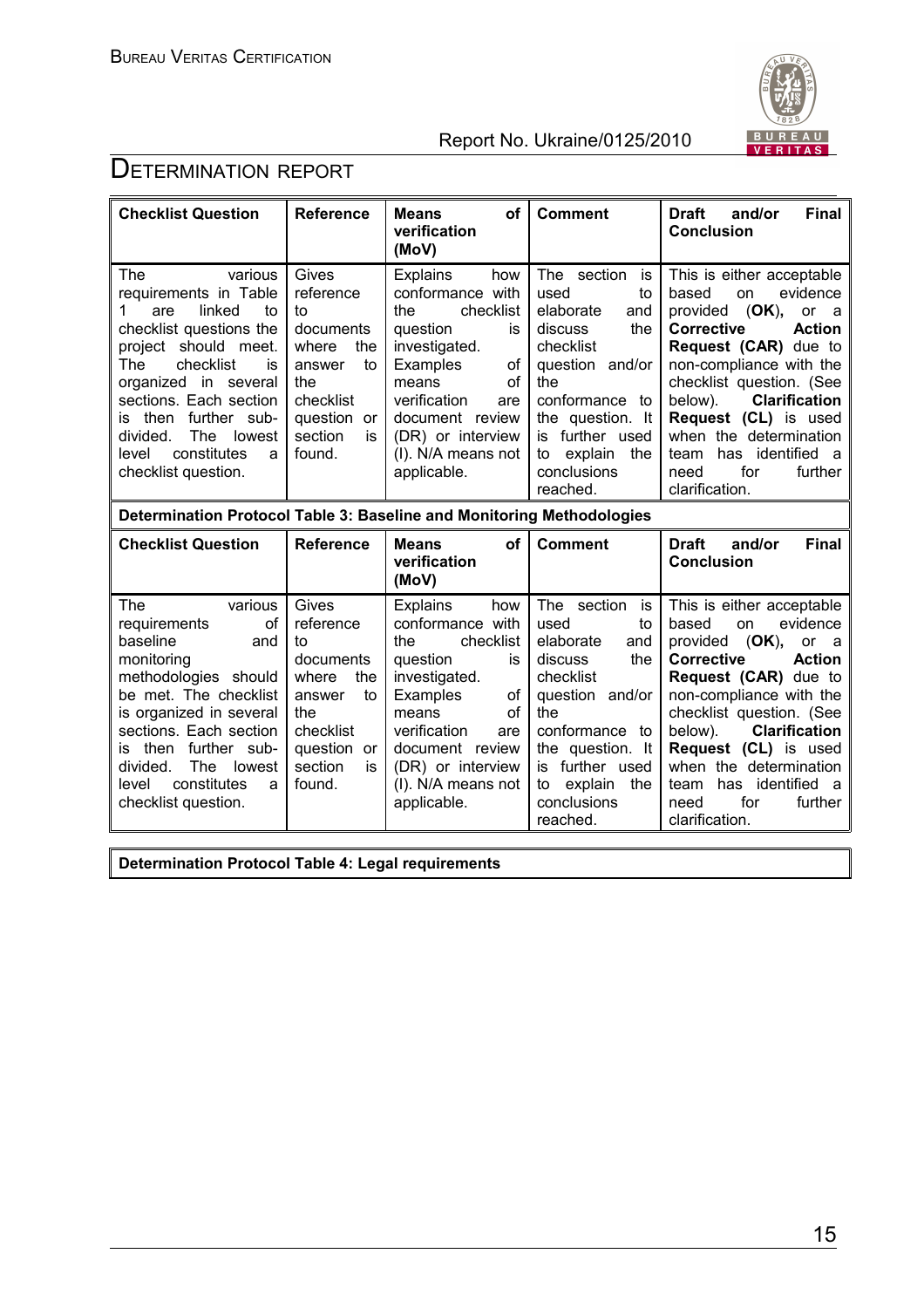

# DETERMINATION REPORT

| <b>Checklist Question</b>                                                                                                                                                          | <b>Reference</b>                                                                                                                    | <b>Means</b><br>verification<br>(MoV)                                                                                                                                                                                                  | οf                                                      | <b>Comment</b>                                                                                                                                                                                               | <b>Final</b><br><b>Draft</b><br>and/or<br><b>Conclusion</b>                                                                                                                                                                                                                                                                                                                  |
|------------------------------------------------------------------------------------------------------------------------------------------------------------------------------------|-------------------------------------------------------------------------------------------------------------------------------------|----------------------------------------------------------------------------------------------------------------------------------------------------------------------------------------------------------------------------------------|---------------------------------------------------------|--------------------------------------------------------------------------------------------------------------------------------------------------------------------------------------------------------------|------------------------------------------------------------------------------------------------------------------------------------------------------------------------------------------------------------------------------------------------------------------------------------------------------------------------------------------------------------------------------|
| national<br>legal<br>The<br>the<br>requirements<br>project must meet.                                                                                                              | Gives<br>reference<br>to<br>documents<br>the<br>where<br>to<br>answer<br>the<br>checklist<br>question or<br>section<br>is<br>found. | <b>Explains</b><br>how<br>conformance with<br>checklist<br>the<br>question<br>is<br>investigated.<br>Examples<br>of<br>0f<br>means<br>verification<br>are<br>document review<br>(DR) or interview<br>(I). N/A means not<br>applicable. |                                                         | The section<br>used<br>elaborate<br>and<br>discuss<br>the<br>checklist<br>question and/or<br>the<br>conformance to<br>the question. It<br>is further used<br>explain<br>to<br>the<br>conclusions<br>reached. | This is either acceptable<br>is<br>evidence<br>based<br>on<br>to<br>provided (OK),<br>or a<br><b>Corrective</b><br><b>Action</b><br>Request (CAR) due to<br>non-compliance with the<br>checklist question. (See<br><b>Clarification</b><br>below).<br>Request (CL) is used<br>when the determination<br>has identified a<br>team<br>for<br>further<br>need<br>clarification. |
| Determination Protocol Table 5: Resolution of Corrective Action and Clarification Requests                                                                                         |                                                                                                                                     |                                                                                                                                                                                                                                        |                                                         |                                                                                                                                                                                                              |                                                                                                                                                                                                                                                                                                                                                                              |
| clarifications<br>Report<br>and corrective action<br>requests                                                                                                                      | Ref.<br>to<br>question in tables<br>1/2/3/4                                                                                         | checklist                                                                                                                                                                                                                              |                                                         | Summary of project<br>owner response                                                                                                                                                                         | <b>Determination conclusion</b>                                                                                                                                                                                                                                                                                                                                              |
| If the conclusions from<br>the Determination are<br>Corrective<br>either<br>a<br>Action<br>Request or a<br>Request,<br>Clarification<br>these should be listed in<br>this section. | Reference<br>checklist<br>number in Tables 2, 3<br>4 where<br>and<br>Corrective<br>Request<br>Clarification<br>is explained.        | the<br>to<br>question<br>the<br>Action<br>or<br>Request                                                                                                                                                                                | project<br>during<br>communications<br>in this section. | The responses given<br>by the Client or other<br>participants<br>the<br>with<br>the determination team<br>should be summarized                                                                               | <b>This</b><br>section<br>should<br>summarize<br>the<br>determination<br>team's<br>final<br>responses<br>and<br>conclusions.<br>The<br>conclusions should also be<br>included in Tables 2, 3 and<br>4, under "Final Conclusion".                                                                                                                                             |

**Figure 1 Determination protocol tables**

# **2.1 Review of Documents**

The Project Design Document submitted by VEMA S.A. and additional background documents related to the project design and baseline, i.e. country Law, Guidelines for Completing the Project Design Document (JI-PDD), methodology, Kyoto Protocol, Clarifications on Determination Requirements to be Checked by an Independent Entity were reviewed.

VEMA S.A. has provided the Bureau Veritas Certification the very first version 01 of the PDD dated 30.07.2005 on 20.04.2010. that version of PDD was sent back to VEMA S.A. with the request to arrange the text according to the new PDD format and give the reference to the relevant JI tools and methodologies.

VEMA S.A. has performed all the necessary changes and provided to the AIE new version 02 of the PDD on 30.04.2010.

To address Bureau Veritas Certification corrective action and clarification requests, VEMA S.A. revised the PDD and resubmitted it on 07/07/2010, version 03.

The determination findings presented in this report relate to the project as described in the PDD, revision 02.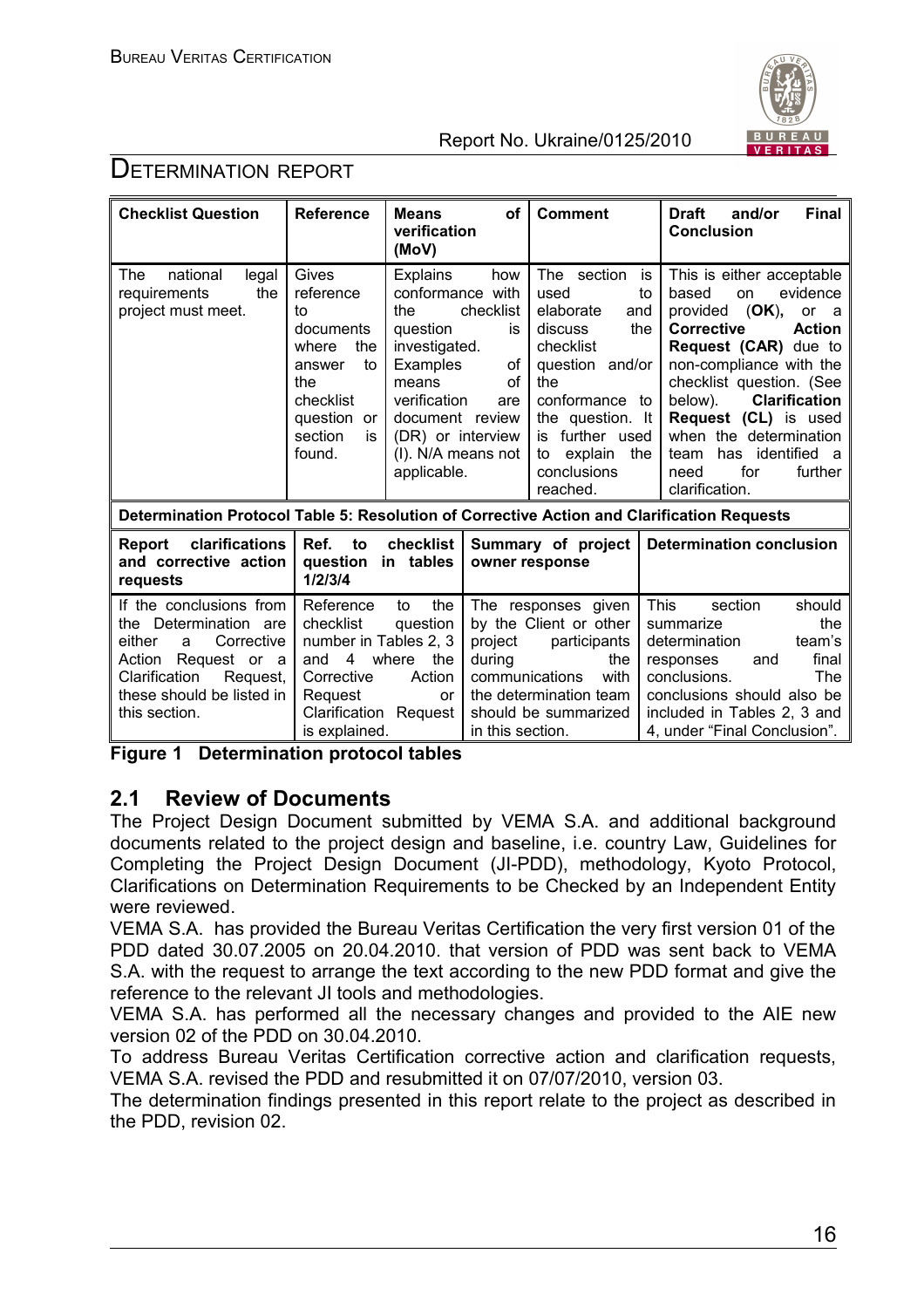

### DETERMINATION REPORT

#### **2.2 Interviews**

On 18/05/2010 Bureau Veritas Certification performed interviews with project stakeholders to confirm selected information and to resolve issues identified in the document review.

Representatives of OJSC «Kyivgas» were interviewed (see References). The main topics of the interviews are summarized in Table 1.

| Interviewed organization | <b>Interviews Topics</b>                               |
|--------------------------|--------------------------------------------------------|
| <b>JSC «Kyivgas»</b>     | Organizational structure.                              |
|                          | Responsibilities and authorities.                      |
|                          | Training of personnel.                                 |
|                          | Quality management procedures and technology.          |
|                          | Rehabilitation /Implementation of equipment (records). |
|                          | Metering equipment control.                            |
|                          | Metering record keeping system, database.              |
| VEMA S.A.                | Baseline methodology.                                  |
|                          | Monitoring plan.                                       |
|                          | Monitoring report.                                     |
|                          | Deviations from PDD.                                   |

#### **Table 1 Interview topics**

# **2.3 Resolution of Clarification and Corrective Action Requests**

The objective of this phase of the determination is to raise the requests for corrective actions and clarification and any other outstanding issues that needed to be clarified for Bureau Veritas Certification positive conclusion on the project design.

To guarantee the transparency of the determination process, the concerns raised are documented in more detail in the determination protocol in Appendix A.

# **3 DETERMINATION FINDINGS**

In the following sections, the findings of the determination are stated. The determination findings for each determination subject are presented as follows:

1) The findings from the desk review of the original project design documents and the findings from interviews during the follow up visit are summarized. A more detailed record of these findings can be found in the Determination Protocol in Appendix A.

- 2) Where Bureau Veritas Certification had identified issues that needed clarification or that represented a risk to the fulfillment of the project objectives, a Clarification or Corrective Action Request, respectively, have been issued. The Clarification and Corrective Action Requests are stated, where applicable, in the following sections and are further documented in the Determination Protocol in Appendix A. The determination of the Project resulted in 11 Corrective Action Requests and 3 Clarification Requests
- 3) The conclusions for determination subject are presented in each clause.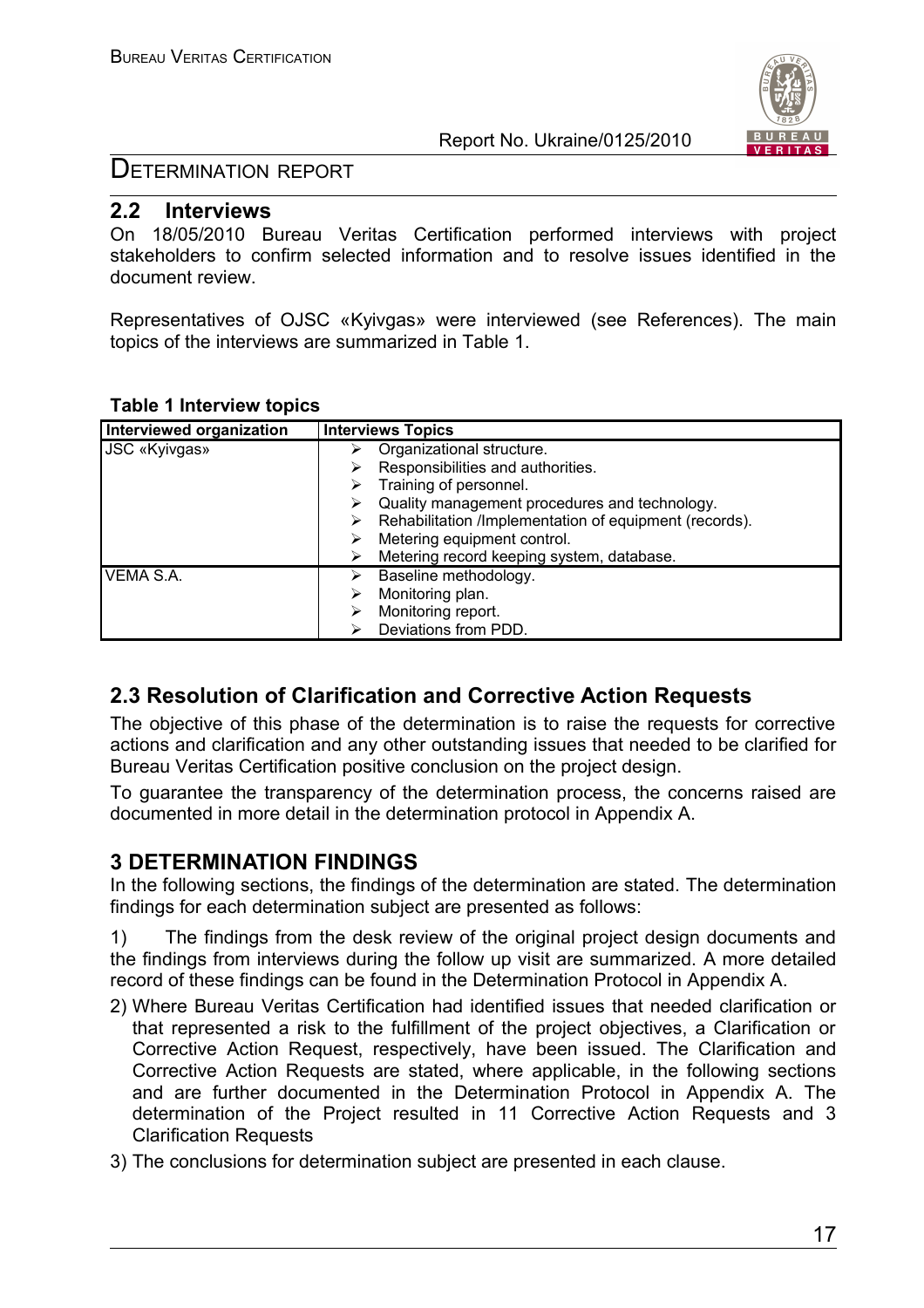

DETERMINATION REPORT

# **3.1 Project Design**

Bureau Veritas Certification recognizes that OJSC «Kyivgas» Project is helping country fulfill its goals of promoting sustainable development. The project is expected to be in line with host-country specific JI requirements.

The Project Scenario is considered additional in comparison to the baseline scenario, and therefore eligible to receive Emissions Reductions Units (ERUs) under the JI, based on an analysis, presented by the PDD, of investment, technological and other barriers, and prevailing practice.

The project design is sound and the geographical and temporal (13 years) boundaries of the project are clearly defined.

Outstanding issues related to project design are given in the Table 5 below (see CAR1, CAR2, CAR3, CAR4, CR1, CR2).

# **3.2 Baseline and Additionality**

To measure and to calculate natural gas leaks there is an approved methodology under Clean Development Mechanism AM0023 Reduction of Natural Gas Emissions at Compressor or Measurement Stations of Gas Lines (http://cdm.unfccc.int).

Methodology AM0023/Revision 03 states that it can be applied for the projects for natural gas leak reduction at compressor, gas-distribution stations in the system of main gas lines, as well as for equipment of gas-distribution systems, including gas-pressure adiusting stations.

According to Methodology AM0023/Revision 03 the following three conditions shall be fulfilled:

1. Companies – operators of gas-distribution networks do not use the system allowing systematic detection and elimination of methane leaks by the moment of project implementation;

2. Natural gas leaks can be detected and measured precisely;

3. Monitoring system can be implemented to make sure eliminated methane leaks will not occur again.

The Project fully complies with the second and the third conditions, and with the first condition subject to some notes given below.

Under the *first condition,* before the beginning of the project OJSC «Kyivgas» only detects leakages with the help of detectors according to the Ukrainian Gas Supply System Safety Rules in order to avoid emergency and explosive situations. Measurement of the leakage volume, its registration and accounting are not performed, and appropriate measuring devices are missing. Theoretical calculations of leak volumes on the basis of approved natural gas leak limits for conditionally hermetic gas distribution system of OJSC «Kyivgas» can made 80 million  $m^3$  per year.

But abovementioned measures can not eliminate the leakages between the dates of regular rounds and don't give a view of actual volumes of leakage mainly due to application of outdated sealing materials. The project doesn't provide for more often rounds but it ensures application of modern sealing material.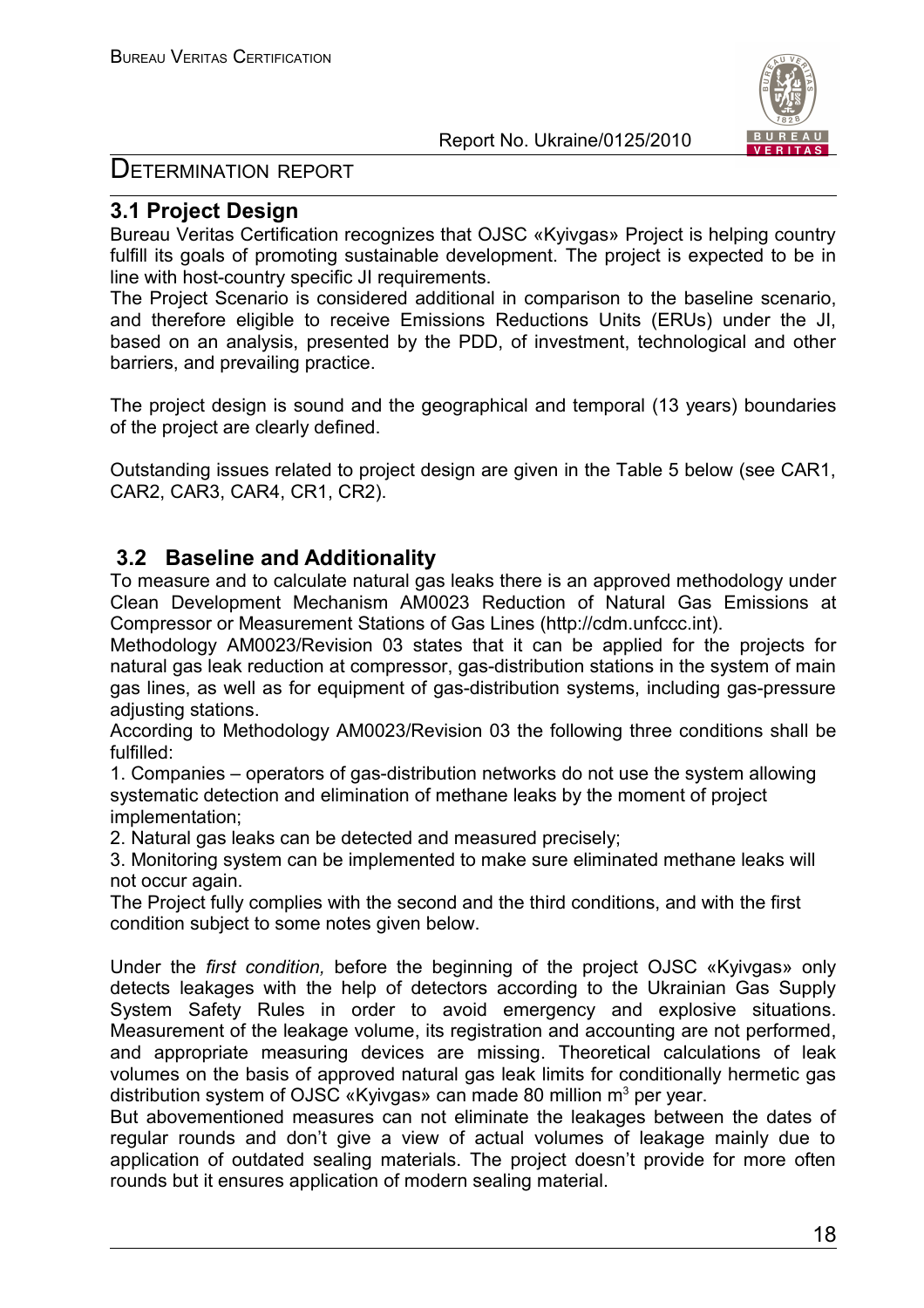

# DETERMINATION REPORT

According to the results of international experience and data received from the regions where this material has been already applied, modern sealing materials shall significantly reduce leak volumes at the gland-sealed shutters.

Moreover, because of the lack of up-to-date equipment for detection and measurement of leak volume, it is supposed that an effective program for detection and elimination of leaks could not be applied in the absence of the project. The Companies which were mainly motivated by the safety condition and could only detect the fact of leakage itself, but could not measure its volume.

In other words, we want to say the system for detection and elimination of leaks was not able to eliminate leaks of OJSC Kyivgas was not able to eliminate leaks included to this Project.

Under the *second condition,* purchase of up-to-date equipment for detection and measurement of leak volume and actual measurement of leak volume at the shutters have shown that leaks can be detected and measured precisely subject to application of modern practices and equipment.

Under the *third condition,* implementation of stepped procedures, creation of comprehensive database and use of additional equipment will enable reliable monitoring of repaired shutters and detection of newly appeared leaks (See Annex 3 to Monitoring Plan). On-site training of personnel and quality control at all stages will allow accurate realization of Monitoring Plan.

There are only 2 options of pre conditions, which can be considered as possible and reliable alternatives for the Project:

(a) Keeping the current system for detection and elimination of leaks

(b) Implementation of this Project not as JI project.

Option (a) fits the best of all the suggested and determined options, and makes a basic option against all basic considered options.

Outstanding questions related to the baseline and additionality are given in Table 5 below (See CAR5, CAR6, CAR7).

# **3.3 Monitoring plan**

The Project uses the approved consolidated monitoring methodology AM0023 ("Reduction of natural gas leaks at compressor or measurement stations of gas lines" (version 03)). Refer to section 3.2 above.

The adopted monitoring methodology has been chosen based on the following reasons:

• After detection and measurement of leakage at flanged, threaded joints and shut-down devices a detailed monitoring program will be developed for each flanged, threaded joints and shut-down devices.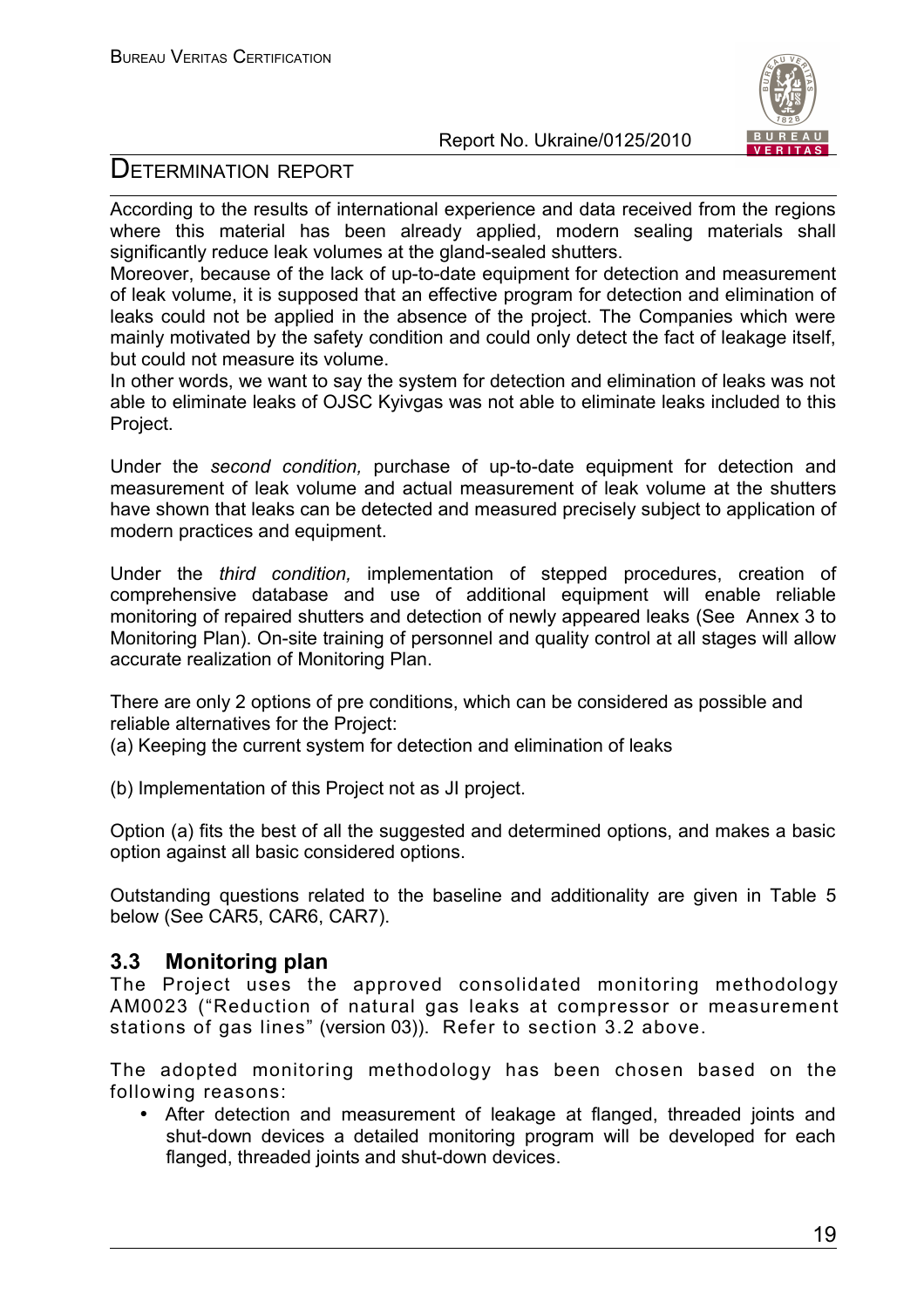



# DETERMINATION REPORT

- Monitoring will include emissions from newly detected leakage sources and control of already repaired equipment, where gas leakage was detected before.
- Under the JI project the group of OJSC Kyivgas executed a Register of Gas Equipment (See Appendix C), which includes full information about all flanged, threaded joints and shut-down devices (valves) of the Project, and which is regularly updated upon reconstruction

Outstanding questions connected with monitoring plan are given in Table 5 below (See CAR8, CAR9, CAR10, and CL3).

# **3.4 Calculation of GHG Emissions**

As per AM0023 ver.03, the baseline emission sources considered are inserted as appropriate.

As required under AM0023, the baseline emissions are calculated by using the measurement method for leakage volume with the help of leak proof capacity, volume of methane leakage from one equipment can be calculated by the formula:

FCH4, $iB = Vbaq * wsampleCH4$ , $i * 3600 / ti$ 

where:

 $FCH4, P = Methane$  leakage through leak point i through leakage element before reconstruction  $(m^3/h)$ ;

Vbag = Volume of leak proof tank for measurement  $(m<sup>3</sup>)$ :

wsampleCH4,i = Concentration of methane in the leak sample i which is the difference of concentrations in the beginning and in the end of measurement (%);

ti = Average time of filling in the tank for leakage i after reconstruction (seconds)

Annual methane leakage is calculated by the formula:

QуВ = ConvFactor \*Σ[FСН4В \* Ti,y \* 0.95 ]\*GWPСН4\*0.9

Where:

 $QyP =$  Methane emissions for the period y, for equipment before reconstruction (tCO2equivalents).

ConvFactor =  $M^3CH4$  -tCH4 conversion ratio at the standard temperatures and pressure (0 C and 101.3 kPa) it makes 0.0007168  $tCH4/m^3CH4$ 

URi = Factor taking into account uncertainty of measurement method;

 $Ti, y = Time$  (in hours) for respective component i, during which it worked during the period of consideration (monitoring period) y, taking into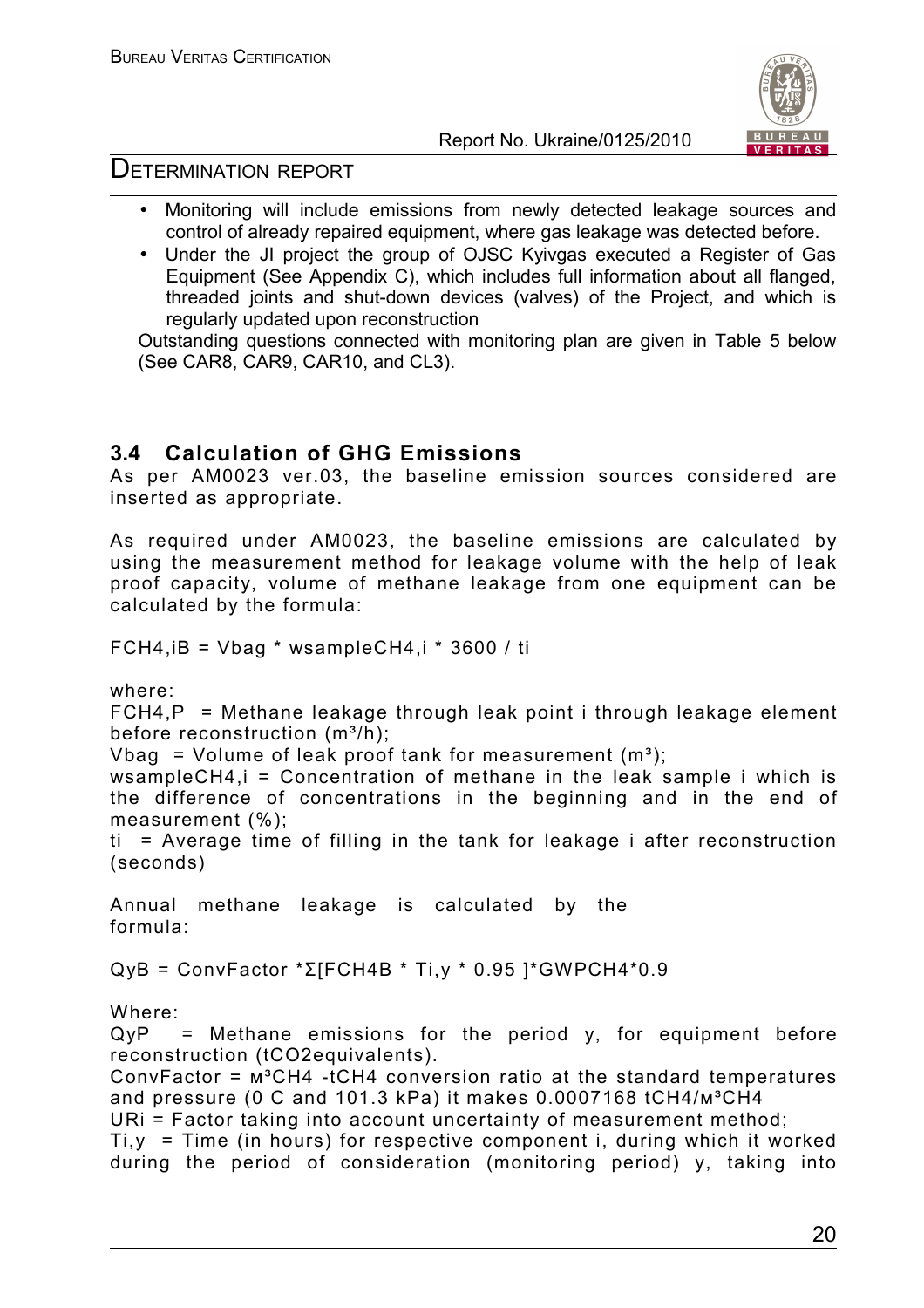



# DETERMINATION REPORT

account the methodology given above (e.g., deduction for non-accounted leaks)

GWPCH4 = Methane Global Warming Potential (21 tCO2eq/tCH4) {} 0.9= Equipment Error Factor.

 The detailed algorithms are described later under sections D.1.1.4 of the PDD.

As described in AM0023, the project emissions result due to usage the measurement method for leakage volume with the help of leak proof capacity, volume of methane leakage from one piece of equipment can be calculated by the formula:

FCH4, iP = Vbag  $*$  wsampleCH4, i  $*$  3600 / ti

Where:

 $FCH4, P = Methane$  leakage through leak point i through leakage element after reconstruction  $(m^3/h)$ :

Vbag = Volume of leakproof tank for measurement  $(m^3)$ ;

wsampleCH4,i = Concentration of methane in the leak sample i which is the difference of concentrations in the beginning and in the end of measurement (%);

ti = Average time of filling in the tank for leakage i after reconstruction (seconds)

Annual methane leakage is calculated by the formula:

QуР = ConvFactor \*Σ[FСН4Р \* Ti,y \* 0.95 ]\*GWPСН4\*0.9

Where:

 $QyP =$  Methane emissions for the period y, for equipment which passed reconstruction (tCO2equivalents).

ConvFactor =  $M^3CH4$  -tCH4 conversion ratio at the standard temperatures and pressure (0 C and 101.3 kPa) it makes  $0.0007168$  tCH4/ $m^3CH4$ 

URi = Factor taking into account uncertainty of measurement method;

 $Ti, y = Time$  (in hours) for respective component i, during which it worked during the period of consideration (monitoring period) y, taking into account the methodology given above (e.g., deduction for non-accounted leaks)

GWPCH4 = Methane Global Warming Potential (21 tCO2eq/tCH4) {} 0.9= Equipment Error Factor.

With reference to this methodology, project does not lead to any leakage.

The estimated annual average of emission reduction of approximately 729132 tCO2e (1126966 tCO2 - within crediting period and 1126987 tCO2- after crediting period) over the early crediting period represents a reasonable estimation using the assumptions given by the project.

Outstanding questions connected with monitoring plan are given in Table 5 below (See CAR11).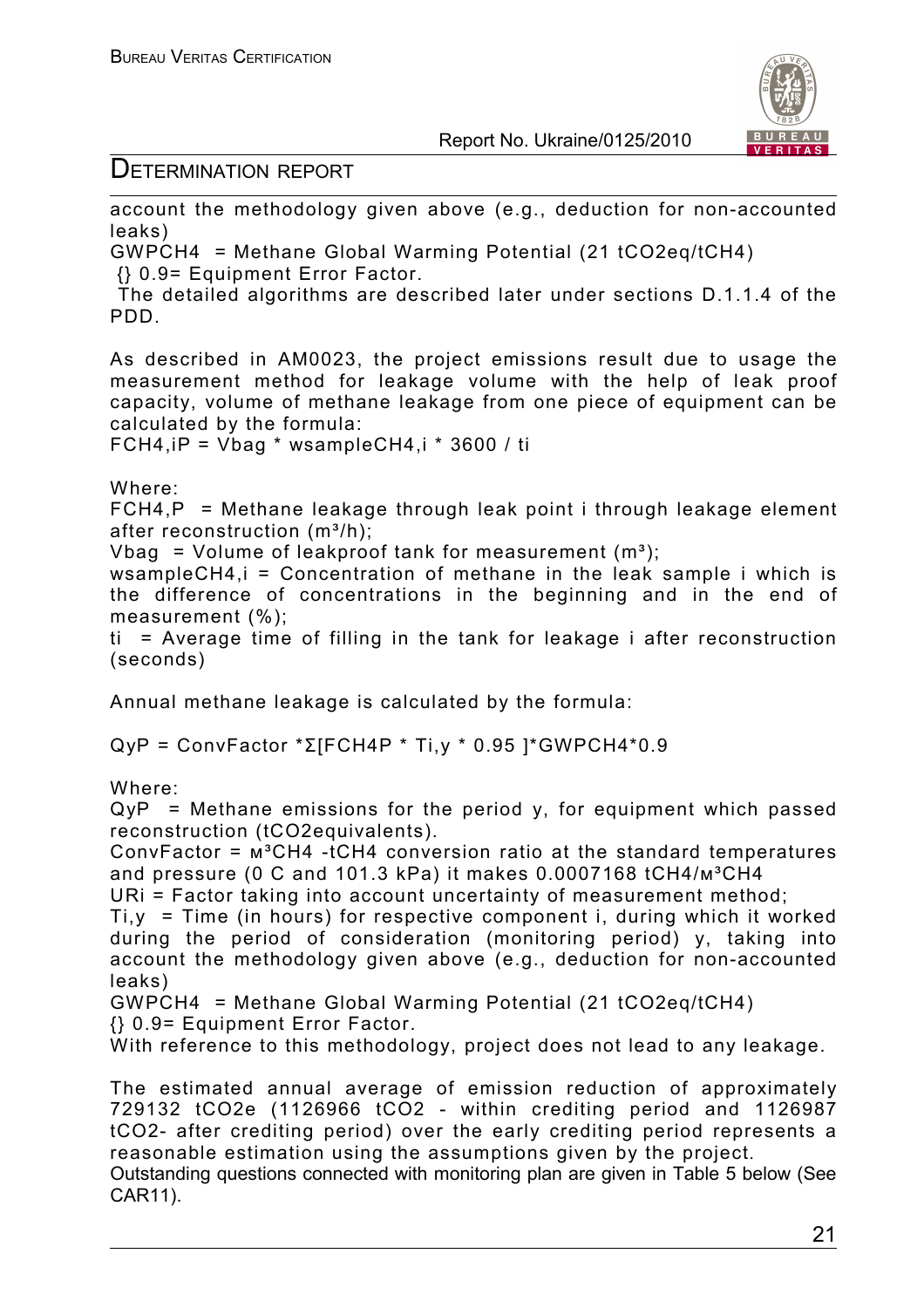

# DETERMINATION REPORT

# **3.5 Environmental impacts**

According to Ukrainian environmental norms natural gas emissions into the air are not considered polluting. Therefore no ecological permissions are required. The only environmental impact is reduction of natural gas emissions into the air.

Implementation of this project will allow increasing safe operation of gas equipment, which in its turn will reduce probability of explosions or fires. Experience of OJSC «Kyivgas» employees and observance of SRUGCO norms will allow reduction to minimum of the probability of emergencies during the project implementation.

Transboundary effects from project activity according to their definition in the text of the Convention on Transboundary Pollution At Big Distances ratified by Ukraine are not supposed to take place.

Implementation of the Project does not provide for any harmful environmental impacts. No outstanding issues were raised.

# **4 COMMENTS BY PARTIES, STAKEHOLDERS AND NGOs**

According to the modalities for the Determination of JI projects, the AIE shall make publicly available the project design document and receive, within 30 days, comments from Parties, stakeholders and UNFCCC accredited non-governmental organizations and make them publicly available. Bureau Veritas Certification published the project documents on the website (http://www.bureauveritas.com.ua) on 05/05/2010 and invited comments within 03/06/2010 by Parties, stakeholders and non-governmental organizations.

There were no comments from stakeholders.

### **5 DETERMINATION OPINION**

Bureau Veritas Certification has performed a determination of "Reduction of Methane Emissions at Flanged, Threaded Joints and Shut-down Devices of OJSC "Kyivgas" Equipment" Project in Ukraine. The determination was performed on the basis of UNFCCC criteria and host country criteria and also on the criteria given to provide for consistent project operations, monitoring and reporting.

The determination consisted of the following three phases: i) a desk review of the project design and the baseline and monitoring plan; ii) follow-up interviews with project stakeholders; iii) the resolution of outstanding issues and the issuance of the final determination report and opinion.

Project participants used the latest tool for demonstration of the additionality. In line with this tool, the PDD provides analysis of investment and other barriers to determine that the project activity itself is not the baseline scenario.

By reduction of methane emissions at flanged, threaded joints and shut-down devices of OJSC "Kyivgas" equipment the project is likely to result in reductions of GHG emissions. An analysis of the investment and other barriers demonstrates that the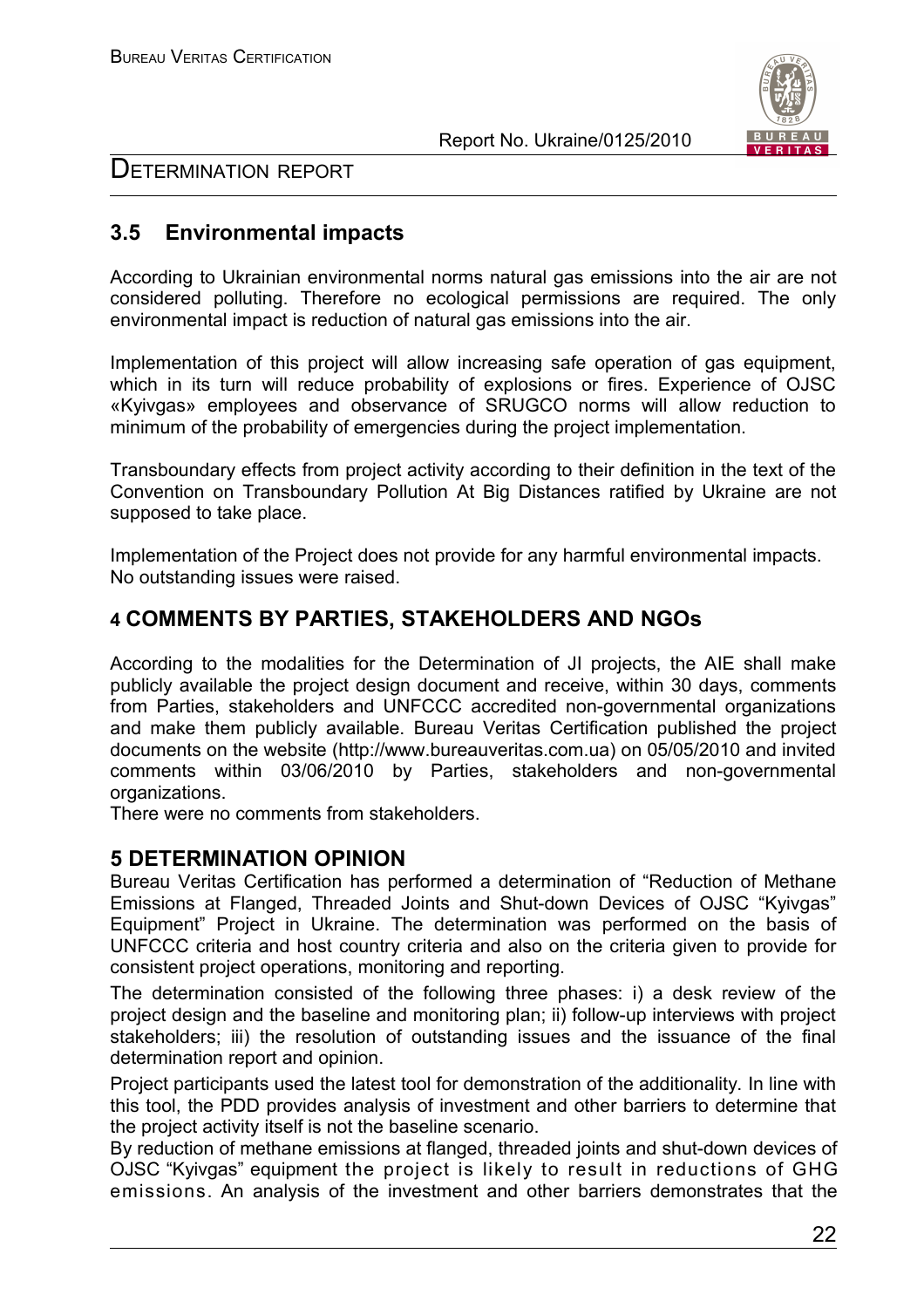



# DETERMINATION REPORT

proposed project activity is not a likely baseline scenario. Emission reductions attributable to the project are hence additional to any that would occur in the absence of the project activity. Given that the project is implemented and maintained as designed, the project is likely to achieve the estimated amount of emission reductions.

The review of the project design documentation (03) and the subsequent follow-up interviews have provided Bureau Veritas Certification with sufficient evidence to determine the fulfillment of stated criteria. In our opinion, the project correctly applies and meets the relevant UNFCCC requirements for the JI and the relevant host country criteria, meeting the expectations of interested parties.

The determination is based on the information made available to us and the engagement conditions detailed in this report

# **6 REFERENCES**

#### **Category 1 Documents:**

Documents provided by OJSC «Kyivgas» that related directly to the GHG components of the project

- 1 PPD "Reduction of Methane Emissions at Flanged, Threaded Joints and Shut-down Devices of OJSC "Kyivgas" Equipment", Revision 01, 30/07/2005.
- 2 PPD "Reduction of Methane Emissions at Flanged, Threaded Joints and Shut-down Devices of OJSC "Kyivgas" Equipment", Revision 02, 30/04/2010.
- 3 PPD "Reduction of Methane Emissions at Flanged, Threaded Joints and Shut-down Devices of OJSC "Kyivgas" Equipment", Revision 03, 07/07/2010.
- 4 Guidelines for Users of the Joint Implementation Project Design Document Form/Version 03, JISC.
- 5 Glossary of JI terms/Version 01, JISC.
- 6 Guidance on criteria for baseline setting and monitoring. Version 01. JISC.
- 7 Tool for the demonstration and assessment of additionality. Version 05.2.
- 8 Reduction of natural gas leakage from compressors and shut-off stations/AM0023, Version 03.
- 9 Decree of Ukraine CM #206 dated 22 February 2006.
- 1 A Letter of Endorsement of National Environmental Investment Agency
- $\Omega$

### **Category 2 Documents:**

Background documents related to the design and/or methodologies employed in the design or other reference documents.

- /1/. Contract with ITI Biotekhnika UAAN for developing Project Idea Note
- /2/. An Order on Working Team creation
- /3/. Prevailing investment agreement considering JI project
- /4/. Register of shut-down devices, flanged and threaded joints, where the reductions measurement was conducted
- /5/. Recommendations for monitoring of methane emission reduction at flanged, threaded joints and shut-down devices of OJSC "Kyivgas" equipment, elaborated by VEMA S.A.
- /6/. Acts of state calibration of meters for 2005, 2006, 2007, 2008, 2009:
	- $\circ$  Portable gas analyzer EX-TEX<sup>®</sup> SR5
	- <sup>o</sup> Mercury temperature meter of glass type ТЛ4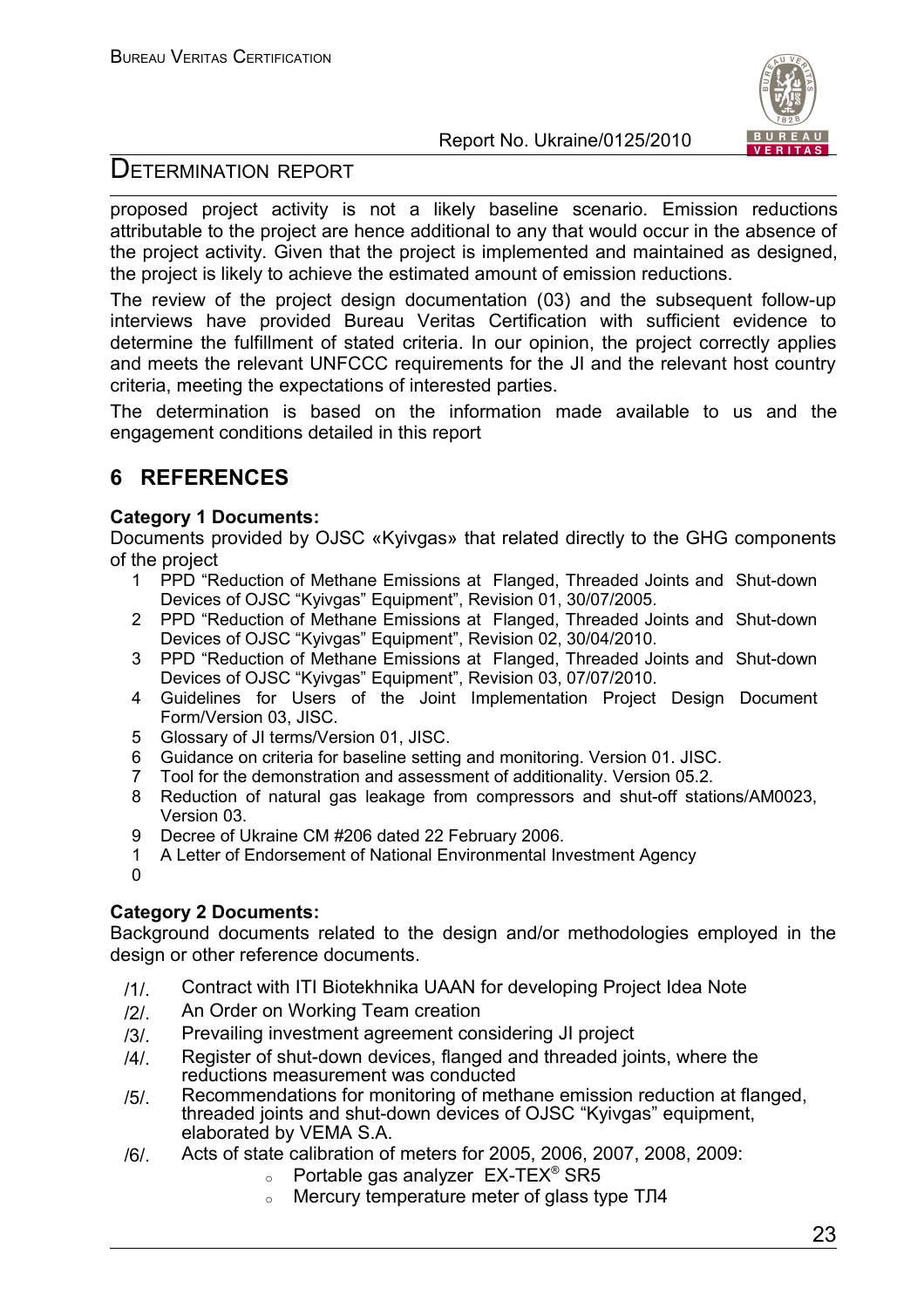

# DETERMINATION REPORT

|          | Manometer $\mu$ -59H-100-1.0 6 kPa                                        |
|----------|---------------------------------------------------------------------------|
| 171.     | Photos of measurement taken at the shut-down device – wedge-gate valve at |
|          | the address: Kyiv, Nemanska Str., 4, reg. No. 8297, code: 02-0191-03      |
| $/8/$ .  | Photos of measurement taken at the flanged joint at the address: Kyiv,    |
|          | Lyubomyrska Str., 15, reg. No. 27847, code: 03-0633-25                    |
| $/9/$ .  | Photos of measurement taken at the flanged valve at the address: Kyiv,    |
|          | Mashynobudivelnykiv Str., 5, reg. No. 28658, code: 03-0676-05             |
| $\prime$ | Photo of portable gas analyzer EX-TEX <sup>®</sup> SR5                    |
| 10/      |                                                                           |
|          | Passport of portable gas analyzer EX-TEX <sup>®</sup> SR5                 |
| $11/$ .  |                                                                           |
|          | Passport of mercury temperature meter of glass type TJ14                  |
| $12/$ .  |                                                                           |
|          | Passport of manometer Д-59Н-100-1.0 6 kPa                                 |
| 13/      |                                                                           |
|          | Passport of timer «COC np-26-2»                                           |
|          |                                                                           |
| 14/      |                                                                           |

# **Persons interviewed:**

List persons interviewed during the determination or persons that contributed with other information that are not included in the documents listed above.

- /1/ Bernatskyy B.Ye. Chief engineer of OJSC "Kyivgas"
- $/2$  Shevchuk Ye.Ye. head of the working team
- /3/ Dovbysh V.Yu. secretary of the working team
- $/4$ / Yuryev D.O. technologist of the working team
- /5/ Prysyazhnyy А.М. engineer of the working team
- /6/ Bondar Yu.I. deputy of the Kyiv Rada

- o0o -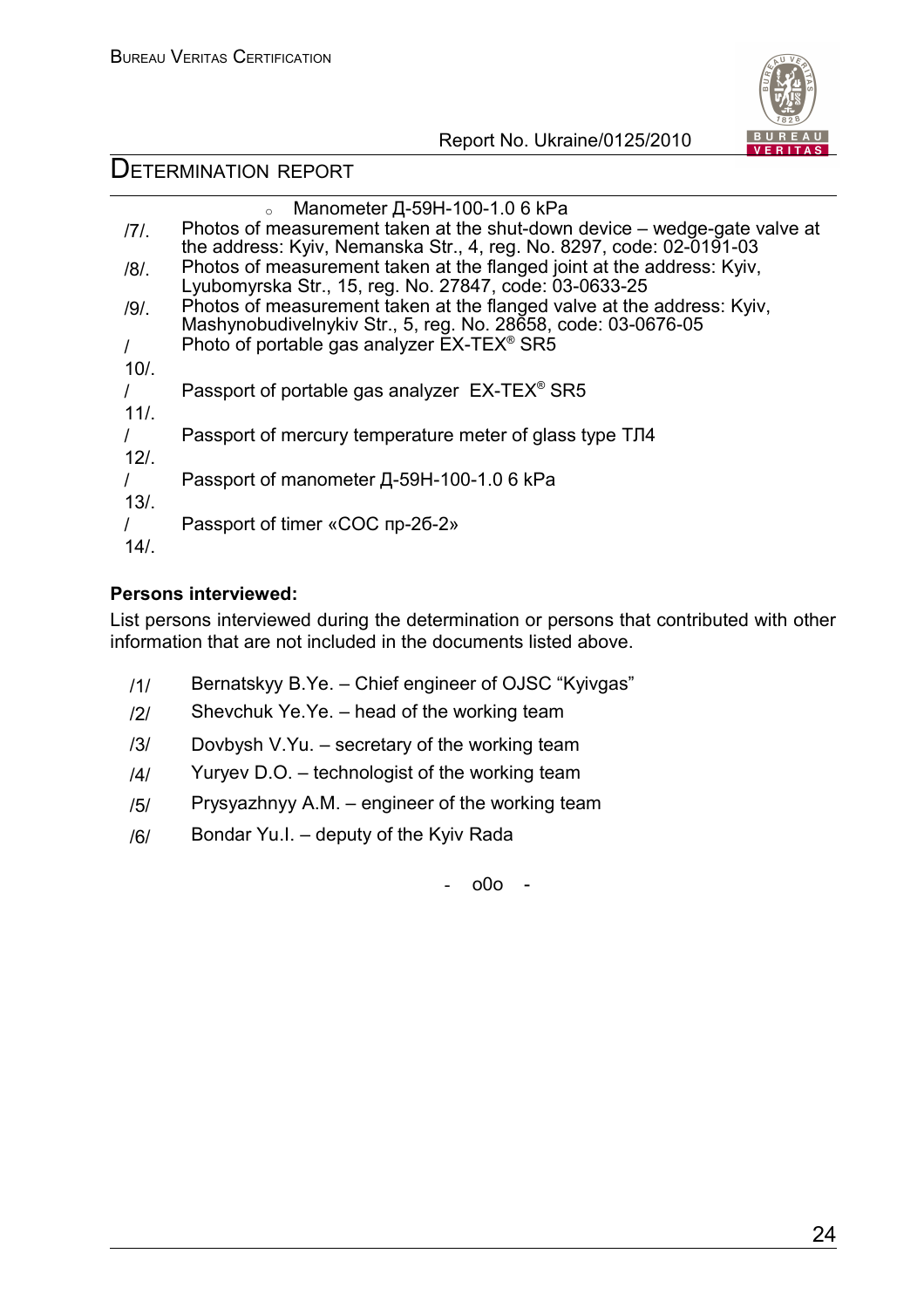

# **JI PROJECT DETERMINATION PROTOCOL**

# **Table 1 Mandatory Requirements for Joint Implementation (JI) Projects**

| <b>REQUIREMENT</b>                                              | <b>REFERENCE</b>         | <b>CONCLUSION</b>                                                                                                                                                                                                                                                                                                                                                                                                                                                                                                                  | <b>Cross Reference to</b><br>this protocol |
|-----------------------------------------------------------------|--------------------------|------------------------------------------------------------------------------------------------------------------------------------------------------------------------------------------------------------------------------------------------------------------------------------------------------------------------------------------------------------------------------------------------------------------------------------------------------------------------------------------------------------------------------------|--------------------------------------------|
| 1. The project shall have the approval of the Parties involved. | Kyoto<br>Article 6.1 (a) | Protocol   See CAR1.<br>After finishing of<br>project<br>determination report, the PDD<br>and Determination Report will<br>be presented to National<br>Environmental Investments<br>Agency of Ukraine<br>for<br>receiving of the Letter of<br>Approval. The Letter<br>0f<br>Approval from the country -<br>investor will be provided after<br>approval of project by Ukraine.<br><b>National Environmental</b><br><b>Investment Agency of Ukraine</b><br>35, Urytskogo str.<br>03035 Kiev<br>Ukraine<br>Email: info.neia@gmail.com | Table 2, section A.5                       |
|                                                                 |                          | Sergiy Orlenko,<br><b>Head</b><br><b>National Environmental</b><br>Investment Agency of Ukraine<br>Phone: +380 44 594 9111<br>Fax: +380 44 594 9115<br>Email: slorlenko@gmail.com                                                                                                                                                                                                                                                                                                                                                  |                                            |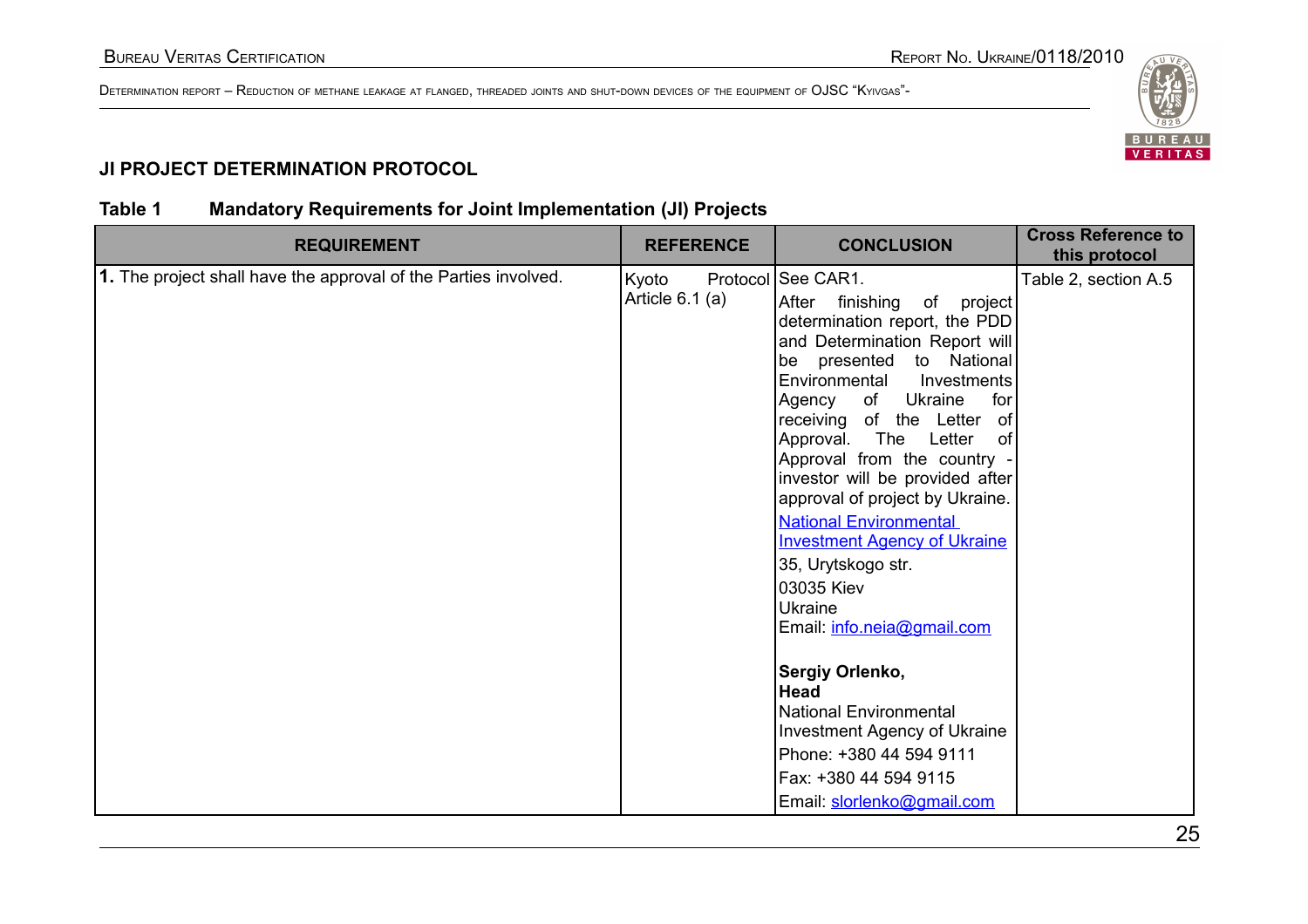|     | <b>REQUIREMENT</b>                                                                                                                                                                                          | <b>REFERENCE</b>                                      | <b>CONCLUSION</b>                                                                                                                                                                                              | ごってつ<br>Cross Reference to AU<br><b>ITAS</b><br>this protocol <sup>3</sup> |
|-----|-------------------------------------------------------------------------------------------------------------------------------------------------------------------------------------------------------------|-------------------------------------------------------|----------------------------------------------------------------------------------------------------------------------------------------------------------------------------------------------------------------|----------------------------------------------------------------------------|
|     |                                                                                                                                                                                                             |                                                       | Ministry of Climate and Energy<br>Danish Energy Agency<br>Amaliegade 44<br>DK-1256 Copenhagen K,<br><b>Denmark</b><br>Mr. Karim Arfaoui<br>(kar@ens.dk)<br>Phone: (45-33) 92 6700/6777<br>Fax: (45-33) 11 4743 |                                                                            |
| 2.  | Emission reductions, or an enhancement of removal by sinks,<br>shall be additional to any that would otherwise occur                                                                                        | Protocol OK<br>Kyoto<br>Article $6.1$ (b)             |                                                                                                                                                                                                                | Table 2, Section B                                                         |
| 3.  | The sponsor Party shall not acquire emission reduction units if it $ K$ yoto<br>is not in compliance with its obligations under Articles 5 & 7                                                              | Protocol OK<br>Article 6.1 (c)                        |                                                                                                                                                                                                                |                                                                            |
| l4. | The acquisition of emission reduction units shall<br>supplemental to domestic actions for the purpose of meeting Article 6.1<br>commitments under Article 3                                                 | be   Kyoto<br>Protocol OK<br>(d)                      |                                                                                                                                                                                                                |                                                                            |
| 55. | Parties participating in JI shall designate national focal points   Marrakech<br>for approving JI projects and have in place national guidelines Accords,<br>and procedures for the approval of JI projects | JI Modalities, §20                                    | <b>National</b><br>Environmental<br><b>Investment Agency of Ukraine</b>                                                                                                                                        |                                                                            |
|     | 6. The host Party shall be a Party to the Kyoto Protocol                                                                                                                                                    | Marrakech<br>Accords,<br>JI Modalities,<br>\$21(a)/24 | The Ukraine is a Party (Annex<br>I Party) to the Kyoto Protocol<br>and has ratified the Kyoto<br>Protocol at April 12th, 2004.                                                                                 |                                                                            |
| 7.  | The host Party's assigned amount shall have been calculated Marrakech<br>and recorded in accordance with the modalities for the Accords.                                                                    |                                                       | <b>This</b><br>issue<br>cannot<br>be<br>answered finally as it is out of<br>the influence of the project                                                                                                       | $\sim$                                                                     |

26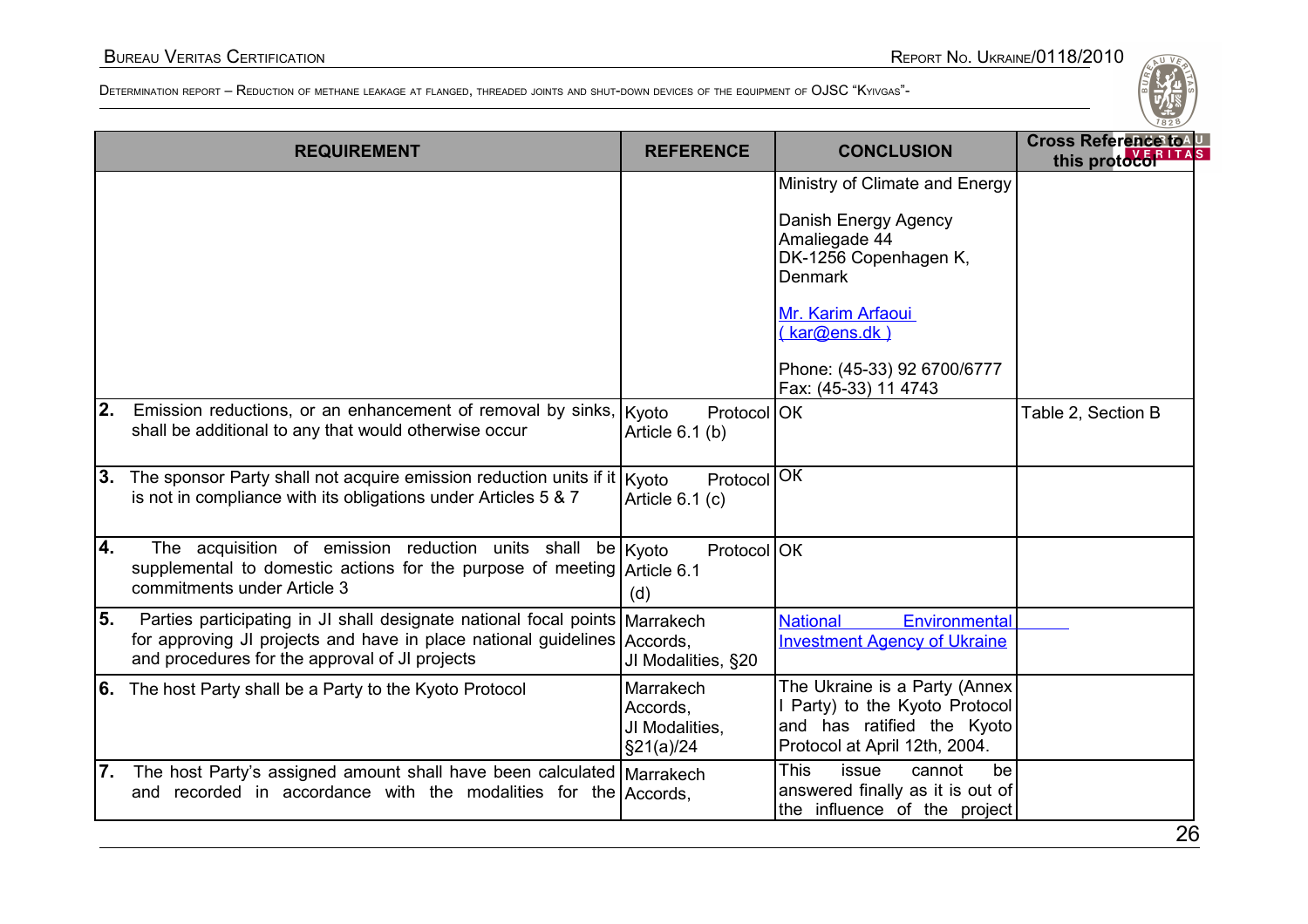| <b>REQUIREMENT</b>                                                                                                                                                                                                                                                                                                                                                                                                                                                                                    | <b>REFERENCE</b>                                     | <b>CONCLUSION</b>                                                                                                                                                                                                                                                   | Cross Reference to 4U<br>this protoco <sup>k</sup> |
|-------------------------------------------------------------------------------------------------------------------------------------------------------------------------------------------------------------------------------------------------------------------------------------------------------------------------------------------------------------------------------------------------------------------------------------------------------------------------------------------------------|------------------------------------------------------|---------------------------------------------------------------------------------------------------------------------------------------------------------------------------------------------------------------------------------------------------------------------|----------------------------------------------------|
| accounting of assigned amounts                                                                                                                                                                                                                                                                                                                                                                                                                                                                        | Modalities,<br>JI<br>\$21(b)/24                      | participants.<br>In the Initial Report submitted<br>by Ukraine on 29. Dec. 2006<br>the AAUs are quantified with:<br>925 362 174.39 (x 5) tCO2-e.<br>(compare<br>http://unfccc.int/national repor<br>ts/initial reports under the ky<br>oto protocol/items/3765.php) |                                                    |
| 8.<br>The host Party shall have in place a national registry in<br>accordance with Article 7, paragraph 4                                                                                                                                                                                                                                                                                                                                                                                             | Marrakech<br>Accords,<br>JI Modalities,<br>§21(d)/24 | The designed system of the<br>national registry has been<br>outlined in the Initial Report<br>(see link above). This issue is<br>out of the influence of the<br>project owner.<br>The National Registry is not a<br>direct requirement for project<br>registration. |                                                    |
| <b>9.</b> Project participants shall submit to the independent entity a Marrakech<br>project design document that contains all information needed Accords,<br>for the determination                                                                                                                                                                                                                                                                                                                   | JI Modalities, §31                                   | <b>OK</b>                                                                                                                                                                                                                                                           |                                                    |
| 10. The project design document shall be made publicly available Marrakech<br>and Parties, stakeholders and UNFCCC accredited observers Accords,<br>shall be invited to, within 30 days, provide comments                                                                                                                                                                                                                                                                                             | JI Modalities, §32                                   | May 05, 2010 -<br>June 03, 2010                                                                                                                                                                                                                                     |                                                    |
| 11. Documentation on the analysis of the environmental impacts of Marrakech<br>the project activity, including transboundary impacts, in Accords,<br>accordance with procedures as determined by the host Party JJ Modalities<br>shall be submitted, and, if those impacts are considered $\frac{1}{3}$ 3(d)<br>significant by the project participants or the Host Party, an<br>environmental impact assessment in accordance with<br>procedures as required by the Host Party shall be carried out. |                                                      | According to ecologic norms of   Table 2, section F<br>Ukraine natural gas emissions<br>into the air are not considered<br>polluting.<br>Therefore<br>no<br>ecologic permits are required.<br>The only environmental impact<br>is reduction of natural gas          |                                                    |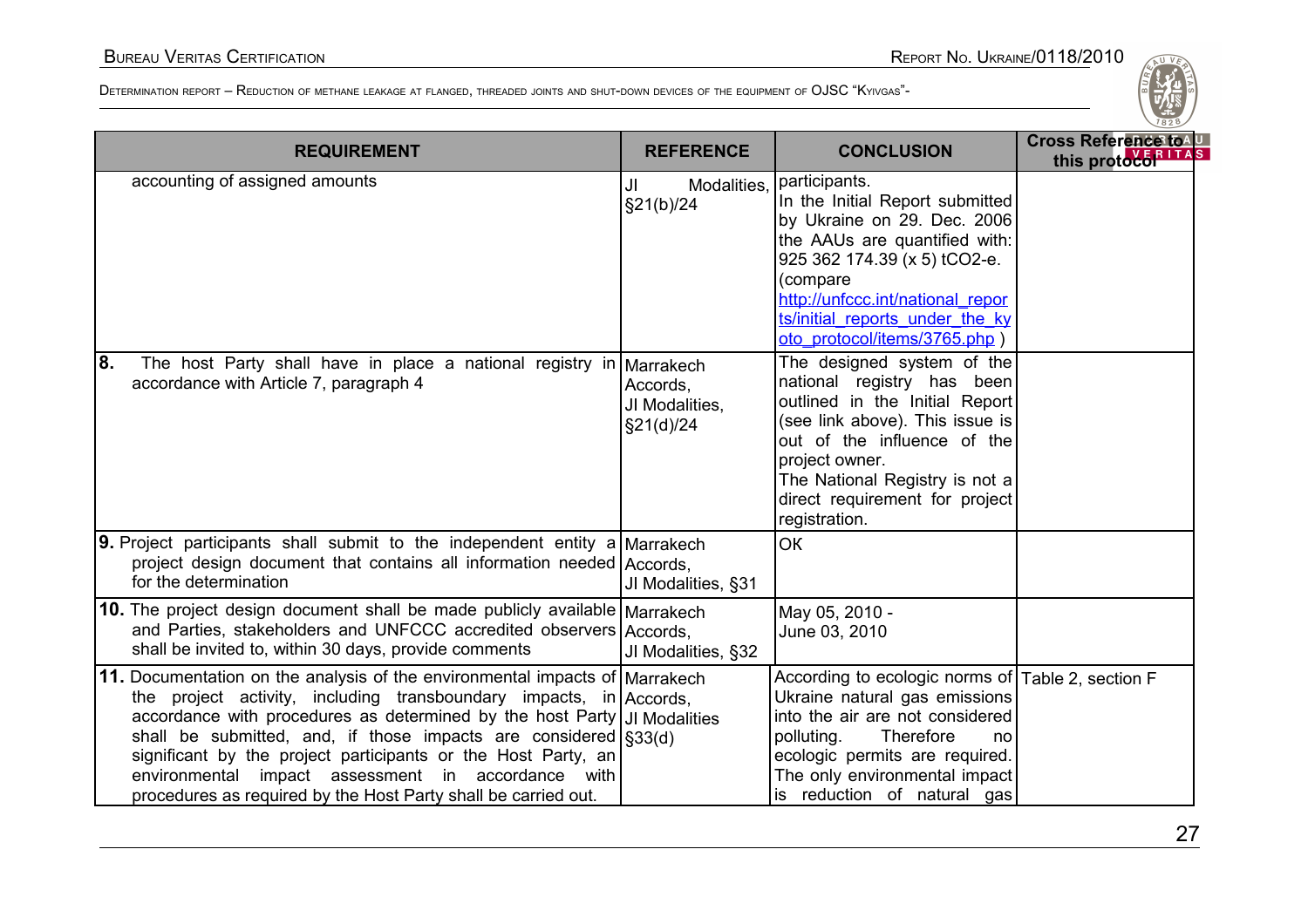| <b>REQUIREMENT</b>                                                                                                                                                                                      | <b>REFERENCE</b>                          | <b>CONCLUSION</b>                                                                                                                                                                                                                                                                                                                                                                                                                                                                                               | <b>Cross Reference to 4U</b><br>this protocol RITAS |
|---------------------------------------------------------------------------------------------------------------------------------------------------------------------------------------------------------|-------------------------------------------|-----------------------------------------------------------------------------------------------------------------------------------------------------------------------------------------------------------------------------------------------------------------------------------------------------------------------------------------------------------------------------------------------------------------------------------------------------------------------------------------------------------------|-----------------------------------------------------|
|                                                                                                                                                                                                         |                                           | emissions into the air.<br>Implementation of this project<br>will allow increasing safe<br>operation of gas equipment,<br>which in its turn will reduce<br>probability of explosions or<br>fires. Experience of OJSC<br>«Kyivgas» employees<br>and<br>observance of PBSGU norms<br>will allow reduction to minimum<br>of<br>the<br>probability<br>of<br>emergencies during the project<br>implementation.<br>project implementation<br><b>The</b><br>does not provide for any<br>harmful environmental impacts. |                                                     |
| 12. The baseline for a JI project shall be the scenario that Marrakech<br>reasonably represents the GHG emissions or removal by Accords,<br>sources that would occur in absence of the proposed project | JI Modalities,<br>Appendix B              | <b>OK</b>                                                                                                                                                                                                                                                                                                                                                                                                                                                                                                       | Table 2, Section B                                  |
| 13. A baseline shall be established on a project-specific basis, in a<br>transparent manner and taking into account relevant national Accords,<br>and/or sectoral policies and circumstances            | Marrakech<br>JI Modalities,<br>Appendix B | OK                                                                                                                                                                                                                                                                                                                                                                                                                                                                                                              | Table 2, Section B                                  |
| <b>14.</b> The baseline methodology shall exclude to earn ERUs for Marrakech<br>decreases in activity levels outside the project activity or due to<br>force majeure                                    | Accords,<br>JI Modalities,<br>Appendix B  | <b>OK</b>                                                                                                                                                                                                                                                                                                                                                                                                                                                                                                       | Table 2, Section B                                  |
| 15. The project shall have an appropriate monitoring plan                                                                                                                                               | Marrakech                                 | <b>OK</b>                                                                                                                                                                                                                                                                                                                                                                                                                                                                                                       | Table 2, Section D                                  |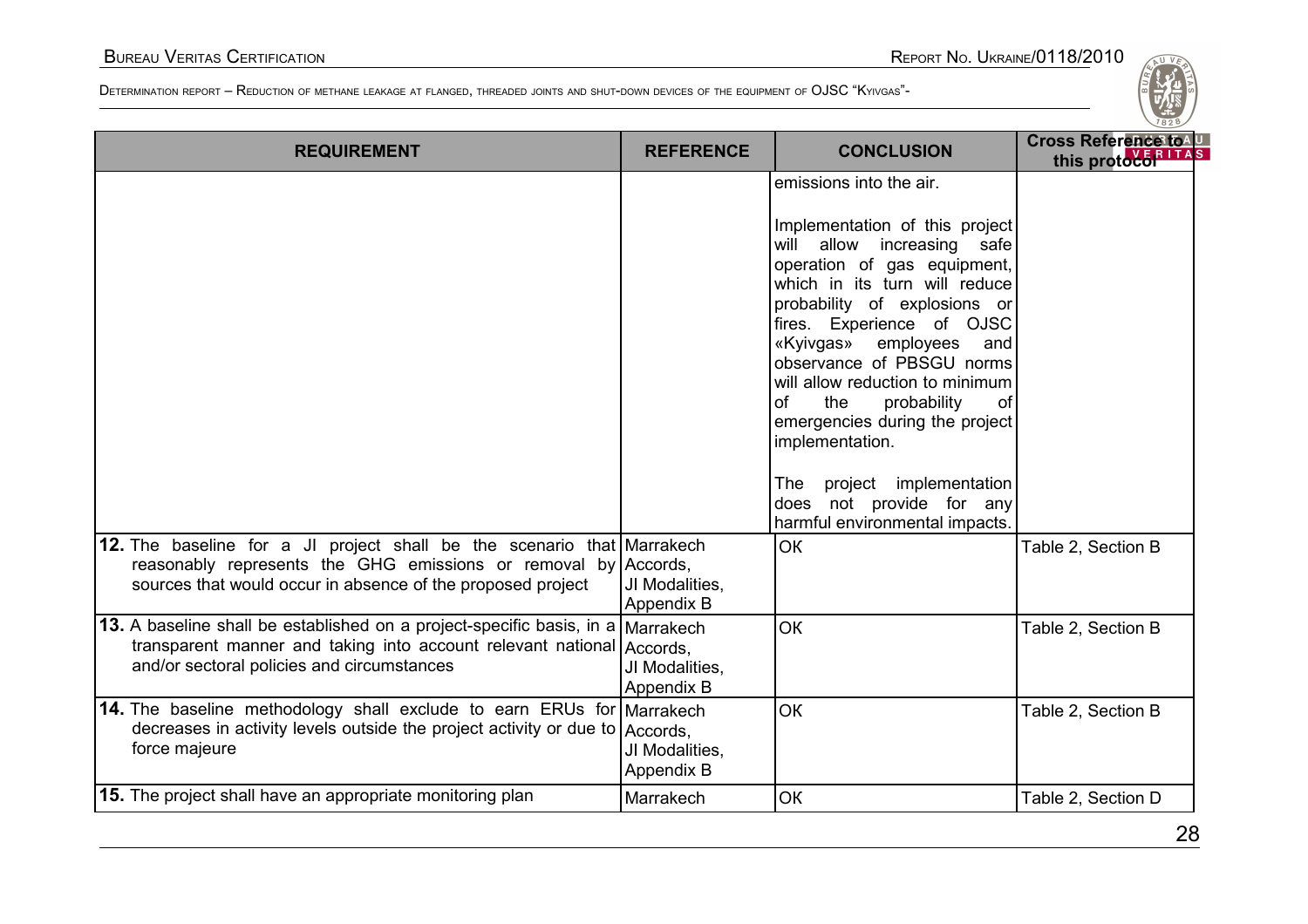| <b>REQUIREMENT</b>                                                                                                                                                    | <b>REFERENCE</b>                                                                                                                   | <b>CONCLUSION</b>                                                                                                                                          | ご。~<br>Cross Reference to U<br>this protoco <sup>RITAS</sup> |
|-----------------------------------------------------------------------------------------------------------------------------------------------------------------------|------------------------------------------------------------------------------------------------------------------------------------|------------------------------------------------------------------------------------------------------------------------------------------------------------|--------------------------------------------------------------|
|                                                                                                                                                                       | Accords,<br>JI Modalities,<br>$\vert$ §33(c)                                                                                       |                                                                                                                                                            |                                                              |
| 16. A project participant may be: (a) A Party involved in the JI<br>project; or (b) A legal entity authorized by a Party involved to<br>participate in the JI project | <b>JISC</b><br>"Modalities<br>0f<br>communicati<br>on of Project<br>Participants<br>with the<br>JISC"<br>Version 01,<br>Clause A.3 | See CAR1<br>Conclusion is pending<br>Letters<br>until<br>.ot<br>Approval authorizing<br>the project participants<br>by Parties involved will<br>be issued. | Table 2, Section<br>A                                        |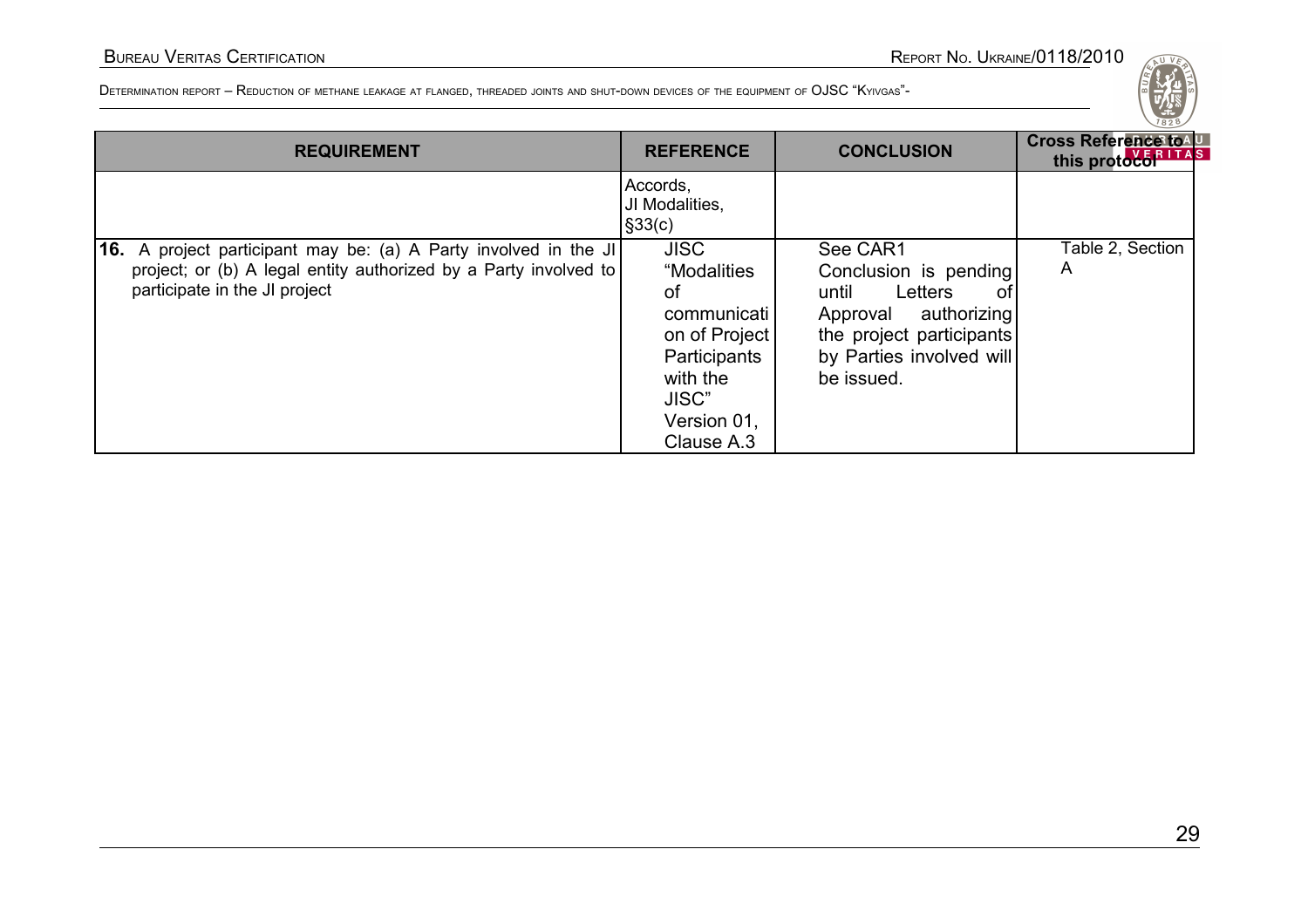

**Table 2 Requirements Checklist**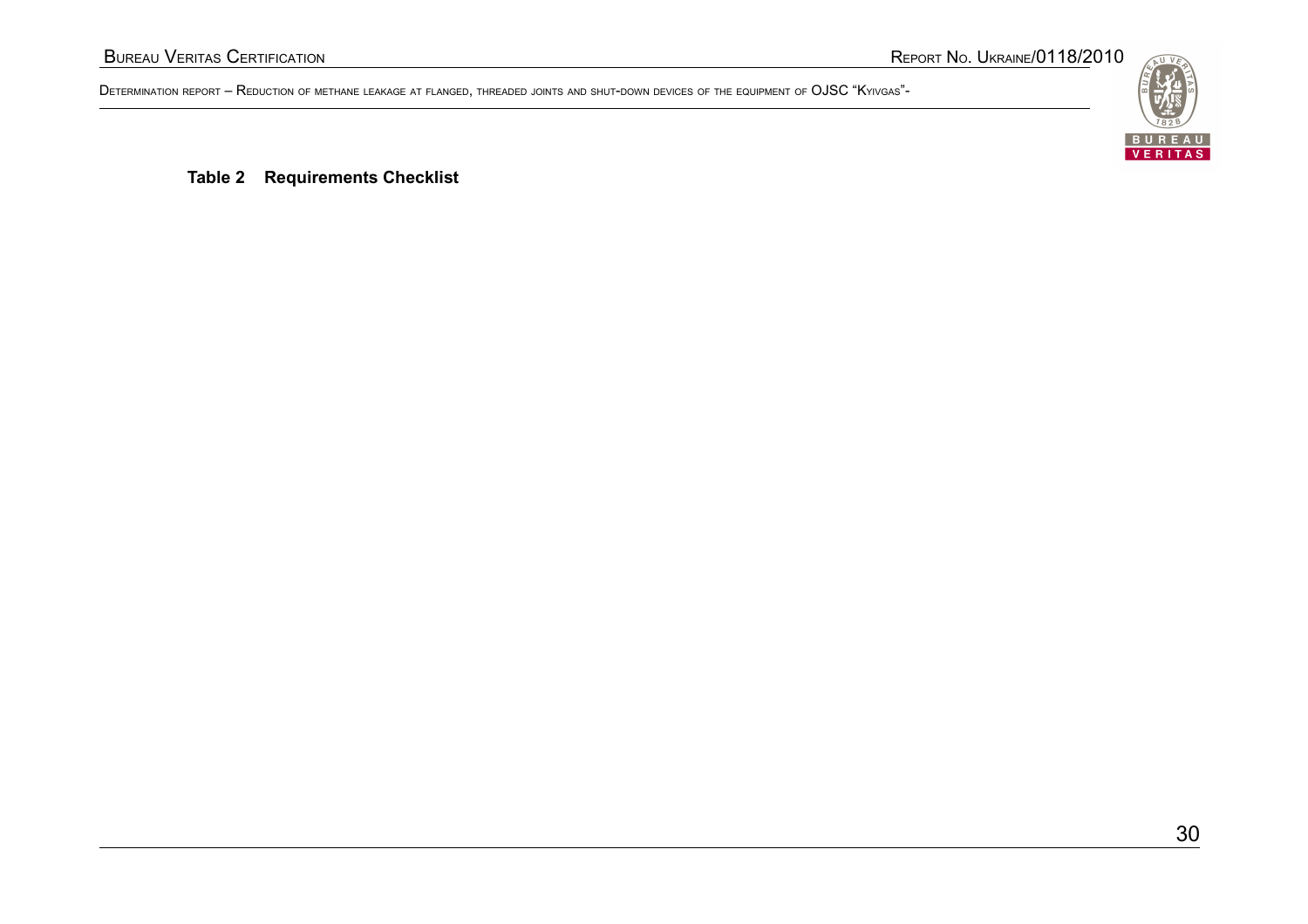#### BUREAU VERITAS CERTIFICATION REPORT NO. UKRAINE/0118/2010

|         | <b>CHECKLIST QUESTION</b>                                                                     | Ref.                          | MoV*            | <b>COMMENTS</b>                                                                                                                                                                                          | <b>Concl</b>               | Draft Furinal |
|---------|-----------------------------------------------------------------------------------------------|-------------------------------|-----------------|----------------------------------------------------------------------------------------------------------------------------------------------------------------------------------------------------------|----------------------------|---------------|
|         | A. General Description of the project                                                         |                               |                 |                                                                                                                                                                                                          |                            |               |
|         | A.1 Title of the project                                                                      |                               |                 |                                                                                                                                                                                                          |                            |               |
| A.1.11. | Is the title of the project activity presented?                                               | 1, 2, 3<br>,4                 | <b>DR</b>       | Reduction of Methane Emissions at Flanged,<br>Threaded Joints and Shut-down Devices of<br>OJSC "Kyivgas" Equipment                                                                                       | <b>OK</b>                  | <b>OK</b>     |
| A.1.2.  | Is the current version number of the document<br>presented?                                   | 1,2,3<br>,4                   | DR <sup>1</sup> | Revision 01                                                                                                                                                                                              | OK                         | OK            |
| A.1.3.  | Is the date when the document was completed<br>presented?                                     | $1,2,3$ DR<br>,4              |                 | Date: June 30, 2005                                                                                                                                                                                      | OK                         | <b>OK</b>     |
|         | A.2. Description of the project                                                               |                               |                 |                                                                                                                                                                                                          |                            |               |
|         | A.2.1. Is the purpose of the project activity included?                                       | 1, 2, 3<br>,4                 | DR              | The project objective is reduction of natural<br>gas (methane) leaks as a result of leakage at<br>flanged, threaded joints and shut-down<br>devices of OJSC "Kyivgas" equipment in<br>quantity of 60613. | <b>OK</b>                  | <b>OK</b>     |
|         | A.2.2. Is it explained how the proposed project activity<br>reduces greenhouse gas emissions? | $1,2,3   \overline{DR}$<br>,4 |                 | See section A.2 PDD.<br>CAR 2. Please include project history.<br>CAR 3. Please present the proof that JI<br>incentive was considered during project<br>designing part.                                  | CAR 2.<br>CAR <sub>3</sub> | <b>OK</b>     |
|         | A.3. Project participants                                                                     |                               |                 |                                                                                                                                                                                                          |                            |               |
|         | A.3.1. Are project participants and Party(ies) involved in<br>the project listed?             | $1,2,3$ DR<br>,4              |                 | Ukraine (Host Party):<br>OJSC «Kyivgas»<br>Switzerland:<br>Vema S.A.                                                                                                                                     | OK                         | <b>OK</b>     |
|         | A.3.2. Are project participants authorized by a Party<br>involved?                            | 1, 2, 3<br>,4                 | DR              | See section A.3 PPD                                                                                                                                                                                      | <b>OK</b>                  | <b>OK</b>     |
|         | A.3.3. The data of the project participants are presented in<br>tabular format?               | 1, 2, 3<br>,4                 | DR              | See section A.3 PPD                                                                                                                                                                                      | OK                         | <b>OK</b>     |
|         |                                                                                               |                               |                 |                                                                                                                                                                                                          |                            | $\mathcal{L}$ |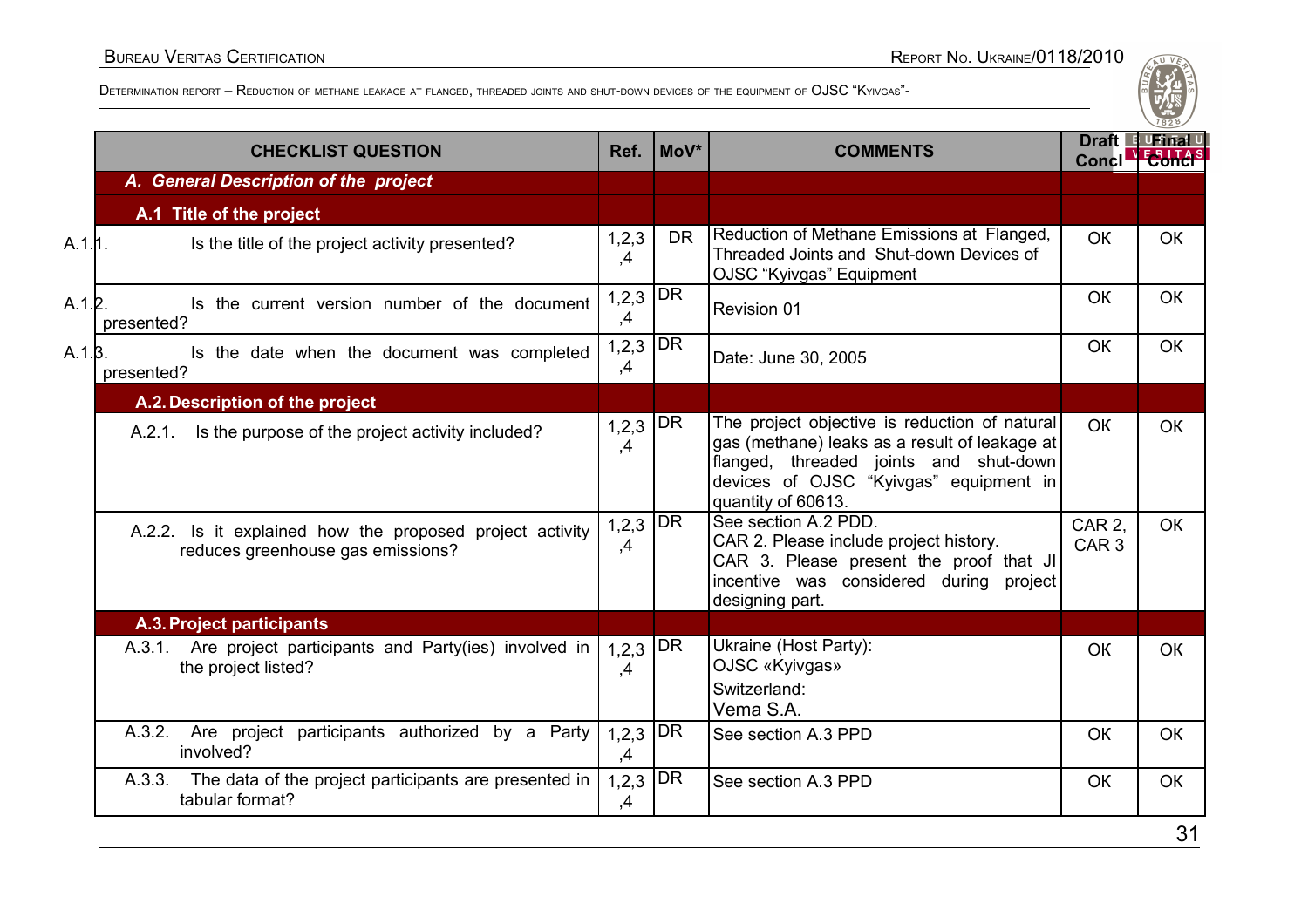|        | <b>CHECKLIST QUESTION</b>                                                                                                                                 | Ref.          | MoV*      | <b>COMMENTS</b>                      | Draft L<br><b>Concl</b> | <sup>B U</sup> Final U<br><b>EBITAS</b> |
|--------|-----------------------------------------------------------------------------------------------------------------------------------------------------------|---------------|-----------|--------------------------------------|-------------------------|-----------------------------------------|
| A.3.4. | Is contact information provided in annex 1 of the<br>PDD?                                                                                                 | 1, 2, 3<br>,4 | <b>DR</b> | See Annex 1 PPD                      | <b>OK</b>               | <b>OK</b>                               |
| A.3.5. | Is it indicated, if it is the case, if the Party involved is<br>a host Party?                                                                             | 1,2,3<br>,4   | DR        | Ukraine (Host Party)                 | OK                      | ОК                                      |
|        | <b>Technical description of the project</b>                                                                                                               |               |           |                                      |                         |                                         |
| A.4.1. | Location of the project activity                                                                                                                          |               |           |                                      |                         |                                         |
| 1.     | Host Party(ies)                                                                                                                                           | 1,2,3<br>,4   | DR        | Ukraine                              | OK                      | OK                                      |
| 2.     | Region/State/Province etc.                                                                                                                                | 1, 2, 3<br>,4 | DR        | The project is located in Kyiv city. | OK                      | OK                                      |
| 3.     | City/Town/Community etc.                                                                                                                                  | 1, 2, 3<br>,4 | DR        | Kyiv city                            | OK                      | <b>OK</b>                               |
| 4.     | Detail of the physical location, including information<br>allowing the unique identification of the project. (This<br>section should not exceed one page) | 1, 2, 3<br>,4 | DR        | See section A.4 PPD.                 | OK                      | OK                                      |
| A.4.2. | Technology(ies) to be employed, or measures,<br>operations or actions to be implemented by the<br>project                                                 |               |           |                                      |                         |                                         |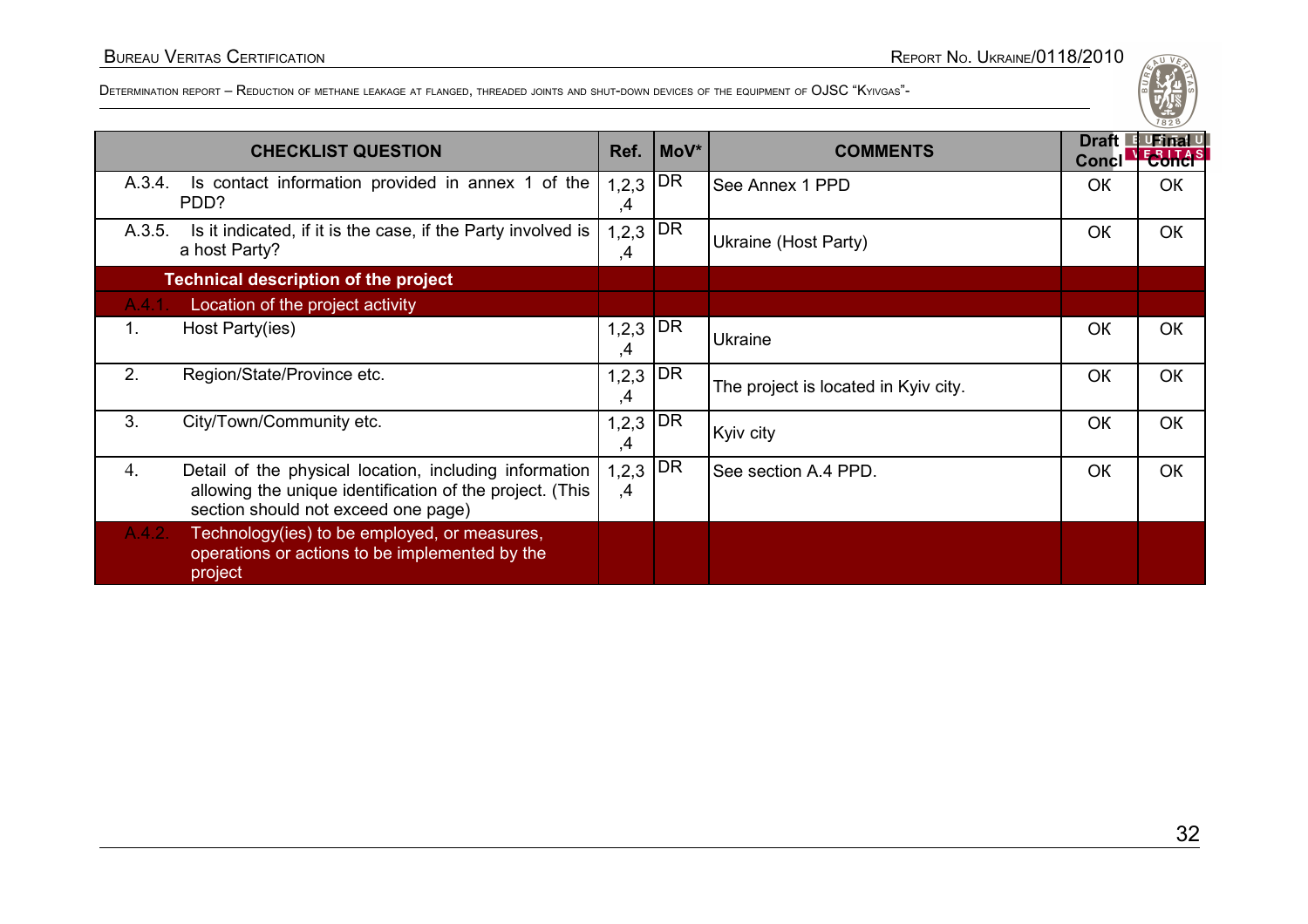| <b>CHECKLIST QUESTION</b>                                                                                                                                                                                                                                                                                                         | Ref.       | MoV*      | <b>COMMENTS</b>                                                                                                                                                                                                                                          | <b>Concl</b> | Draft <sup>1</sup> Final U |
|-----------------------------------------------------------------------------------------------------------------------------------------------------------------------------------------------------------------------------------------------------------------------------------------------------------------------------------|------------|-----------|----------------------------------------------------------------------------------------------------------------------------------------------------------------------------------------------------------------------------------------------------------|--------------|----------------------------|
| A.4.2.1.<br>Does the project design engineering reflect<br>current good practices?                                                                                                                                                                                                                                                | $1,2,3$ DR |           | See section A.4.2 PPD                                                                                                                                                                                                                                    | <b>OK</b>    | <b>OK</b>                  |
| A.4.2.2.<br>Does the project use state of the art<br>technology or would the technology result in a<br>significantly better performance than any commonly<br>used technologies in the host country?                                                                                                                               | $1,2,3$ DR |           | See section A.4.2 PPD                                                                                                                                                                                                                                    | OK           | <b>OK</b>                  |
| A.4.2.3.<br>Is the project technology likely to be<br>substituted by other or more efficient technologies<br>within the project period?                                                                                                                                                                                           | $1,2,3$ DR |           | implementation of the<br>During<br>project<br>manufacturer and equipment<br>used<br>-in<br>detection and elimination of leaks can be<br>replaced depending on appearance of more<br>up-to-date and improved technologies and<br>equipment at the market. | <b>OK</b>    | <b>OK</b>                  |
| A.4.2.4.<br>Does the project require extensive initial<br>training and maintenance efforts in order to work as<br>presumed during the project period?                                                                                                                                                                             | 1, 2, 3    | <b>DR</b> | See section A.4.2 PPD                                                                                                                                                                                                                                    | <b>OK</b>    | <b>OK</b>                  |
| A.4.2.5.<br>Does the project make provisions for meeting<br>training and maintenance needs?                                                                                                                                                                                                                                       | 1, 2, 3    | DR        | See section A.4.2 PPD                                                                                                                                                                                                                                    | OK           | OK                         |
| A.4.3.<br>Brief explanation of how the anthropogenic<br>emissions of greenhouse gases by sources are to<br>be reduced by the proposed JI project, including why<br>the emission reductions would not occur in the<br>absence of the proposed project, taking into account<br>national and/or sectoral policies and circumstances. |            |           |                                                                                                                                                                                                                                                          |              |                            |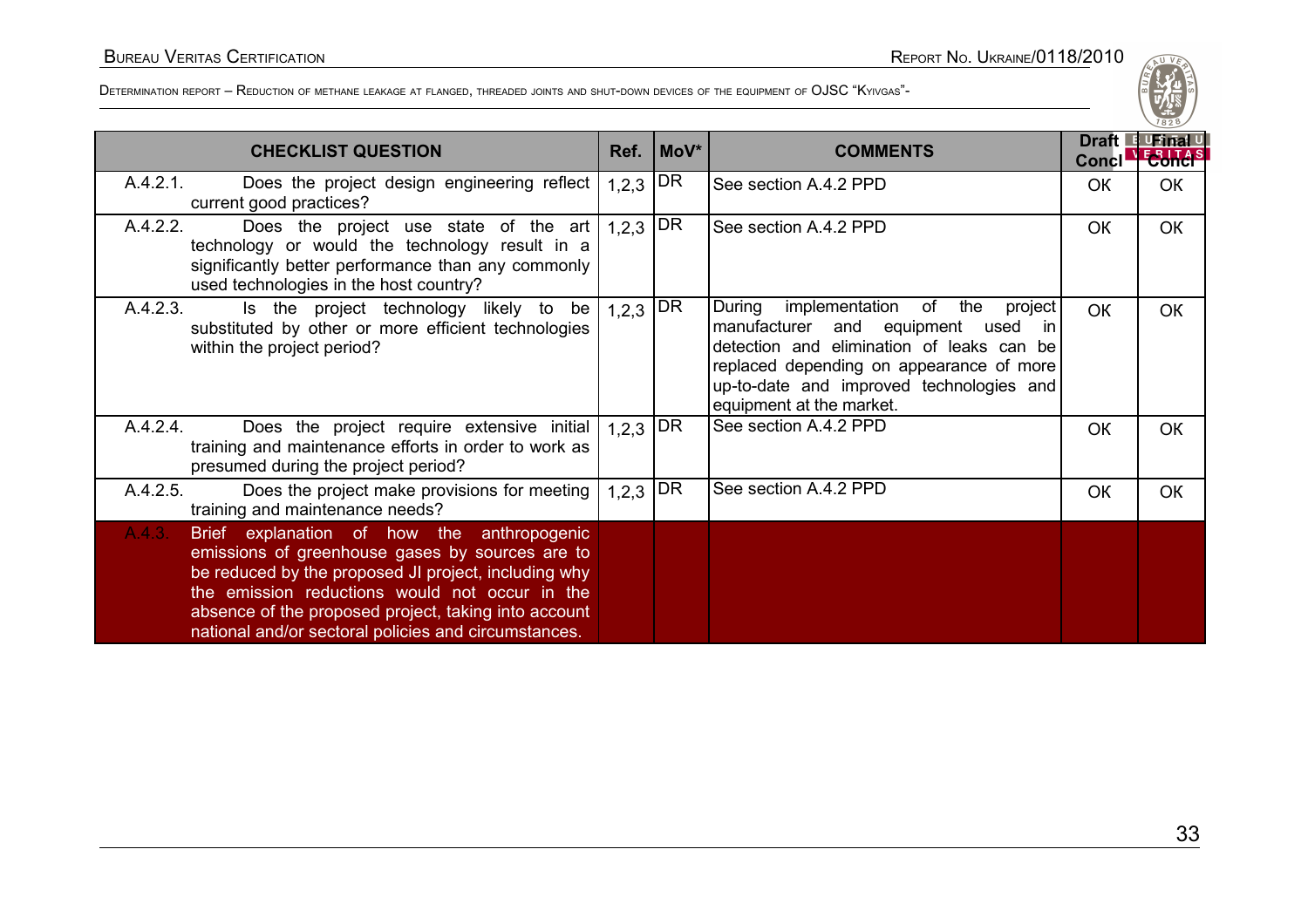|                    | <b>CHECKLIST QUESTION</b>                                                                                                  |                          | $Ref. \mid MoV^*$ | <b>COMMENTS</b>                                                                                                                                    | <b>Draft</b><br>Concl' | <u> B UFinal L</u><br>E R.I.T.A. |
|--------------------|----------------------------------------------------------------------------------------------------------------------------|--------------------------|-------------------|----------------------------------------------------------------------------------------------------------------------------------------------------|------------------------|----------------------------------|
| A.4.3.1.           | Is it stated how anthropogenic GHG emission<br>reductions are to be achieved? (This section should<br>not exceed one page) | $1,2,3$ DR<br>,4,5,<br>6 |                   | See section A.2.2 PPD.                                                                                                                             | <b>OK</b>              | <b>OK</b>                        |
| A.4.3.2.           | Is it provided the estimation of emission<br>reductions over the crediting period?                                         | 1,2,3<br>,4              | DR                | Yes, the estimation of emission reductions<br>over the crediting period is provided. See<br>section A.4.3.1                                        | <b>OK</b>              | <b>OK</b>                        |
| A.4.3.3.           | Is it provided the estimated annual reduction<br>for the chosen credit period in $tCO2e$ ?                                 | 1, 2, 3<br>,4            | DR                | Estimated annual reduction of emissions in<br>the crediting period makes about 1126966 t<br>$CO2$ -equiv.                                          | <b>OK</b>              | OK                               |
| A.4.3.4.           | Are the data from questions A.4.3.2 to A.4.3.4<br>above presented in tabular format?                                       | 1, 2, 3<br>,4            | DR                | See section A.4.3.1.                                                                                                                               | <b>OK</b>              | <b>OK</b>                        |
| A.5.               | Project approval by the Parties involved                                                                                   |                          |                   |                                                                                                                                                    |                        |                                  |
|                    | A.5.1. Are written project approvals by the Parties involved<br>attached?                                                  | 1,2,3<br>,4              | DR.               | CAR 1. There is no evidence of written<br>project approvals by the Parties involved.<br>Pending untill LoAs by Parties involved will<br>be issued. | CAR1                   | OK                               |
| <b>B.</b> Baseline |                                                                                                                            |                          |                   |                                                                                                                                                    |                        |                                  |
| B.1.               | Description and justification of the baseline<br>chosen                                                                    |                          |                   |                                                                                                                                                    |                        |                                  |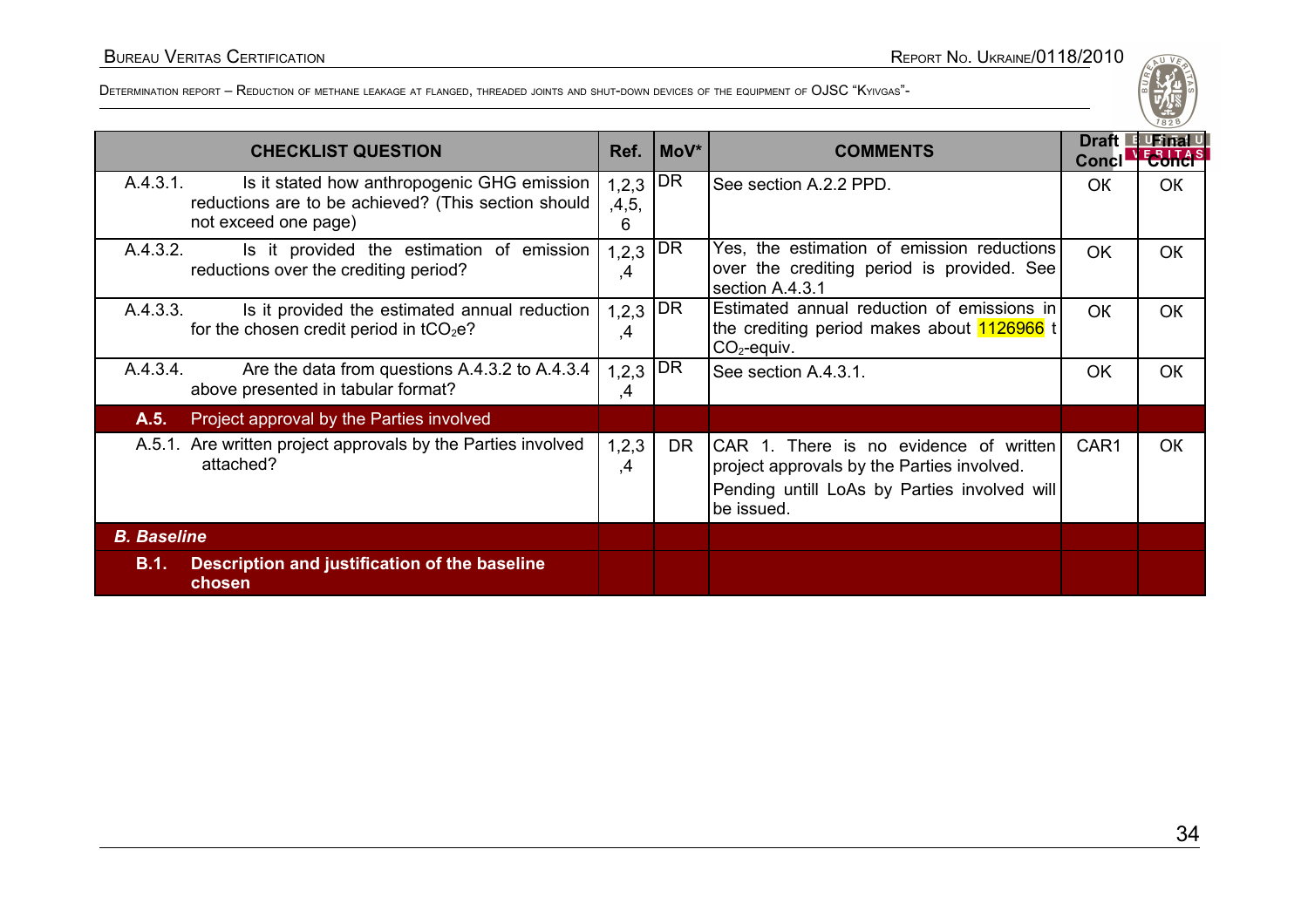|              |                                                                                                                                                                               |                          |      |                                                                                                                |                       | 1828                                |
|--------------|-------------------------------------------------------------------------------------------------------------------------------------------------------------------------------|--------------------------|------|----------------------------------------------------------------------------------------------------------------|-----------------------|-------------------------------------|
|              | <b>CHECKLIST QUESTION</b>                                                                                                                                                     | Ref.                     | MoV* | <b>COMMENTS</b>                                                                                                | <b>Draft</b><br>Concl | <u> 『 UFinal L</u><br><b>E-BLTA</b> |
| $B.1.11$ .   | Is the chosen baseline described?                                                                                                                                             | $1,2,3$ DR<br>,4,6,      |      | See clause B.1 PDD.                                                                                            | <b>OK</b>             | <b>OK</b>                           |
| B.1.2.       | Is it justified the choice of the applicable baseline for<br>the project category?                                                                                            | $1,2,3$ DR<br>,4,6,      |      | See clause B.1 PDD                                                                                             | OK.                   | <b>OK</b>                           |
| $B.1.\beta.$ | Is it described how the methodology is applied in the<br>context of the project?                                                                                              | 1,2,3<br>,4,6,           | DR   | See clause B.1 PDD                                                                                             | <b>OK</b>             | <b>OK</b>                           |
| B.1.4.       | Are the<br>basic assumptions of the baseline<br>methodology in the context of the project activity presented<br>(See Annex 2)?                                                | $1,2,3$ DR<br>,4,5,<br>6 |      | See clause B.1 PDD                                                                                             | <b>OK</b>             | <b>OK</b>                           |
| B.1.5.       | Is all literature and sources clearly referenced?                                                                                                                             | 1,2,3<br>,4              | DR.  | Yes, all the sources and literature is clearly<br>referenced<br>CAR4<br>Please, adhere to the sample's format. | CAR4                  | <b>OK</b>                           |
|              | B.2. Description of how the anthropogenic emissions of<br>greenhouse gases by sources are reduced<br>below those that would have occurred in the<br>absence of the JI project |                          |      |                                                                                                                |                       |                                     |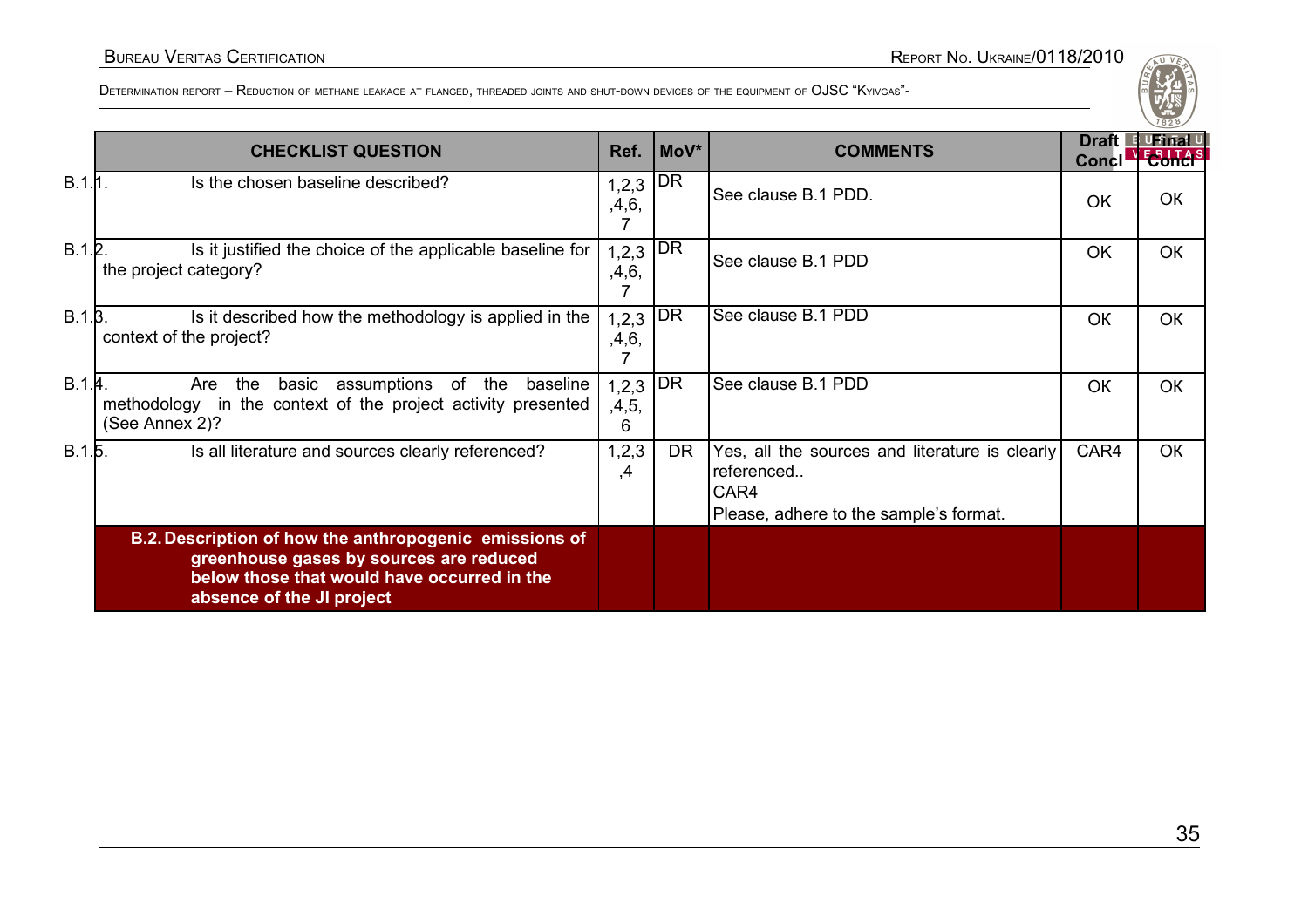|              | <b>CHECKLIST QUESTION</b>                                                                                                                          | Ref.                               | MoV*      | <b>COMMENTS</b>                                                                                                                                                                                                                                                                                                                                                                                                                                                                                                                            |                  | Draft <sup>1</sup> Final U<br>Concl Eonch |
|--------------|----------------------------------------------------------------------------------------------------------------------------------------------------|------------------------------------|-----------|--------------------------------------------------------------------------------------------------------------------------------------------------------------------------------------------------------------------------------------------------------------------------------------------------------------------------------------------------------------------------------------------------------------------------------------------------------------------------------------------------------------------------------------------|------------------|-------------------------------------------|
| B.2.11.      | Is the proposed project activity additional?                                                                                                       | 1, 2, 3<br>,4,6,<br>$\overline{7}$ | <b>DR</b> | See section B.2 PPD<br>CAR 5. Please appropriately modify step 2<br>into part of step 3 as a financial barrier.                                                                                                                                                                                                                                                                                                                                                                                                                            | CAR <sub>5</sub> | <b>OK</b>                                 |
| B.2.2.       | Is the baseline scenario described?                                                                                                                | 1, 2, 3<br>,4                      | DR        | See section B.2 PDD.                                                                                                                                                                                                                                                                                                                                                                                                                                                                                                                       | OK               | <b>OK</b>                                 |
| $B.2.\beta.$ | Is the project scenario described?                                                                                                                 | 1, 2, 3<br>,4                      | <b>DR</b> | See section B.1 and B.2 PDD.                                                                                                                                                                                                                                                                                                                                                                                                                                                                                                               | <b>OK</b>        | <b>OK</b>                                 |
| B.2.4.       | Is an analysis showing why the emissions in the<br>baseline scenario would likely exceed the emissions in the<br>project scenario incluede?        | 1,2,3<br>,4,5                      | <b>DR</b> | See section A.2.2 above.                                                                                                                                                                                                                                                                                                                                                                                                                                                                                                                   | <b>OK</b>        | <b>OK</b>                                 |
|              | B.2.5.<br>Is it demonstrated that the project<br>activity itself is not a likely baseline<br>scenario?                                             | 1,2,3<br>,4,6                      | <b>DR</b> | It is stated that continuation of the existing<br>situation is the most likely baseline scenario                                                                                                                                                                                                                                                                                                                                                                                                                                           | OK               | <b>OK</b>                                 |
|              | B.2.6.<br>national<br>Are<br>policies<br>and<br>the<br>relevant<br>circumstances<br>to<br>baseline of the proposed project<br>activity summarized? | 1, 2, 3<br>$\mathcal{A}$           | <b>DR</b> | There are no other programs except for<br>Project<br>other<br>projects<br>this<br>and<br>implemented<br>under<br>mechanism<br>the<br>established in the article 6 of Kyoto<br>Protocol to UN Framework Convention On<br>Climate Change, implemented in Ukraine<br>for direct detection and elimination of<br>natural gas leaks in gas distribution<br>networks. The Project provides for using<br>modern technologies and equipment for<br>detection and measurement of natural gas<br>leaks. This equipment and its use is rather<br>new. | <b>OK</b>        | <b>OK</b>                                 |
|              | Description of how the definition of the project<br><b>B.3.</b><br>boundary is applied to the project activity                                     |                                    |           |                                                                                                                                                                                                                                                                                                                                                                                                                                                                                                                                            |                  |                                           |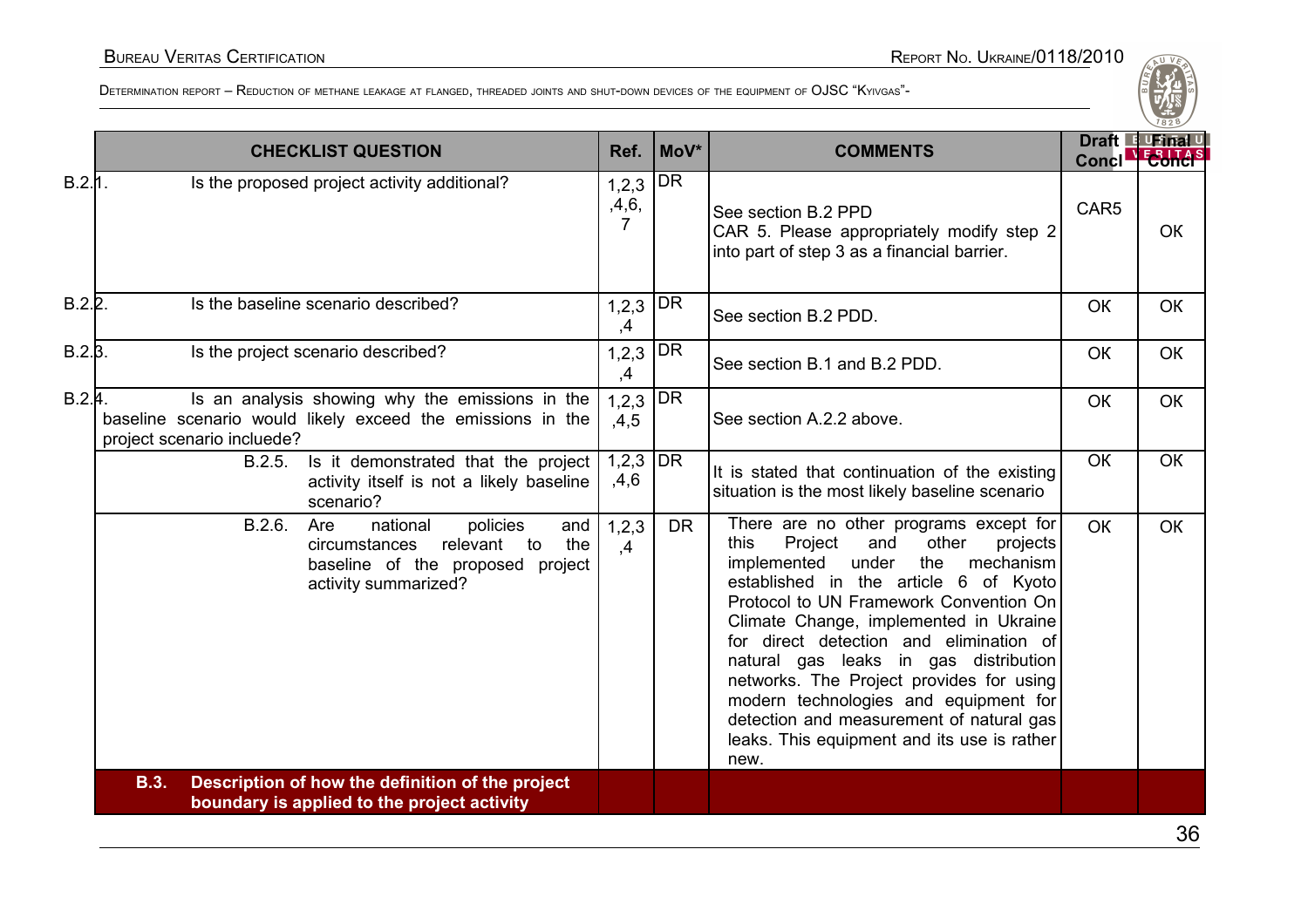| <b>CHECKLIST QUESTION</b>                                                                                                                          | Ref.          | MoV*           | <b>COMMENTS</b>                                                                                                              | Concl <sup>-</sup> | Draft Furinal |
|----------------------------------------------------------------------------------------------------------------------------------------------------|---------------|----------------|------------------------------------------------------------------------------------------------------------------------------|--------------------|---------------|
| B.3.1.<br>Are the project's spatial (geographical)<br>boundaries clearly defined?                                                                  | 1,2,3<br>,4   | <b>DR</b>      | Yes, boundaries are defined in the section<br>B.3. of the PDD                                                                | <b>OK</b>          | OК            |
| B.4. Further baseline information, including the date of<br>baseline setting and the name(s) of the<br>person(s)/entity(ies) setting the baseline: |               |                |                                                                                                                              |                    |               |
| B.4.1. Is the date of the baseline setting presented (in<br>DD/MM/YYYY)?                                                                           | 1,2,3<br>,4   | DR <sub></sub> | 12/10/2005                                                                                                                   | <b>OK</b>          | <b>OK</b>     |
| B.4.2. Is the contact information provided?                                                                                                        | 1,2,3<br>,4   | <b>DR</b>      | Names/titles of persons/organizations who<br>determine baseline:<br>• VEMA S.A.<br>See Appendix 1 PPD                        | OK                 | <b>OK</b>     |
| Is the person/entity also a project participant listed in<br>B.4.3.<br>Annex 1 of PDD?                                                             | 1, 2, 3<br>,4 | DR             | See Appendix 1 PPD.<br>CAR <sub>6</sub><br>Complete Annex 1.                                                                 | CAR <sub>6</sub>   | <b>OK</b>     |
| C. Duration of the small-scale project and crediting period                                                                                        |               |                |                                                                                                                              |                    |               |
| <b>Starting date of the project</b><br>C.1.                                                                                                        |               |                |                                                                                                                              |                    |               |
| C.1.1. Is the project's starting date clearly defined?                                                                                             | 1,2,3<br>,4,5 | <b>DR</b>      | CAR <sub>7</sub><br>Please state accurate date of the project's<br>starting in DD/MM/YY format.                              | CAR <sub>7</sub>   | OK            |
| <b>Expected operational lifetime of the project</b><br>C.2.                                                                                        |               |                |                                                                                                                              |                    |               |
| C.2.1. Is the project's operational lifetime clearly defined in<br>years and months?                                                               | 1,2,3<br>,4   | DR.            | CR <sub>1</sub><br>Please explain the principle of life cycle<br>calculation without the date of the project's<br>starting   | CR <sub>1</sub>    | <b>OK</b>     |
| C.3. Length of the crediting period                                                                                                                |               |                |                                                                                                                              |                    |               |
| C.3.1. Is the length of the crediting period specified in years<br>and months?                                                                     | 1,2,3<br>,4   | DR.            | CR <sub>2</sub><br>Please explain the principle of crediting<br>period calculation without the date of<br>project's starting | CR <sub>2</sub>    | <b>OK</b>     |
|                                                                                                                                                    |               |                |                                                                                                                              |                    | 27            |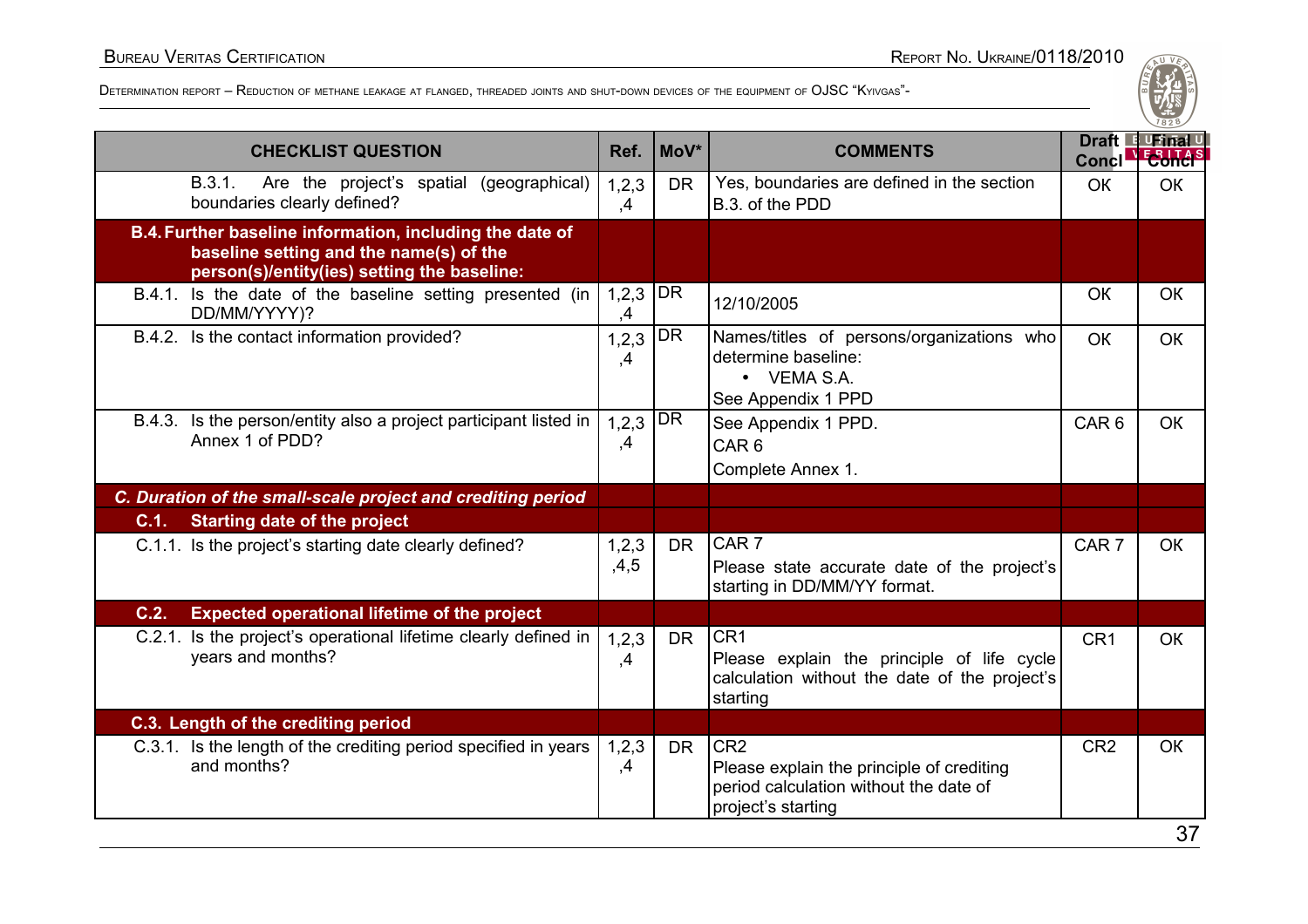| <b>CHECKLIST QUESTION</b> | Ref. | MoV* | <b>COMMENTS</b> | $\sim$ Cons |  |
|---------------------------|------|------|-----------------|-------------|--|
| D. Monitoring Plan        |      |      |                 |             |  |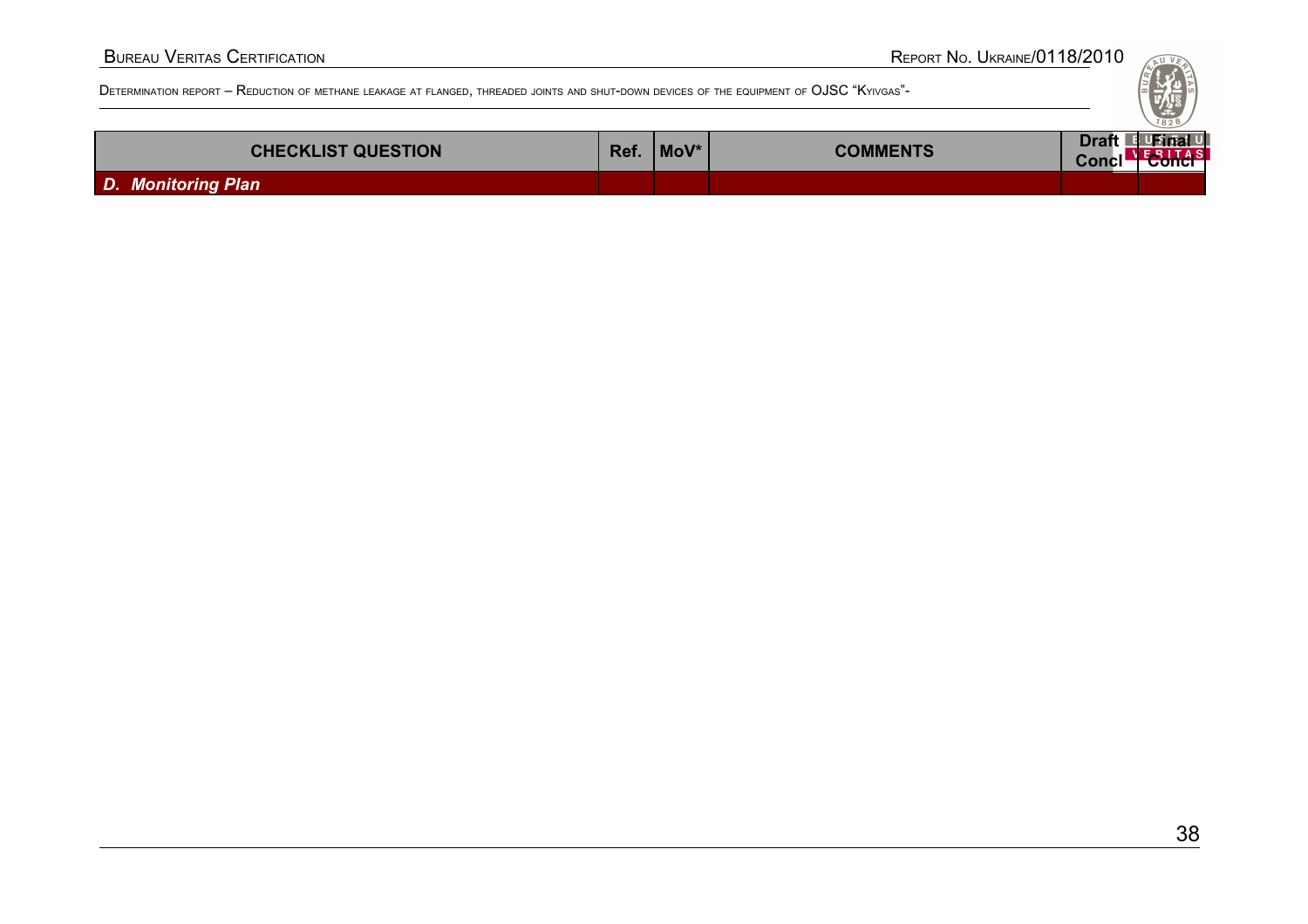|        | <b>CHECKLIST QUESTION</b>                                                                                                                                                                                 | Ref.                 | MoV* | <b>COMMENTS</b>                                                                                                                                                                                              | <b>Concl</b>     | Draft F UFinal U<br><b>ESHAS</b> |
|--------|-----------------------------------------------------------------------------------------------------------------------------------------------------------------------------------------------------------|----------------------|------|--------------------------------------------------------------------------------------------------------------------------------------------------------------------------------------------------------------|------------------|----------------------------------|
|        | D.1. Description of monitoring plan chosen                                                                                                                                                                |                      |      |                                                                                                                                                                                                              |                  |                                  |
| D.1.1. | Is the monitoring plan defined?                                                                                                                                                                           | 1,2,3<br>,4,6        | DR   | Yes, refer to the section D.1.<br>CAR 8. Please provide information<br>concerning the storage of all documentation<br>till the end of the project operational lifetime<br>plus two years.                    | CAR <sub>8</sub> | <b>OK</b>                        |
| D.1.2. | Option 1 – Monitoring of the emissions in<br>the project scenario and the baseline<br>scenario.                                                                                                           | $1,2,3$ DR<br>,4,7   |      | See section D.1 PDD                                                                                                                                                                                          | <b>OK</b>        | <b>OK</b>                        |
| D.1.3. | Data to be collected in order to monitor<br>emissions from the project, and how<br>these data will be archived.                                                                                           | 1, 2, 3<br>,4,7      | DR   | See section D.1.1.1 PDD                                                                                                                                                                                      | <b>OK</b>        | <b>OK</b>                        |
| D.1.4. | Description of the formulae used to<br>estimate project emissions (for each<br>gas, source etc,; emissions in units of<br>CO2 equivalent).                                                                | 1, 2, 3<br>,4        | DR   | See section D.1.1.2 PDD<br>CAR 9. Please check the formula 2 because<br>the factor taking into account uncertainty of<br>measurement method is missing.                                                      | CAR <sub>9</sub> | <b>OK</b>                        |
| D.1.5. | Relevant data necessary for determining<br>the baseline of anthropogenic emissions<br>of greenhouse gases by sources within<br>the project boundary, and how such data<br>will be collected and archived. | 1, 2, 3<br>,4        | DR   | See section D.1.1.3 PDD                                                                                                                                                                                      | OK               | OK                               |
| D.1.6. | Description of the formulae used to<br>estimate baseline emissions (for each<br>gas, source etc,; emissions in units of<br>CO2 equivalent).                                                               | 1,2,3<br>,4,9,<br>11 | DR   | See section D.1.1.4 PDD<br>CL3 Please clarify why the average time of<br>filling in the tank for leakage is considered to<br>be after reconstruction while it is a baseline<br>parameter.<br>See also CAR 9. | CR <sub>3</sub>  | <b>OK</b>                        |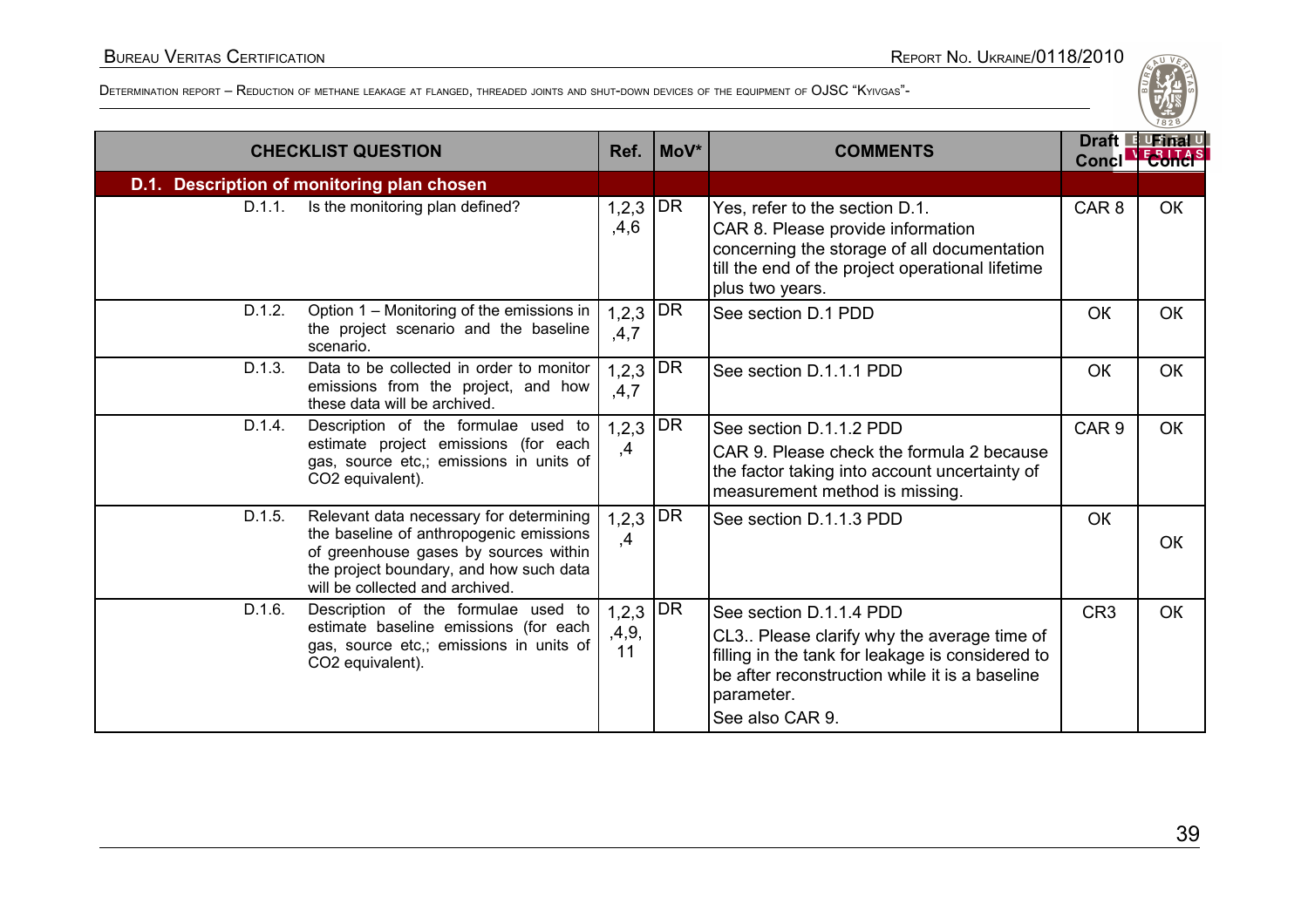

| <b>CHECKLIST QUESTION</b>  |                                                                                                                                                                      | Ref.                            | $ $ MoV*  | <b>COMMENTS</b>                                   | <b>Concl</b> | $\sim$ 829<br>Draft B Final U<br><b>ESHAS</b> |
|----------------------------|----------------------------------------------------------------------------------------------------------------------------------------------------------------------|---------------------------------|-----------|---------------------------------------------------|--------------|-----------------------------------------------|
| 0F                         | II. OPTION 2 - DIRECT MONITORING<br><b>EMISSIONS</b><br><b>REDUCTIONS</b><br>FROM THE PROJECT (VALUES<br>SHOULD BE CONSISTENT WITH<br>THOSE IN SECTION E)            | 1,2,3<br>,4                     | DR        | N/A                                               | OK           | <b>OK</b>                                     |
| III.                       | DATA TO BE COLLECTED IN<br>ORDER TO MONITOR EMISSION<br><b>REDUCTIONS</b><br><b>FROM</b><br><b>THE</b><br>PROJECT, AND HOW THESE<br>DATA WILL BE ARCHIVED.           | 1,2,3<br>,4                     | <b>DR</b> | N/A                                               | OK           | OK                                            |
| D.1.7.<br>CO2 equivalent). | Description of the formulae used to<br>calculate emission reductions from the<br>project (for each gas, source etc,;<br>emissions/emission reductions in units of    | 1,2,3<br>,4                     | DR        | N/A                                               | OK           | OK                                            |
| D.1.8.<br>project.         | If applicable, please describe the data<br>and information that will be collected in<br>order to monitor leakage effects of the                                      | $1,2,3   \overline{DR}$<br>,4,6 |           | N/A                                               | OK           | OK                                            |
| D.1.9.<br>equivalent).     | Description of the formulae used to<br>estimate leakage (for each gas, source<br>etc.; emissions in units of CO2                                                     | 1,2,3<br>,4                     | DR        | Methodology AM0023 does not provide for<br>leaks. | OK           | <b>OK</b>                                     |
|                            | D.1.10. Description of the formulae used to<br>estimate emission reductions for the<br>project (for each gas, source etc,;<br>emissions in units of CO2 equivalent). | $1,2,3$ DR<br>,4                |           | See section D.1.4 PDD                             | OK           | <b>OK</b>                                     |
| archiving<br>provided?     | D.1.11. Is information on the collection and<br>information on<br>of<br>the<br>environmental impacts of the project                                                  | 1,2,3<br>,4                     | DR, I     | See section D.1.5 PDD                             | <b>OK</b>    | <b>OK</b>                                     |
| D.1.12.                    | Is reference to the relevant host Party<br>regulation(s) provided?                                                                                                   | 1,2,3<br>,4                     | DR, I     | Reference is provided. See section D.1.5.         | <b>OK</b>    | <b>OK</b>                                     |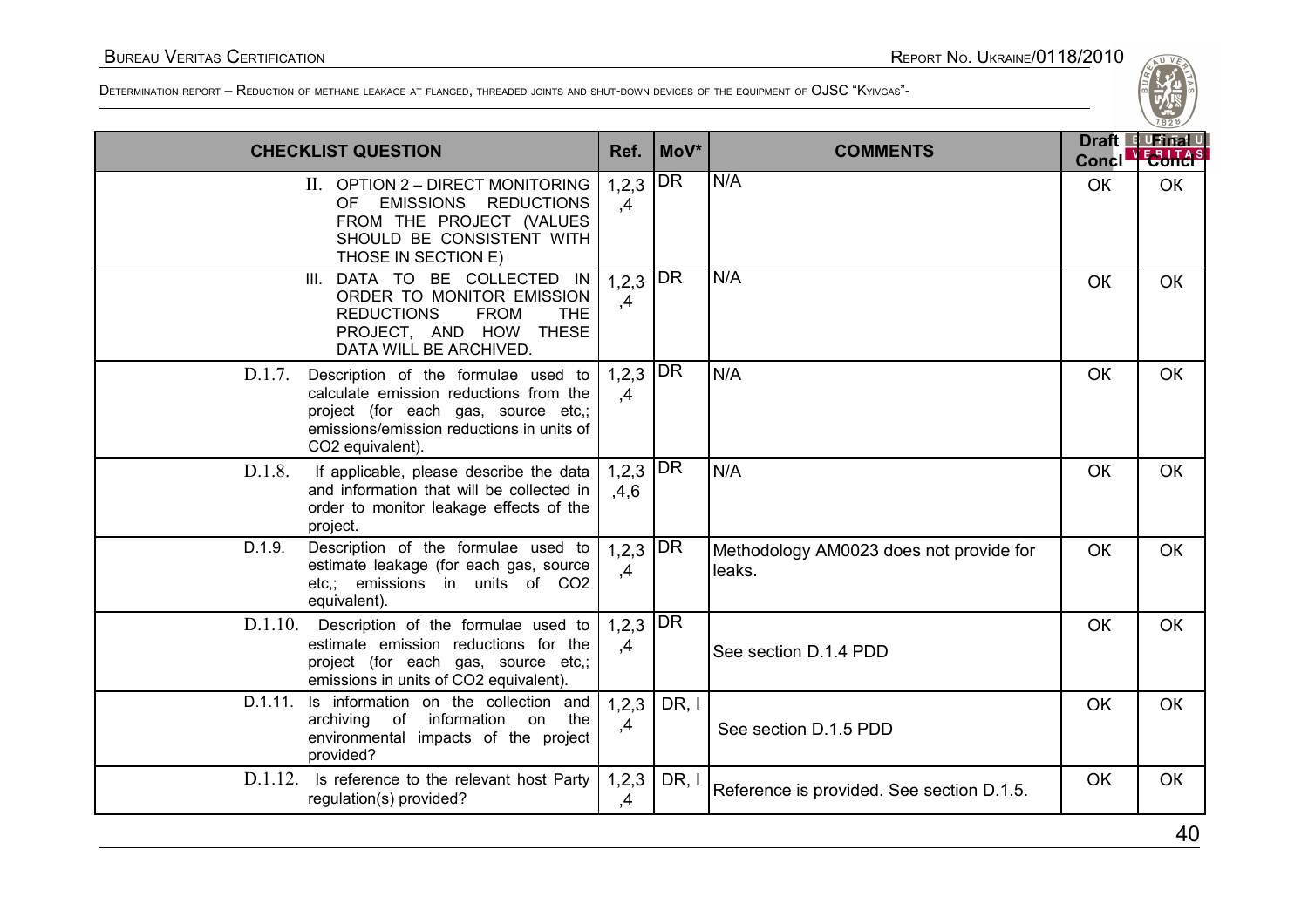

| <b>CHECKLIST QUESTION</b>                                                                                                                 | Ref.        | $ $ MoV $*$ | <b>COMMENTS</b>                         | <b>Draft</b> | UFinal U |
|-------------------------------------------------------------------------------------------------------------------------------------------|-------------|-------------|-----------------------------------------|--------------|----------|
| D.1.13. If not applicable, is it stated so?                                                                                               | 1,2,3<br>4  |             | DR, I Reference to section D.1.14 above |              |          |
| D.2. Qualitative control (QC) and quality assurance (QA)<br>procedures undertaken for data monitored                                      |             |             |                                         |              |          |
| Are there quality control and quality assurance<br>D.2.1.<br>procedures to be used in the monitoring of the<br>measured data established? | 1,2,3<br>.4 | <b>DR</b>   | See section D.2 PDD.                    | ОК           | OК       |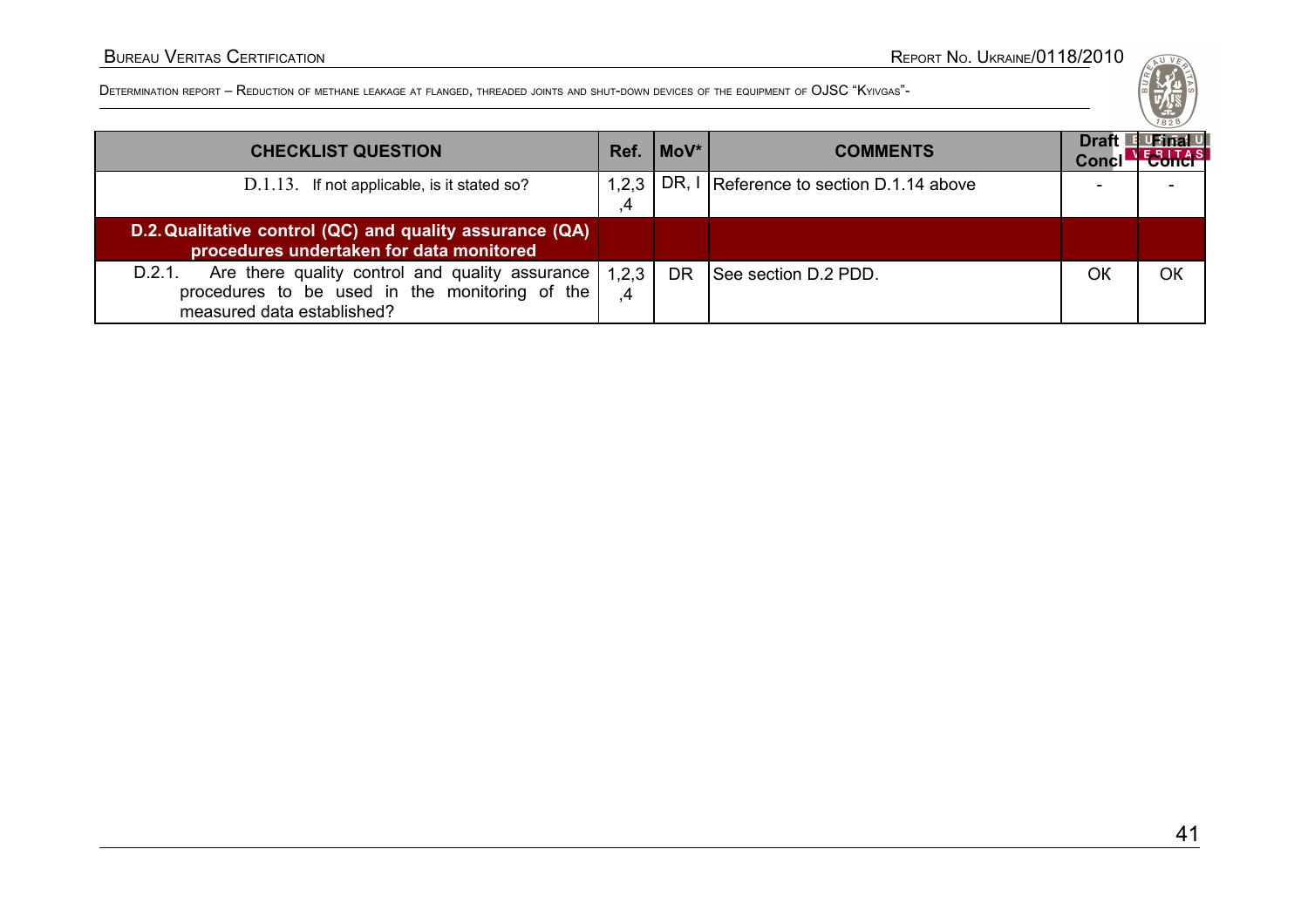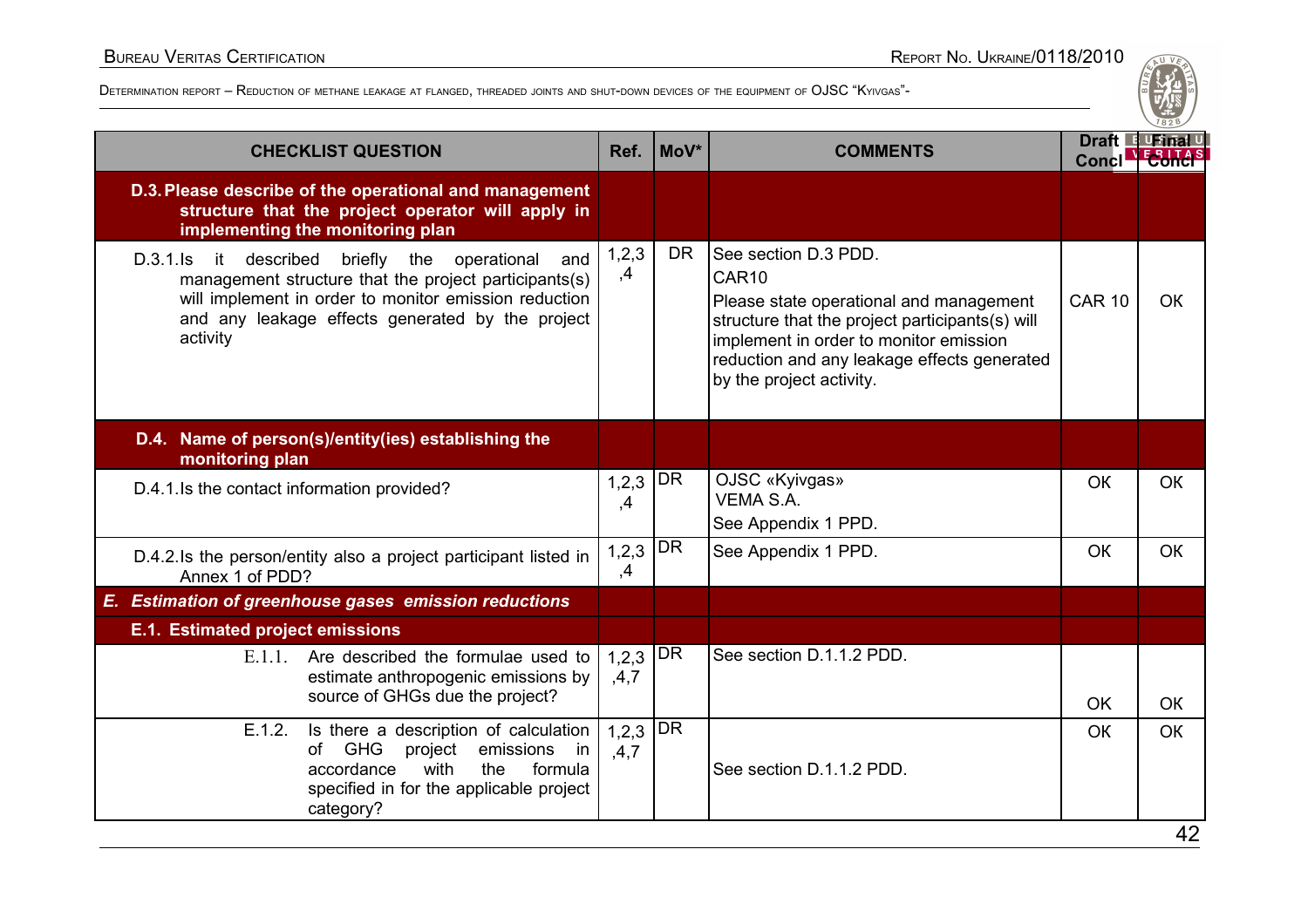| <b>CHECKLIST QUESTION</b>                                                                                                                                  |                    | $Ref. \n\mid \text{MoV*}$ | <b>COMMENTS</b>                                                       | Draft $\Box$<br>Concl' | <b>UFinal U</b><br><b>E-BUTAS</b> |
|------------------------------------------------------------------------------------------------------------------------------------------------------------|--------------------|---------------------------|-----------------------------------------------------------------------|------------------------|-----------------------------------|
| E.1.3.<br>conservative<br>assumptions<br>Have<br>been used to calculate project GHG<br>emissions?                                                          | 1,2,3<br>,4        | <b>DR</b>                 | See section D.1.1.2 PDD.                                              | <b>OK</b>              | <b>OK</b>                         |
| <b>E.2. Estimated leakage</b>                                                                                                                              |                    |                           |                                                                       |                        |                                   |
| E.2.1.<br>Are described the formulae used to<br>estimate leakage due to the project<br>activity where required?                                            | $1,2,3$ DR<br>,4,7 |                           | Leakage is not expected.                                              | <b>OK</b>              | OK                                |
| Is there a description of calculation<br>E.2.2.<br>of leakage in accordance with the<br>formula<br>specified in for<br>the<br>applicable project category? | 1, 2, 3<br>,4      | DR                        | Див. Е.2.1 вище.                                                      |                        |                                   |
| E.2.3.<br>conservative assumptions<br>Have<br>been used to calculate leakage?                                                                              | 1,2,3<br>,4,7      | DR                        | Див. Е.2.1 вище.                                                      |                        |                                   |
| E.3. The sum of E.1 and E.2.                                                                                                                               |                    |                           |                                                                       |                        |                                   |
| Does the sum of E.1 and E.2 represent the project<br>E.3.1.<br>activity emissions?                                                                         |                    | <b>DR</b>                 | See section E.3 PDD.<br>Provide data obtained in section E.3 in table | <b>OK</b>              | OK                                |
|                                                                                                                                                            |                    |                           | form.                                                                 |                        |                                   |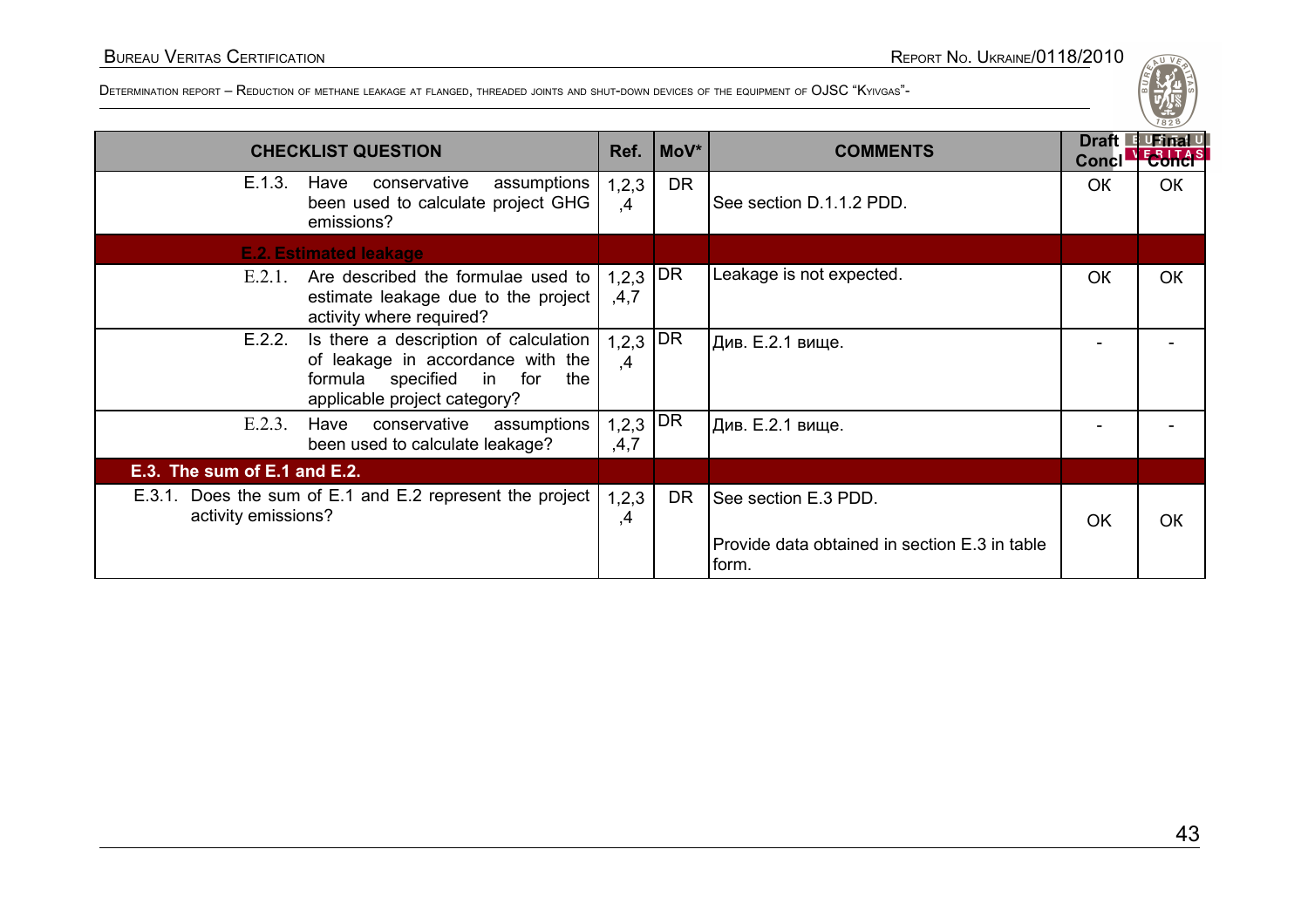| <b>CHECKLIST QUESTION</b>                                                                                                                                                                                                     | Ref.                     | $Mov^*$   | <b>COMMENTS</b>                                                                                                                             | Draft B Final<br><b>Concl</b> |           |
|-------------------------------------------------------------------------------------------------------------------------------------------------------------------------------------------------------------------------------|--------------------------|-----------|---------------------------------------------------------------------------------------------------------------------------------------------|-------------------------------|-----------|
| E.4. Estimated baseline emissions                                                                                                                                                                                             |                          |           |                                                                                                                                             |                               |           |
| E.4.1. Are described the formulae used to $\vert$<br>the<br>anthropogenic<br>estimate<br>emissions by source of GHGs in the<br>baseline<br>baseline<br>using<br>the<br>methodology for<br>the applicable<br>project category? | 1,2,3<br>.4              | DR.       | See D.1.1.4 and E.4 PDD.                                                                                                                    | <b>OK</b>                     | OK        |
| E.4.2.<br>Is there a description of calculation<br>of GHG baseline emissions in<br>with<br>accordance<br>the<br>formula<br>specified in for the applicable project<br>category?                                               | 1,2,3<br>,4,10           | DR        | See D.1.1.4 and E.4 PDD.                                                                                                                    | <b>OK</b>                     | <b>OK</b> |
| $E.4.3$ .<br>conservative<br>Have<br>assumptions<br>been used to calculate baseline<br>GHG emissions?                                                                                                                         | 1, 2, 3<br>$\mathbf{.4}$ | DR        | See D.1.1.4 and E.4 PDD.                                                                                                                    | <b>OK</b>                     | <b>OK</b> |
| E.5. Difference between E.4. and E.3. representing the<br>emission reductions of the project                                                                                                                                  |                          |           |                                                                                                                                             |                               |           |
| E.5.1. Does the difference between E.4. and E.3. represent<br>the emission reductions due to the project during a<br>given period?                                                                                            |                          | DR.       | See E.5 PDD.<br><b>CAR 11</b><br>Emission reduction is equal to baseline<br>emission. Project part is not excluded. Clarify<br>and correct. | <b>CAR 11</b>                 | OK        |
| E.6. Table providing values obtained when applying<br>formulae above                                                                                                                                                          |                          |           |                                                                                                                                             |                               |           |
| E.6.1. Is there a table providing values of total $CO2$ abated?                                                                                                                                                               | 1, 2, 3<br>,4            | <b>DR</b> | Table is given in the section E.6 PDD. See<br>also CAR11                                                                                    |                               | <b>OK</b> |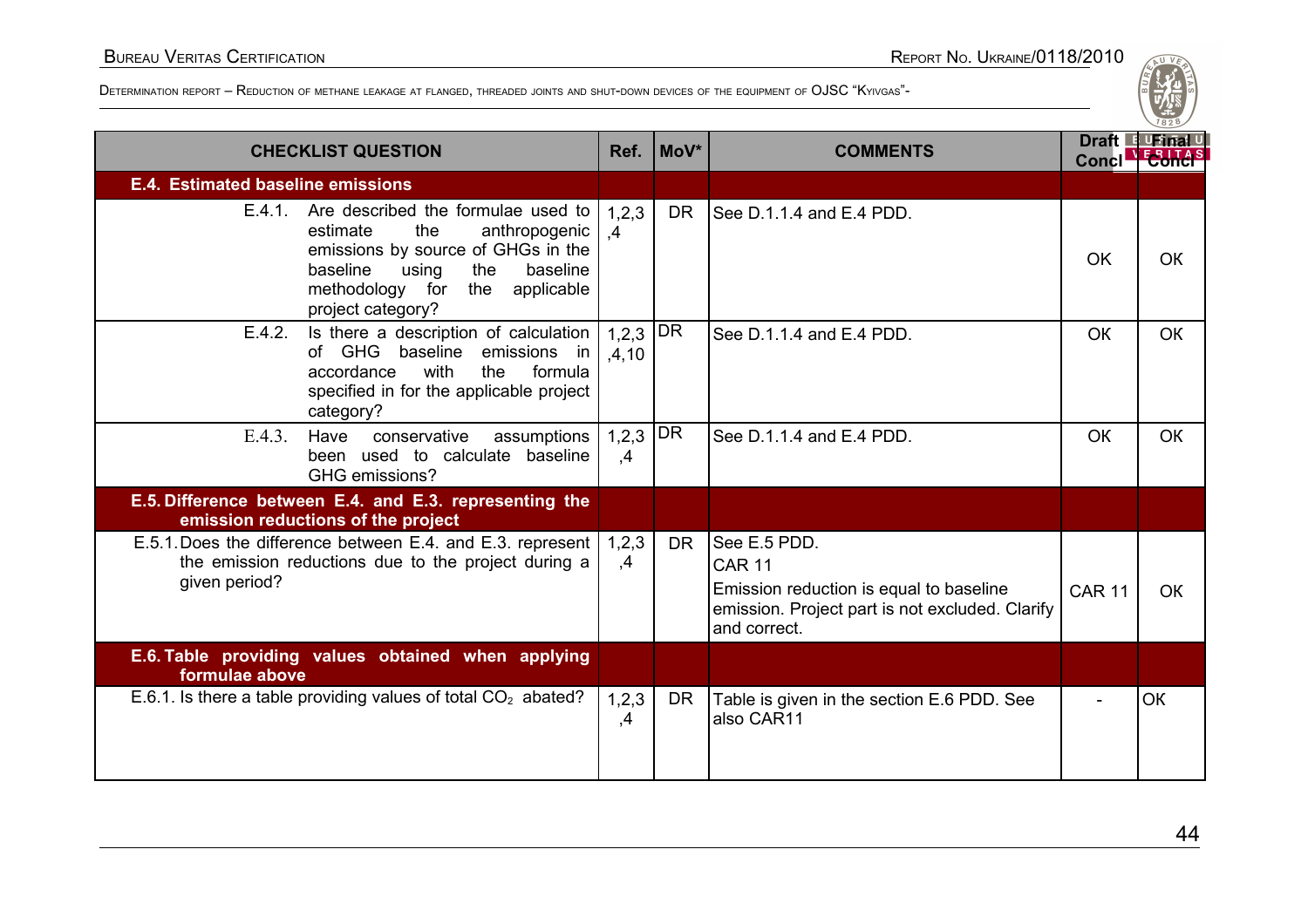| <b>CHECKLIST QUESTION</b>                                                               |                                                                                                                                    | Ref.          | MoV*          | <b>COMMENTS</b>                                                                    | Concl <sup>-</sup> | Draft Furinal |
|-----------------------------------------------------------------------------------------|------------------------------------------------------------------------------------------------------------------------------------|---------------|---------------|------------------------------------------------------------------------------------|--------------------|---------------|
| <b>F. Environmental Impacts</b>                                                         |                                                                                                                                    |               |               |                                                                                    |                    |               |
| F.1. Documentation on the analysis of the environmental<br>determined by the host Party | impacts of the project, including transboundary<br>impacts, in accordance with procedures as                                       |               |               |                                                                                    |                    |               |
| F.1.1.<br>impacts                                                                       | Has an analysis of the environmental<br>of the<br>project<br>been<br>sufficiently described?                                       | 1,2,3<br>,4   | DR, I         | Yes, see section F.1.1.                                                            | OK                 | OK            |
| F.1.2.<br>Are                                                                           | there<br>Party<br>Host<br>any<br>requirements for an Environmental<br>Impact Assessment (EIA), and if yes,<br>is and EIA approved? | 1,2,3<br>,4   | DR, I         | See section F.1.1.                                                                 | OK                 | <b>OK</b>     |
| F.1.3.                                                                                  | Are the requirements of the National<br>Focal Point being met?                                                                     | 1,2,3<br>,4   | DR, I         | An authorized national body issued a letter of<br>approval.                        | OK                 | <b>OK</b>     |
| F.1.4.                                                                                  | Will the project create any adverse<br>environmental effects?                                                                      | ,4            | $1,2,3$ DR, I | Adverse<br>environmental<br>effects<br>not<br>are<br>expected.                     | <b>OK</b>          | OK            |
| F.1.5.                                                                                  | Are transboundary environmental<br>considered in the analysis?                                                                     | 1,2,3<br>,4   | DR, I         | Yes, see section F.1.1.                                                            | OK                 | OK            |
| F.1.6.<br>Have<br>impacts<br>project design?                                            | identified<br>environmental<br>been addressed in the                                                                               | 1,2,3<br>,4   | DR, I         | See section F of the PDD.<br>Adverse environmental effects<br>are not<br>expected. | <b>OK</b>          | <b>OK</b>     |
| G. Stakeholders' comments                                                               |                                                                                                                                    |               |               |                                                                                    |                    |               |
| G.1.Information on stakeholders' comments on the<br>project, as appropriate             |                                                                                                                                    |               |               |                                                                                    |                    |               |
| G.1 1.<br>on the project have been received?                                            | Is there a list of stakeholders from whom comments                                                                                 |               | DR<br>1, 2, 3 | Section G.1 of PDD                                                                 | OK                 | <b>OK</b>     |
| G.1 2.<br>The nature of comments is provided?                                           |                                                                                                                                    | 1, 2, 3<br>,4 | <b>DR</b>     | Section G.1 of PDD                                                                 | OK                 | <b>OK</b>     |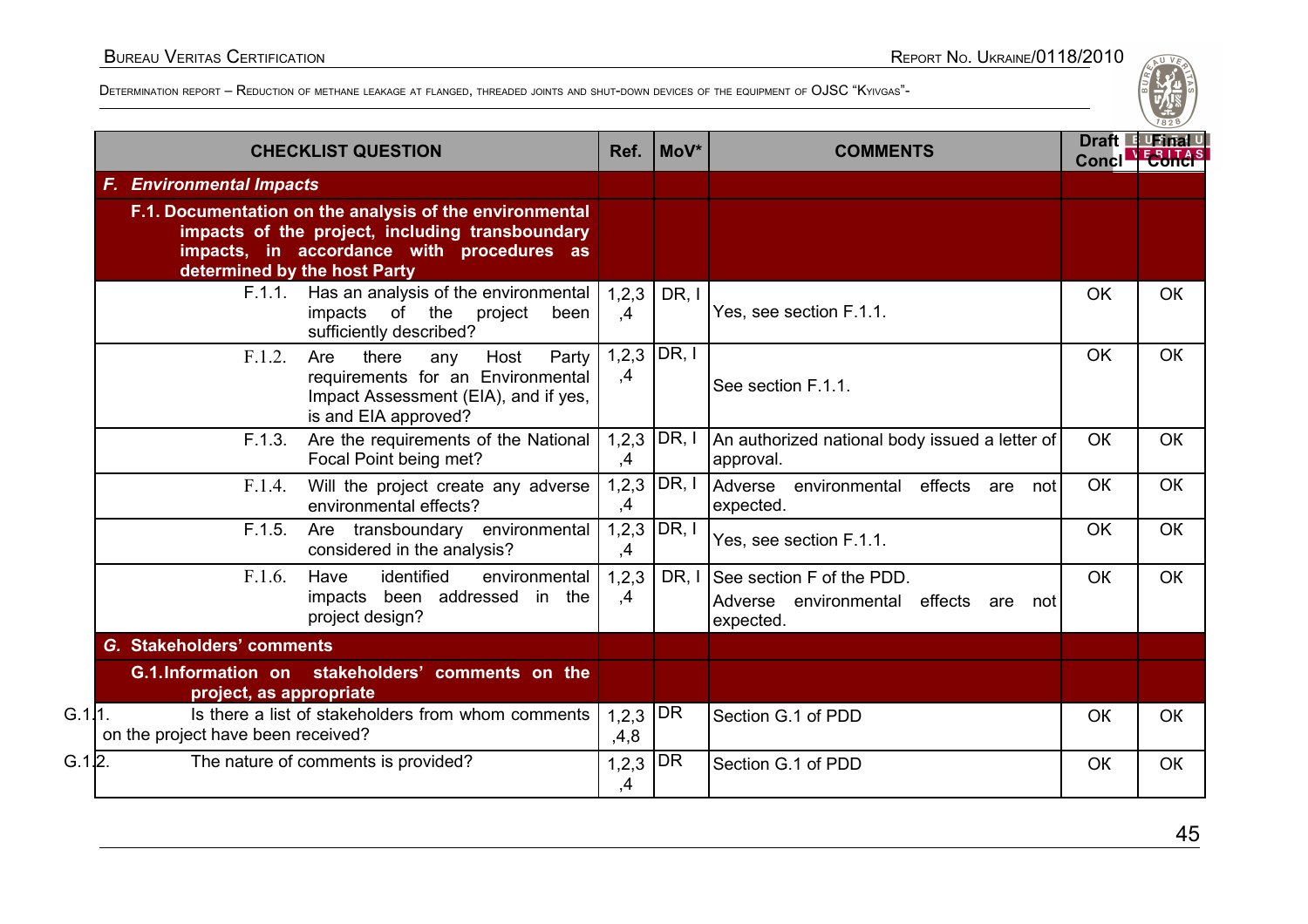|       | <b>CHECKLIST QUESTION</b>                                                       | Ref. | / MoV* | <b>COMMENTS</b>    | Concl <sup>-</sup> | Draft Furinal U<br><b>Tonc</b> |
|-------|---------------------------------------------------------------------------------|------|--------|--------------------|--------------------|--------------------------------|
| G.1 3 | Has due account been taken of any stakeholder $ 1,2,3 DR$<br>comments received? |      |        | Section G.1 of PDD | ОК                 | ОК                             |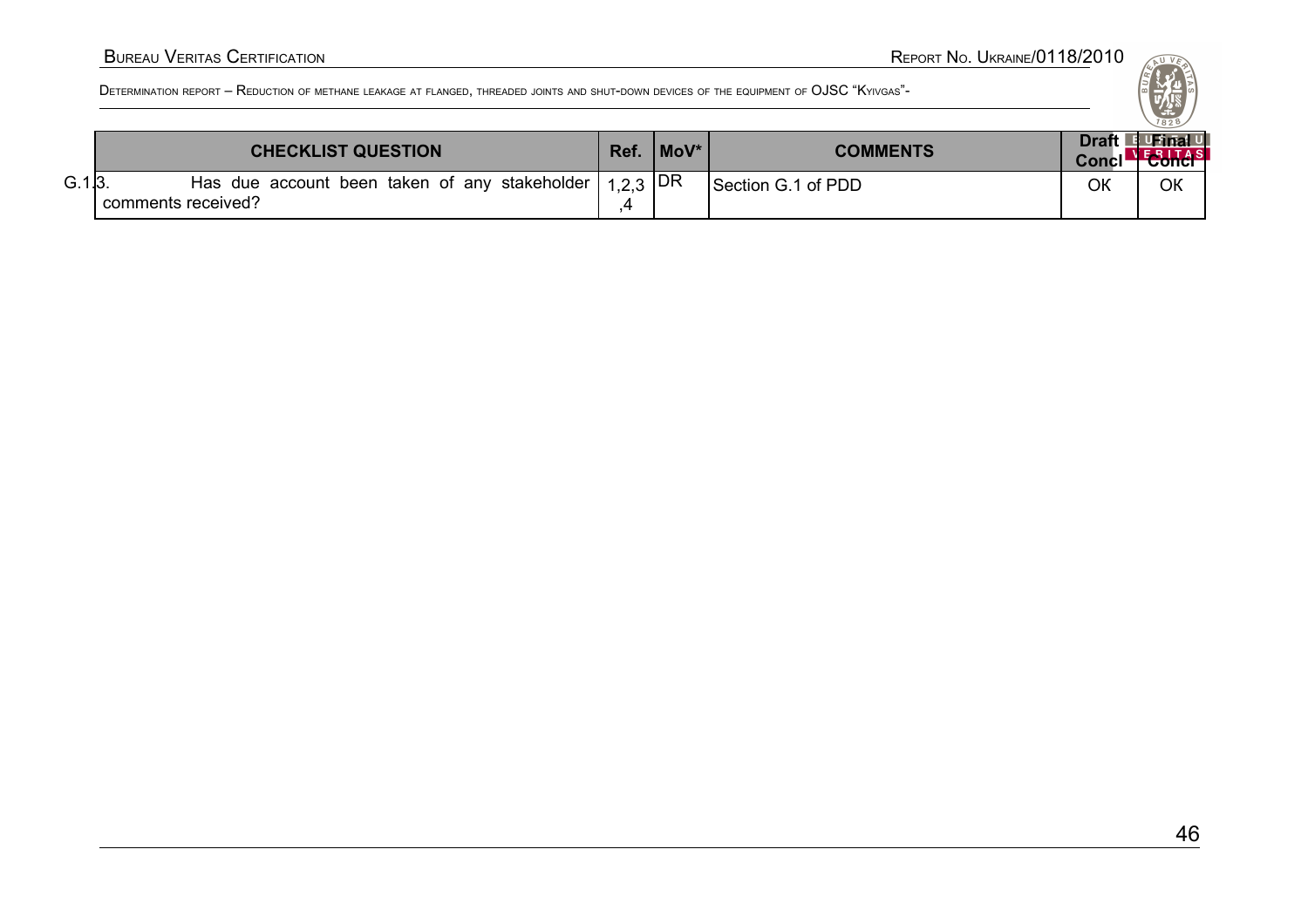

#### **Table 3 Baseline and Monitoring Methodologies: Own format**

| <b>CHECKLIST QUESTION</b>                                                                                                                                                                                                                                                             |               | MoV*      | <b>COMMENTS</b>                                                                                                                                                           | <b>Draft</b><br>Concl | <b>Final</b><br><b>Concl</b> |
|---------------------------------------------------------------------------------------------------------------------------------------------------------------------------------------------------------------------------------------------------------------------------------------|---------------|-----------|---------------------------------------------------------------------------------------------------------------------------------------------------------------------------|-----------------------|------------------------------|
| 1. Baseline Methodology                                                                                                                                                                                                                                                               |               |           |                                                                                                                                                                           |                       |                              |
| 1.1 General                                                                                                                                                                                                                                                                           |               |           |                                                                                                                                                                           |                       |                              |
| 1.1.1. Does the baseline cover emissions from all<br>gases, sectors and source categories listed in Annex A,<br>and anthropogenic removals by sinks, within the project<br>boundary?                                                                                                  | 1,2,3         | DR,I      | Section B.3 of the PDD establishes project<br>boundaries. Only CH <sub>4</sub> emissions are taken into<br>account by the project.                                        | OK                    | <b>OK</b>                    |
| 1.1.2. Is baseline established on a project-specific basis<br>and/or using a multi-project emission factor?                                                                                                                                                                           | 1,2,3         | DR,       | A multi-project emission factor is used for baseline<br>establishing.                                                                                                     | OK                    | <b>OK</b>                    |
| 1.1.3 Is baseline established in a transparent manner<br>with regard to the choice of approaches, assumptions,<br>methodologies, parameters, data sources and key<br>factors?                                                                                                         | 1,2,3         | DR,       | See clauses B.1.1 above                                                                                                                                                   |                       |                              |
| 1.1.4 Is baseline established taking into account<br>and/or sectoral<br>national<br>relevant<br>policies<br>and<br>circumstances, such as sectoral reform initiatives, local<br>fuel availability, power sector expansion plans, and the<br>economic situation in the project sector? | 1,2,3         | <b>DR</b> | Applicable local laws and regulations are taken into<br>account. Economic situation in the project sector is<br>taken into account (Sections B.1. and B.2. of the<br>PDD) | <b>OK</b>             | OК                           |
| 1.1.5 Is baseline established in such a way that ERUs<br>cannot be earned for decreases in activity levels outside<br>the project activity or due to force majeure?                                                                                                                   | 1,2,3         | DR,       | Baseline does not envisage earning ERUs for<br>activity level decrease outside the project or due to<br>force majeure.                                                    | <b>OK</b>             | <b>OK</b>                    |
| 1.1.6 Is baseline established taking account of<br>uncertainties and using conservative assumptions?                                                                                                                                                                                  | 1,2,3 $ DR$ , |           | See items E.1.3 (CR13) above.                                                                                                                                             |                       |                              |
| 1.2. Additionality                                                                                                                                                                                                                                                                    |               |           |                                                                                                                                                                           |                       |                              |
| 1.2.1. Was the additionality of the project activity<br>demonstrated and assessed?                                                                                                                                                                                                    | 1,2,3         | <b>DR</b> | See section B.2.1 above.                                                                                                                                                  |                       |                              |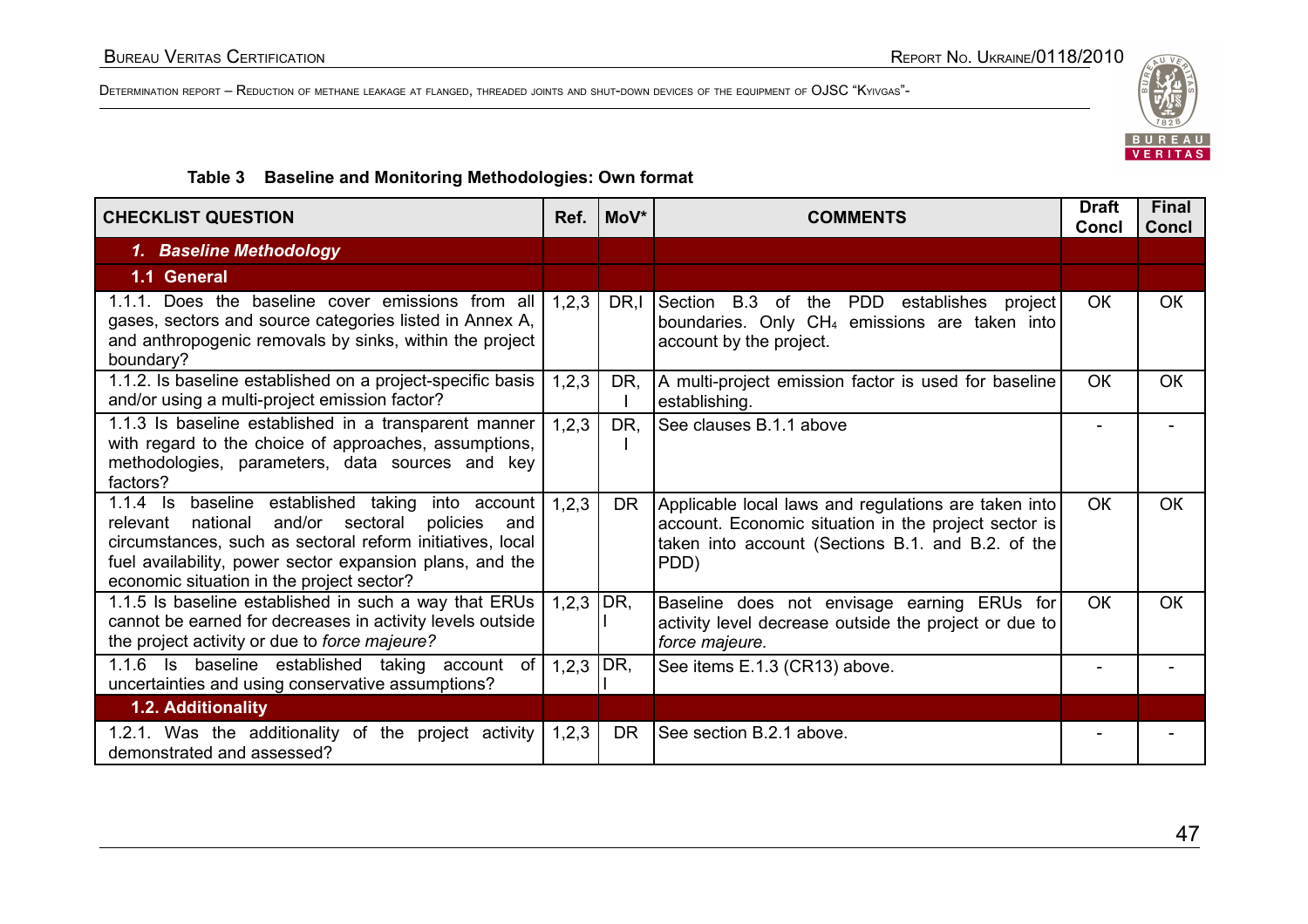| <b>CHECKLIST QUESTION</b>                                                                                                                                                                                                                                                                                                                                                                           | Ref.        | MoV*            | <b>COMMENTS</b>                                                                                                                                                                           | Conclet Conci | Draft F Final |
|-----------------------------------------------------------------------------------------------------------------------------------------------------------------------------------------------------------------------------------------------------------------------------------------------------------------------------------------------------------------------------------------------------|-------------|-----------------|-------------------------------------------------------------------------------------------------------------------------------------------------------------------------------------------|---------------|---------------|
| 2. Monitoring Methodology                                                                                                                                                                                                                                                                                                                                                                           |             |                 |                                                                                                                                                                                           |               |               |
| 2.1. Monitoring plan                                                                                                                                                                                                                                                                                                                                                                                |             |                 |                                                                                                                                                                                           |               |               |
| 2.1.1. Is a monitoring plan included?                                                                                                                                                                                                                                                                                                                                                               | $1,2,3$ DR, |                 | Yes, monitoring plan is included.                                                                                                                                                         | <b>OK</b>     | <b>OK</b>     |
| 2.1.2. Does the monitoring plan provide for the collection<br>and archiving of all relevant data necessary for<br>estimating or measuring anthropogenic emissions by<br>sources and/or anthropogenic removals by sinks of<br>greenhouse gases occurring within the project boundary<br>during the crediting period?                                                                                 | 1,2,3       | DR,             | Refer to section D.1.1.1 of PDD                                                                                                                                                           | <b>OK</b>     | <b>OK</b>     |
| 2.1.3. Does the monitoring plan provide for the collection<br>and archiving of all relevant data necessary for<br>determining the baseline of anthropogenic emissions by<br>sources and/or anthropogenic removals by sinks of<br>greenhouse gases within the project boundary during the<br>crediting period?                                                                                       | 1,2,3       | DR,             | Refer to section D.1.1.3 of PDD                                                                                                                                                           | <b>OK</b>     | <b>OK</b>     |
| 2.1.4. Does the monitoring plan provide for the<br>identification of all potential sources of, and the collection<br>and archiving of data on increased anthropogenic<br>emissions by sources and/or reduced anthropogenic<br>removals by sinks of greenhouse gases outside the<br>project boundary that are significant and reasonably<br>attributable to the project during the crediting period? | 1,2,3       | DR              | Increase of anthropogenic emissions outside the<br>project boundary that are significant and reasonably<br>attributable to the project during the crediting period<br>is not anticipated. | <b>OK</b>     | <b>OK</b>     |
| 2.1.5. Does the project boundary encompass all<br>anthropogenic emissions by sources and/or removals by<br>sinks of greenhouse gases under the control of the<br>project participants that are significant and reasonably<br>attributable to the JI project?                                                                                                                                        | 1,2,3       | DR              | Significant anthropogenic emissions by sources<br>and/or removals by sinks of greenhouse gases<br>under the control of the project participants are not<br>envisaged by the project.      | <b>OK</b>     | <b>OK</b>     |
| 2.1.6. Does the monitoring plan provide for the collection<br>and archiving of information on environmental impacts,<br>in accordance with procedures as required by the host<br>Party, where applicable?                                                                                                                                                                                           | 1, 2, 3     | DR <sup>1</sup> | No adverse environmental impacts are foreseen.<br>Validated onsite.                                                                                                                       | <b>OK</b>     | <b>OK</b>     |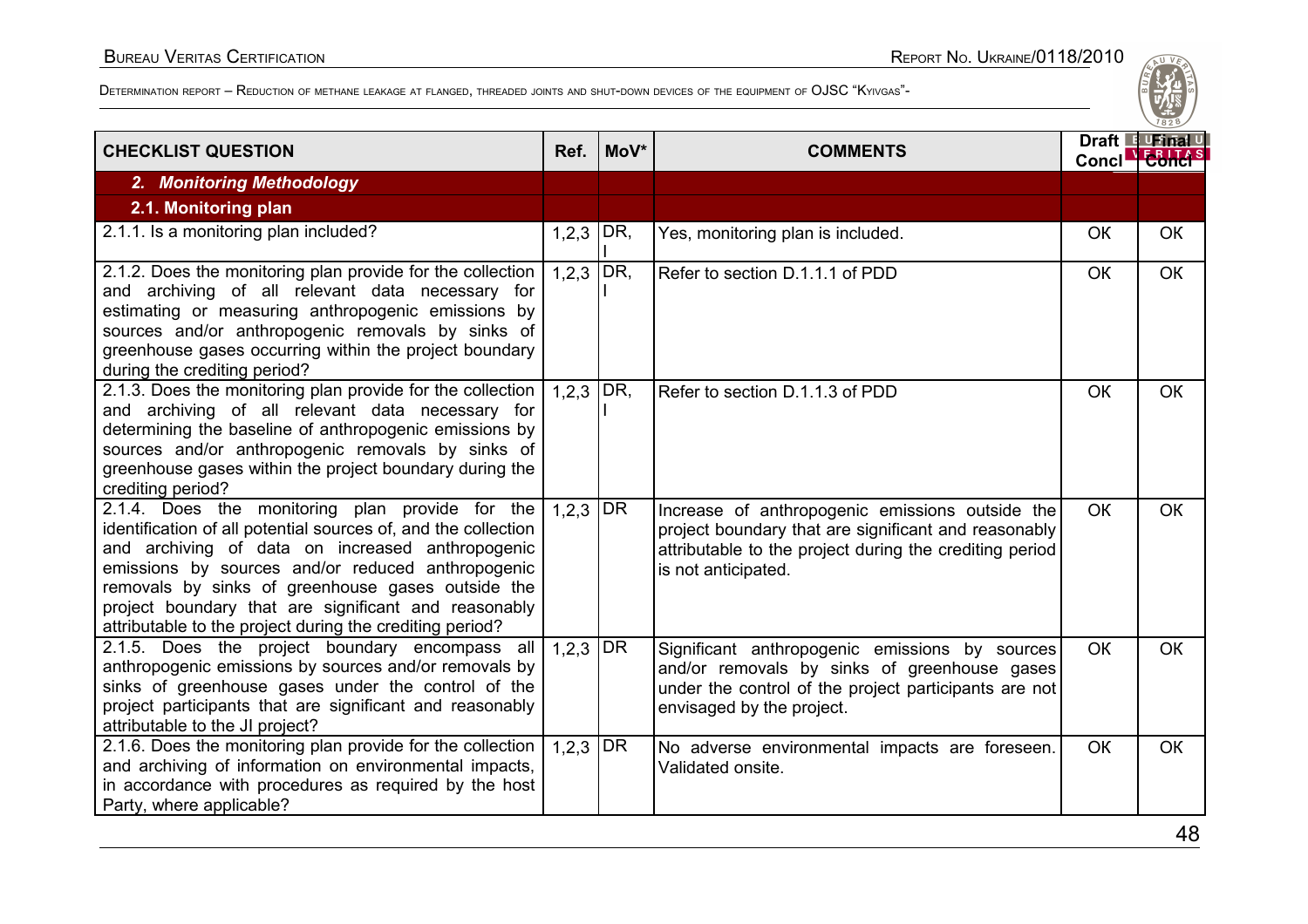| <b>CHECKLIST QUESTION</b>                                                                                                                                                                                                                                                            | Ref.        | MoV*        | <b>COMMENTS</b>                                                                                                                                                                             | Draft L<br>Concl' | <sup>la</sup> UFinal <sup>u</sup><br><b>ERITA</b> |
|--------------------------------------------------------------------------------------------------------------------------------------------------------------------------------------------------------------------------------------------------------------------------------------|-------------|-------------|---------------------------------------------------------------------------------------------------------------------------------------------------------------------------------------------|-------------------|---------------------------------------------------|
| 2.1.7. Does the monitoring plan provide for quality<br>assurance and control procedures for the monitoring<br>process?                                                                                                                                                               | 1,2,3       | <b>DR</b>   | See section D.2 table 12 of the PDD                                                                                                                                                         | OK.               | <b>OK</b>                                         |
| 2.1.8. Does the monitoring plan provide for procedures<br>for the periodic calculation of the reductions of<br>emissions by<br>anthropogenic<br>and/or<br>sources<br>enhancements of anthropogenic removals by sinks by<br>the proposed JI project, and for leakage effects, if any? |             | $1,2,3$ DR, | The monitoring plan provides formulae for<br>the l<br>calculation of the<br>reductions<br>periodic<br>. of<br>anthropogenic emissions (see section D.1.1.2.).<br>Leakage is not applicable. | <b>OK</b>         | <b>OK</b>                                         |
| 2.1.9.<br>the<br>monitoring plan provide<br>for<br>Does<br>documentation of all steps involved in the calculations?                                                                                                                                                                  | $1,2,3$ DR, |             | The monitoring plan provide for documentation of all<br>steps involved in the calculations. See section D.                                                                                  | <b>OK</b>         | <b>OK</b>                                         |
| 2.2. Quality Control (QC) and Quality Assurance<br>(QA) Procedures                                                                                                                                                                                                                   |             |             |                                                                                                                                                                                             |                   |                                                   |
| 2.2.1.<br>calibrated<br>Did.<br>all<br>measurements<br>use<br>measurement equipment that is regularly checked for its<br>functioning?                                                                                                                                                | $1,2,3$ DR, |             | Control of the measuring equipment is implemented<br>and followed, that was validated onsite.                                                                                               | <b>OK</b>         | <b>OK</b>                                         |
| 2.2.2 Is frequency of monitoring the parameters defined?                                                                                                                                                                                                                             | $1,2,3$ DR, |             | Frequency of monitoring the parameters is defined                                                                                                                                           | OK                | <b>OK</b>                                         |

#### **Table 4 Legal requirements**

| <b>CHECKLIST QUESTION</b>                                                                                       |  | $ $ MoV $*$ | <b>COMMENTS</b>                   | <b>Draft</b><br><b>Concl</b> | <b>Final</b><br><b>Concl</b> |  |
|-----------------------------------------------------------------------------------------------------------------|--|-------------|-----------------------------------|------------------------------|------------------------------|--|
| 1. Legal requirements                                                                                           |  |             |                                   |                              |                              |  |
| 1.1. Is the project activity environmentally licensed by the $\mid$ 1,2,3 $\mid$ DR,<br>competent authority?    |  |             | <sup>1</sup> Див. розділ F.1. ПТД | OK                           | OK                           |  |
| 1.2. Are there conditions of the environmental permit? In case 1,2,3 DR,<br>of yes, are they already being met? |  |             | Див. розділ F.1. ПТД              | OK                           | OK                           |  |
| 1.3. Is the project in line with relevant legislation and plans in $\mid$ 1,2,3 $\mid$ DR,                      |  |             | See items 1.1 and 1.2 above       | $\overline{\phantom{0}}$     |                              |  |
| $\sim$                                                                                                          |  |             |                                   |                              |                              |  |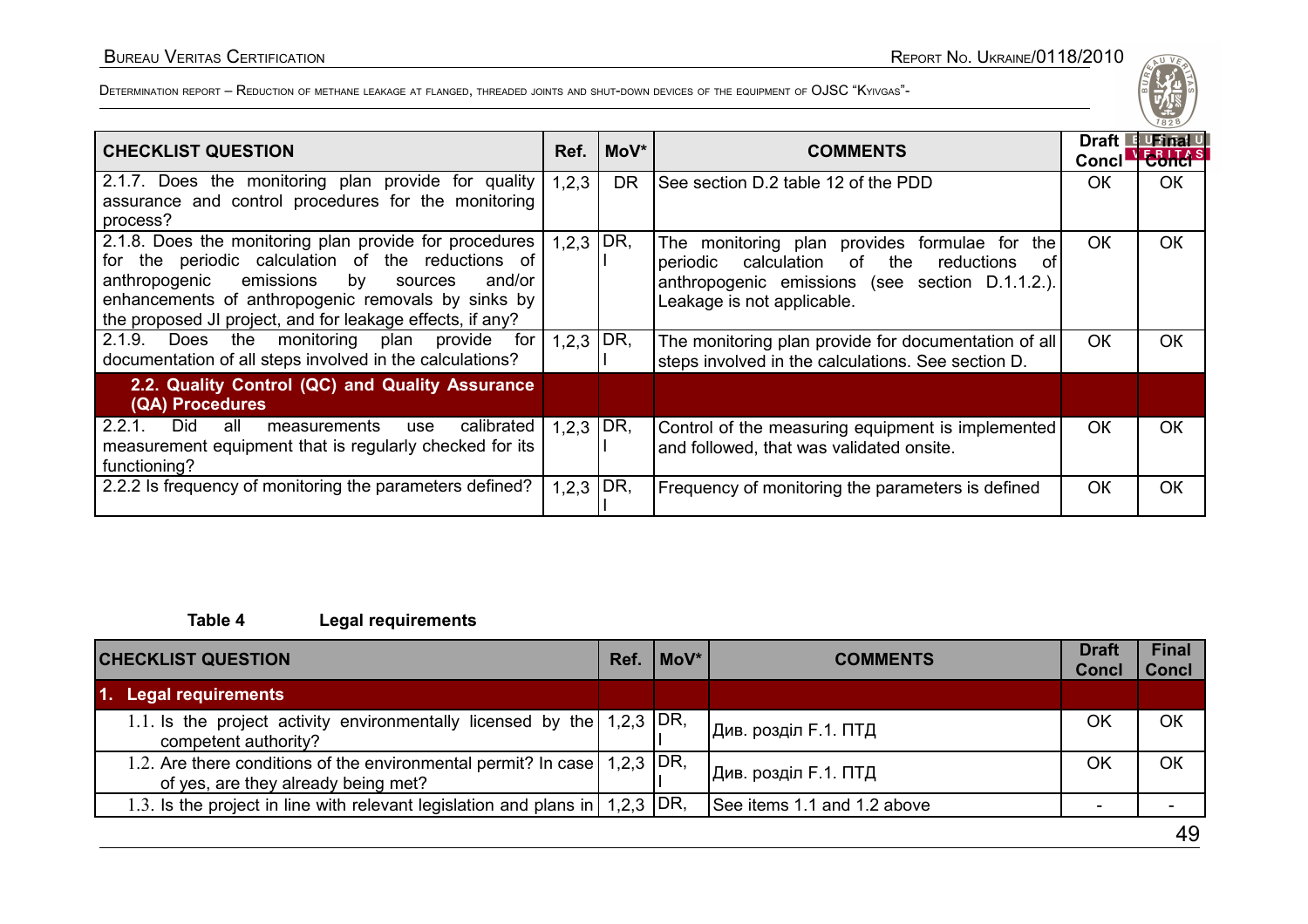| <b>CHECKLIST QUESTION</b> |  | MoV* | <b>COMMENTS</b> | <b>Draft</b><br>Concl <sup>-</sup> | <sup>B</sup> UFinal U<br><del>conci</del> |
|---------------------------|--|------|-----------------|------------------------------------|-------------------------------------------|
| the host country?         |  |      |                 |                                    |                                           |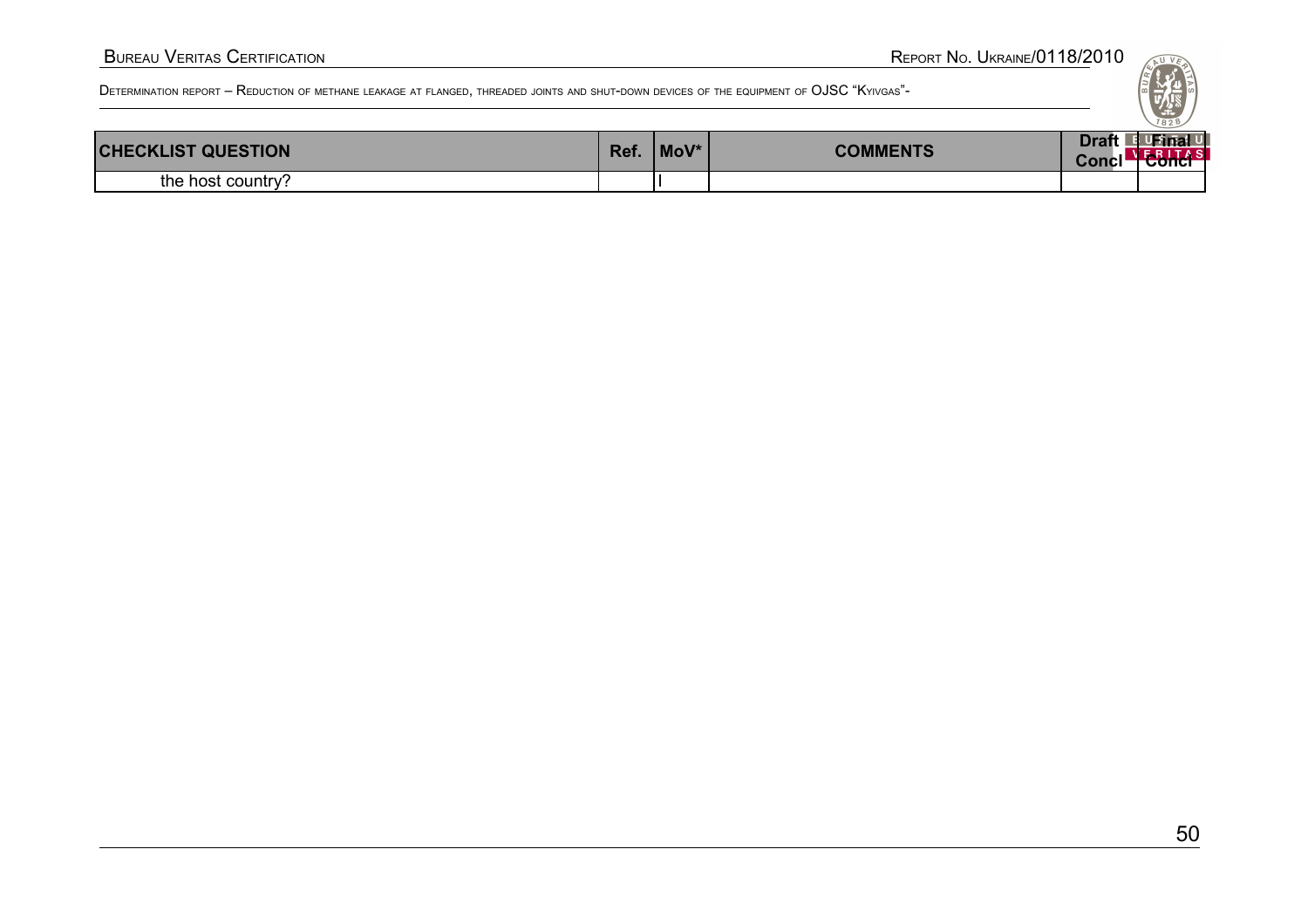

**Table 5 Resolution of Corrective Action and Clarification Requests**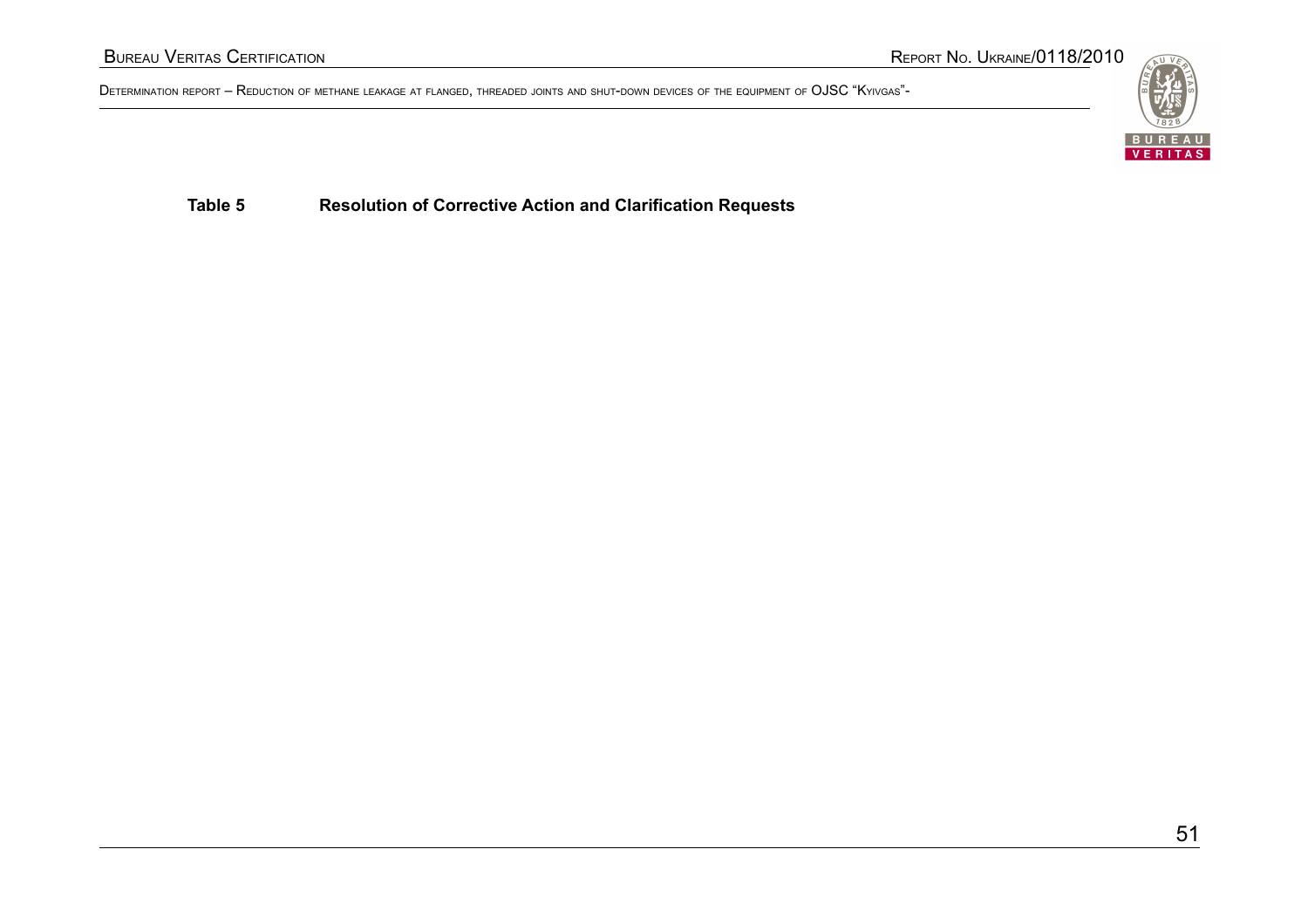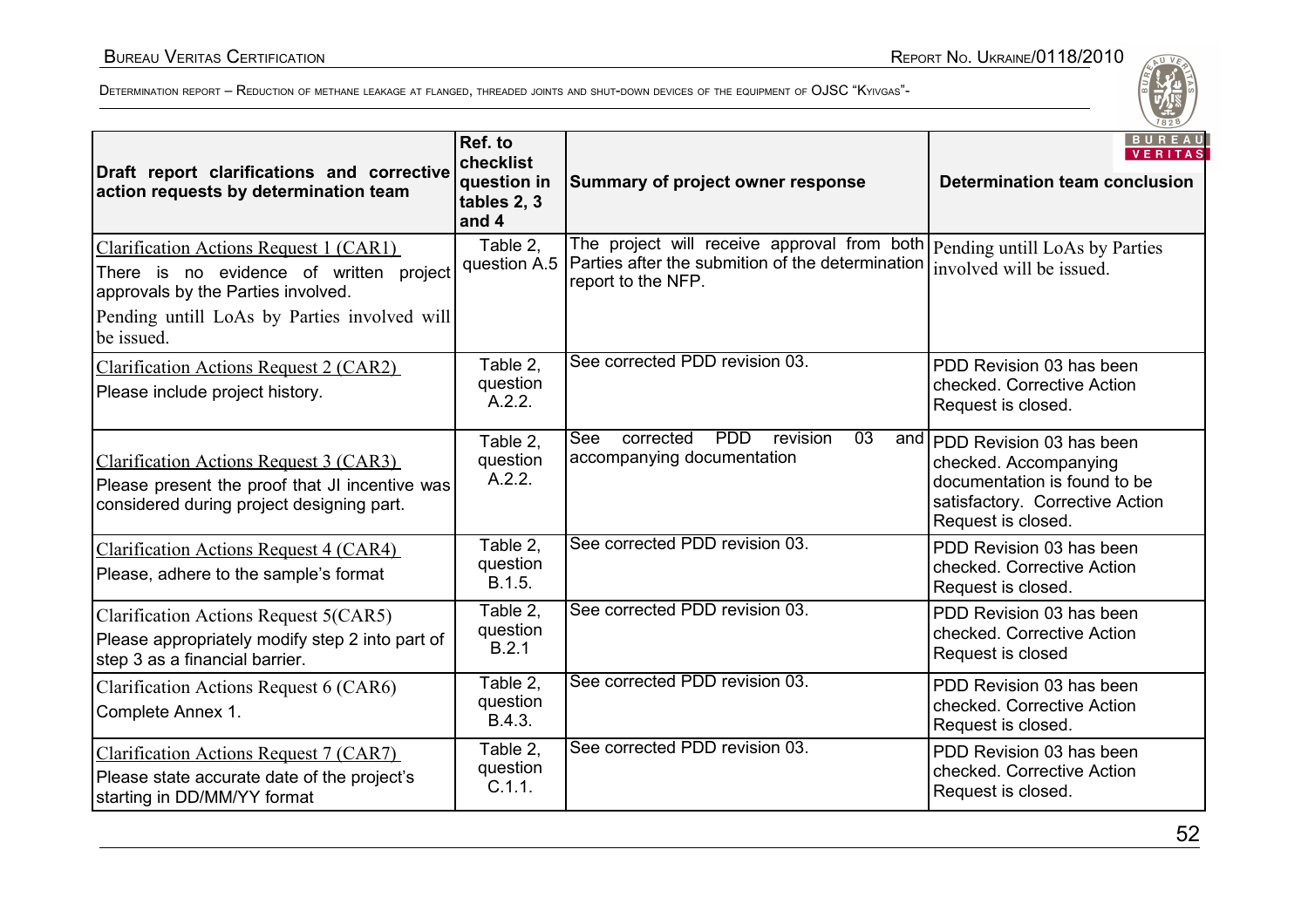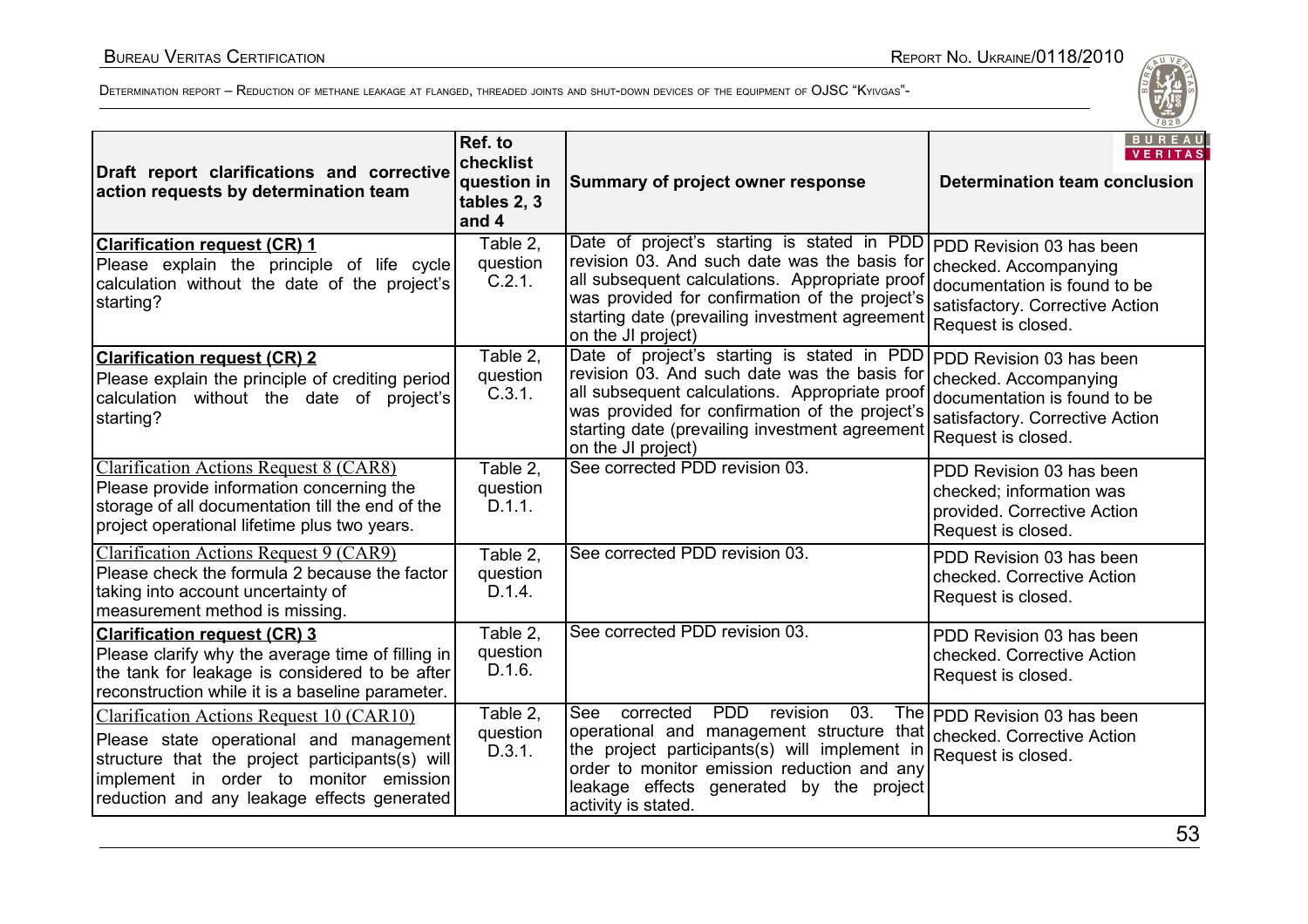#### BUREAU VERITAS CERTIFICATION REPORT NO. UKRAINE/0118/2010

| Draft report clarifications and corrective<br>action requests by determination team                                                                    | Ref. to<br><b>checklist</b><br>$ $ question in<br>tables 2, 3<br>and 4 | Summary of project owner response | 1828/<br><b>BUREAU</b><br><b>VERITAS</b><br>Determination team conclusion    |
|--------------------------------------------------------------------------------------------------------------------------------------------------------|------------------------------------------------------------------------|-----------------------------------|------------------------------------------------------------------------------|
| by the project activity.                                                                                                                               |                                                                        |                                   |                                                                              |
| Clarification Actions Request 11 (CAR11)<br>Emission reduction is equal to baseline<br>emission. Project part is not excluded. Clarify<br>and correct. | Table 2,<br>question<br>E.5.1.                                         | See corrected PDD revision 03.    | PDD Revision 03 has been<br>checked. Corrective Action<br>Request is closed. |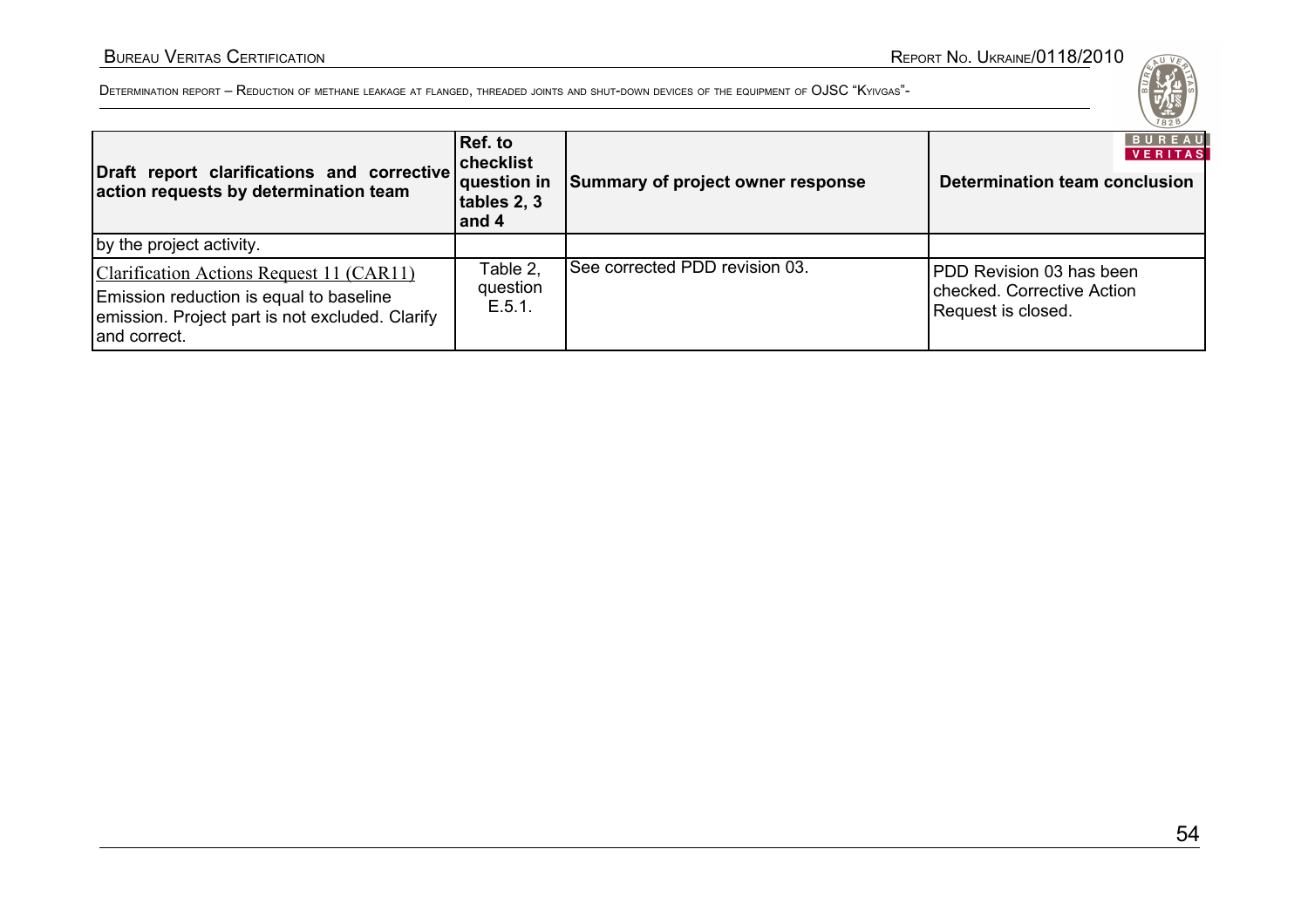DETERMINATION REPORT – REDUCTION OF METHANE LEAKAGE AT FLANGED, THREADED JOINTS AND SHUT-DOWN DEVICES OF THE

EQUIPMENT OF OJSC "KYIVGAS"-



Appendix B: Verifiers CV's

# **Nadiya Kaiiun, M. Sci. (environmental science)**

Climate Change Lead Verifier

Bureau Veritas Ukraine Health, Safety and Environment Department Project Manager.

Nadiya Kaiiun has graduated from National University of Kyiv-Mohyla Academy with the Master Degree in Environmental Science. She is a Lead auditor of Bureau Veritas Certification for Environment Management Systems. She has performed over 15 audits since 2008. She has undergone intensive training on Clean Development Mechanism /Joint Implementation and is involved in the determination/verification of 10 JI projects.

#### **Kateryna Zinevych, M. Sci. (environmental science)**

Climate Change Verifier

Bureau Veritas Ukraine HSE Department project manager.

She has graduated from National University of Kyiv-Mohyla Academy with the Master Degree in Environmental Science. She is a Lead auditor of Bureau Veritas Certification for Environment Management System (IRCA registered). She performed 6 audits since March of 2009. She has undergone intensive training on Clean Development Mechanism /Joint Implementation and she is involved in the validation of 26 JI projects.

#### **Oleg Skoblyk, Specialist (Power Management)**

Climate Change Verifier

Bureau Veritas Ukraine HSE Department project manager.

Oleg Skoblyk has graduated from National Technical University of Ukraine 'Kyiv Polytechnic University" with specialty Power Management. He has successfully completed IRCA registered Lead Auditor Training Course for Environment Management Systems and Quality Management Systems. Oleg Skoblyk has undergone intensive training on Clean Development Mechanism /Joint Implementation and he is involved in the determination/verification of 9 JI projects.

Report was reviewed by:

### **Ivan G. Sokolov, Dr. Sci. (biology, microbiology)**

Internal Technical Reviewer, Climate Change Lead Verifier, Bureau Veritas Certification Holding SAS Local Climate Change Product Manager for Ukraine

Acting CEO Bureau Veritas Black Sea District

He has over 25 years of experience in Research Institute in the field of biochemistry, biotechnology, and microbiology. He is a Lead auditor of Bureau Veritas Certification for Environment Management System (IRCA registered), Quality Management System (IRCA registered), Occupational Health and